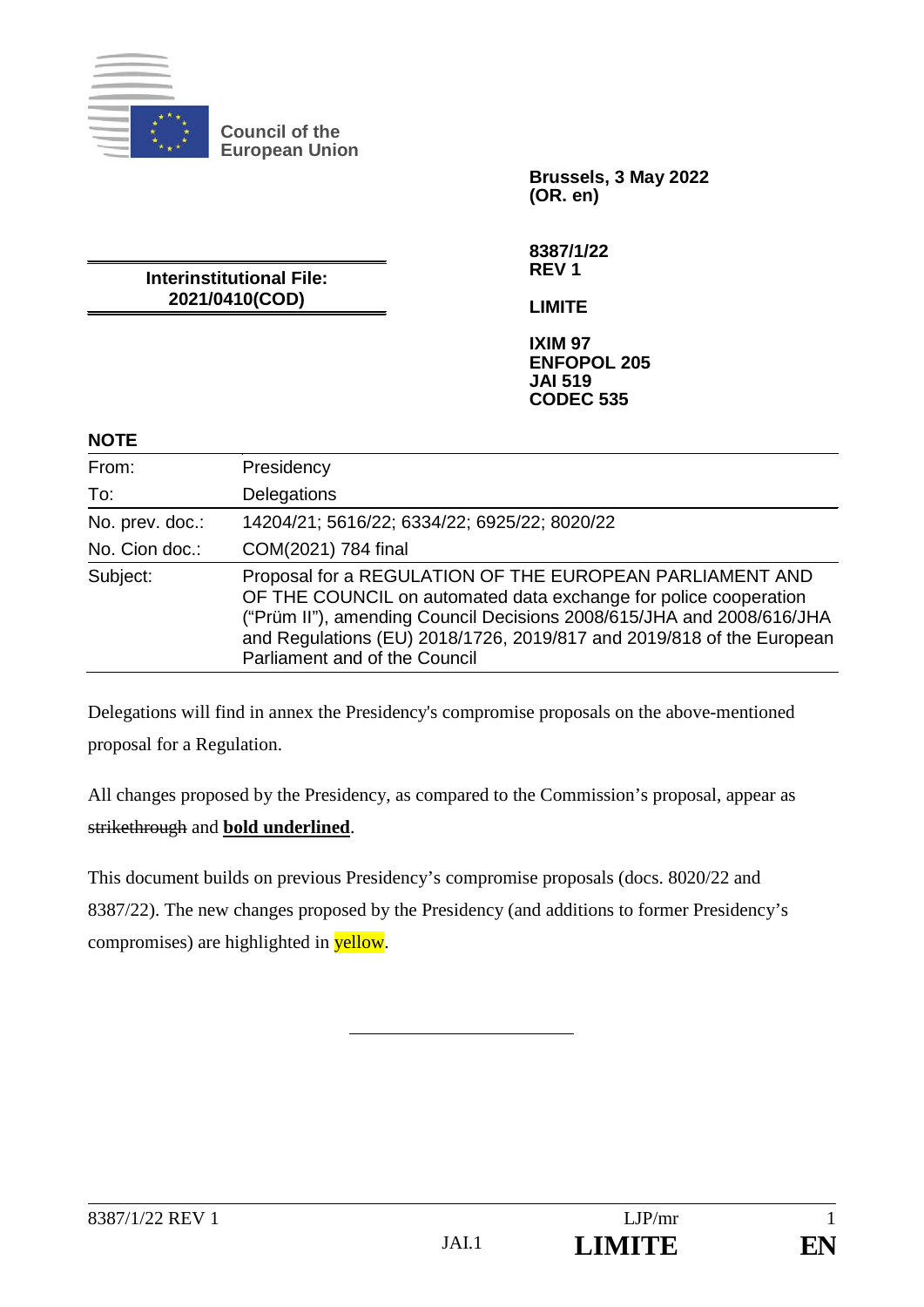## 2021/0410 (COD)

### Proposal for a

## **REGULATION OF THE EUROPEAN PARLIAMENT AND OF THE COUNCIL**

### **on automated data exchange for police cooperation ("Prüm II"), amending Council Decisions 2008/615/JHA and 2008/616/JHA and Regulations (EU) 2018/1726, 2019/817 and 2019/818 of the European Parliament and of the Council**

THE EUROPEAN PARLIAMENT AND THE COUNCIL OF THE EUROPEAN UNION,

Having regard to the Treaty on the Functioning of the European Union, and in particular Article

16(2), **Article 82(1), point (d),** Article 87(2), point (a), and Article 88(2) thereof,

Having regard to the proposal from the European Commission,

After transmission of the draft legislative act to the national parliaments,

Having regard to the opinion of the European Economic and Social Committee**<sup>1</sup>**,

Having regard to the opinion of the Committee of the Regions**<sup>2</sup>**,

Acting in accordance with the ordinary legislative procedure,

Whereas:

- (1) The Union has set itself the objective of offering its citizens an area of freedom, security and justice without internal frontiers, in which the free movement of persons is ensured. That objective should be achieved by means of, among others, appropriate measures to prevent and combat crime, including organised crime and terrorism.
- (2) That objective requires that law enforcement authorities exchange data, in an efficient and timely manner, in order to effectively fight crime.

 $\mathbf{1}$  $\frac{1}{2}$  OJ C, , p. .

**<sup>2</sup>** OJ C , , p. .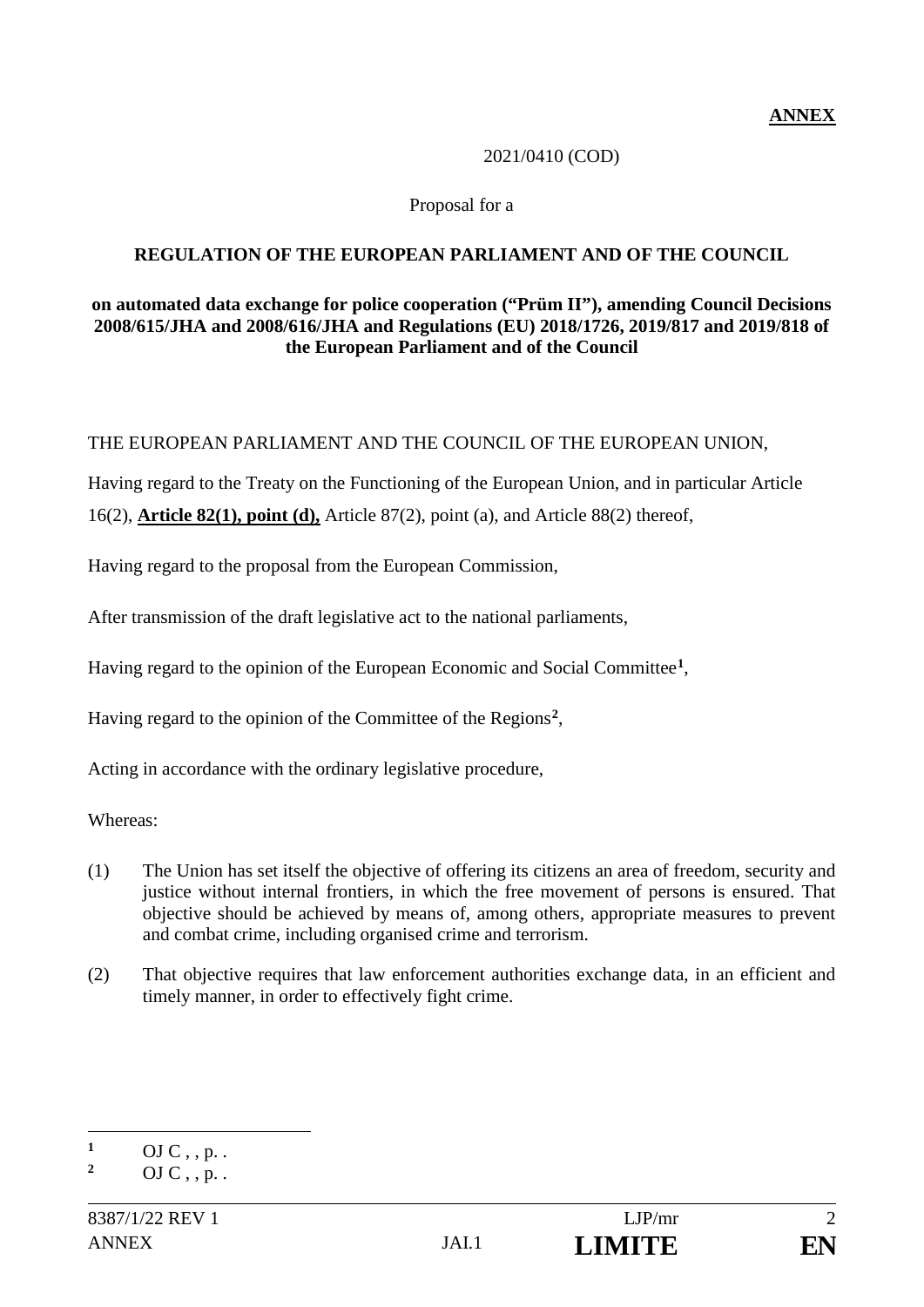- (3) The objective of this Regulation is therefore to improve, streamline and facilitate the exchange of criminal information between Member States' law enforcement authorities, but also with the European Union Agency for Law Enforcement Cooperation established by Regulation (EU) No 2016/794 of the European Parliament and of the Council**<sup>3</sup>** (Europol) as the Union criminal information hub.
- (4) Council Decisions 2008/615/JHA**<sup>4</sup>** and 2008/616/JHA**<sup>5</sup>** laying down rules for the exchange of information between authorities responsible for the prevention and investigation of criminal offences by providing for the automated transfer of DNA profiles, dactyloscopic data and certain vehicle registration data, have proven important for tackling terrorism and cross-border crime.
- (5) **Building upon existing procedures for the automated search of data,** T**t**his Regulation should lay down the conditions and procedures for the automated transfer of DNA profiles, dactyloscopic data, vehicle registration data, **driving licence data,** facial images and police records. This should be without prejudice to the processing of any of these data in the Schengen Information System (SIS) or the exchange of supplementary information related to them via the SIRENE bureaux or to the rights of individuals whose data is processed therein.
- (6) The processing of personal data and the exchange of personal data for the purposes of this Regulation should not result in discrimination against persons on any grounds. It should fully respect human dignity and integrity and other fundamental rights, including the right to respect for one's private life and to the protection of personal data, in accordance with the Charter of Fundamental Rights of the European Union.

 $\overline{\mathbf{3}}$ **<sup>3</sup>** Regulation (EU) 2016/794 of the European Parliament and of the Council of 11 May 2016 on the European Union Agency for Law Enforcement Cooperation (Europol) and replacing and repealing Council Decisions 2009/371/JHA, 2009/934/JHA, 2009/935/JHA, 2009/936/JHA and 2009/968/JHA (OJ L 135, 24.5.2016, p. 53).

**<sup>4</sup>** Council Decision 2008/615/JHA of 23 June 2008 on the stepping up of cross-border cooperation, particularly in combating terrorism and cross-border crime (OJ L 210, 6.8.2008, p. 1).

**<sup>5</sup>** Council Decision 2008/616/JHA of 23 June 2008 on the implementation of Decision 2008/615/JHA on the stepping up of cross-border cooperation, particularly in combating terrorism and cross-border crime (OJ L 210, 6.8.2008, p. 12).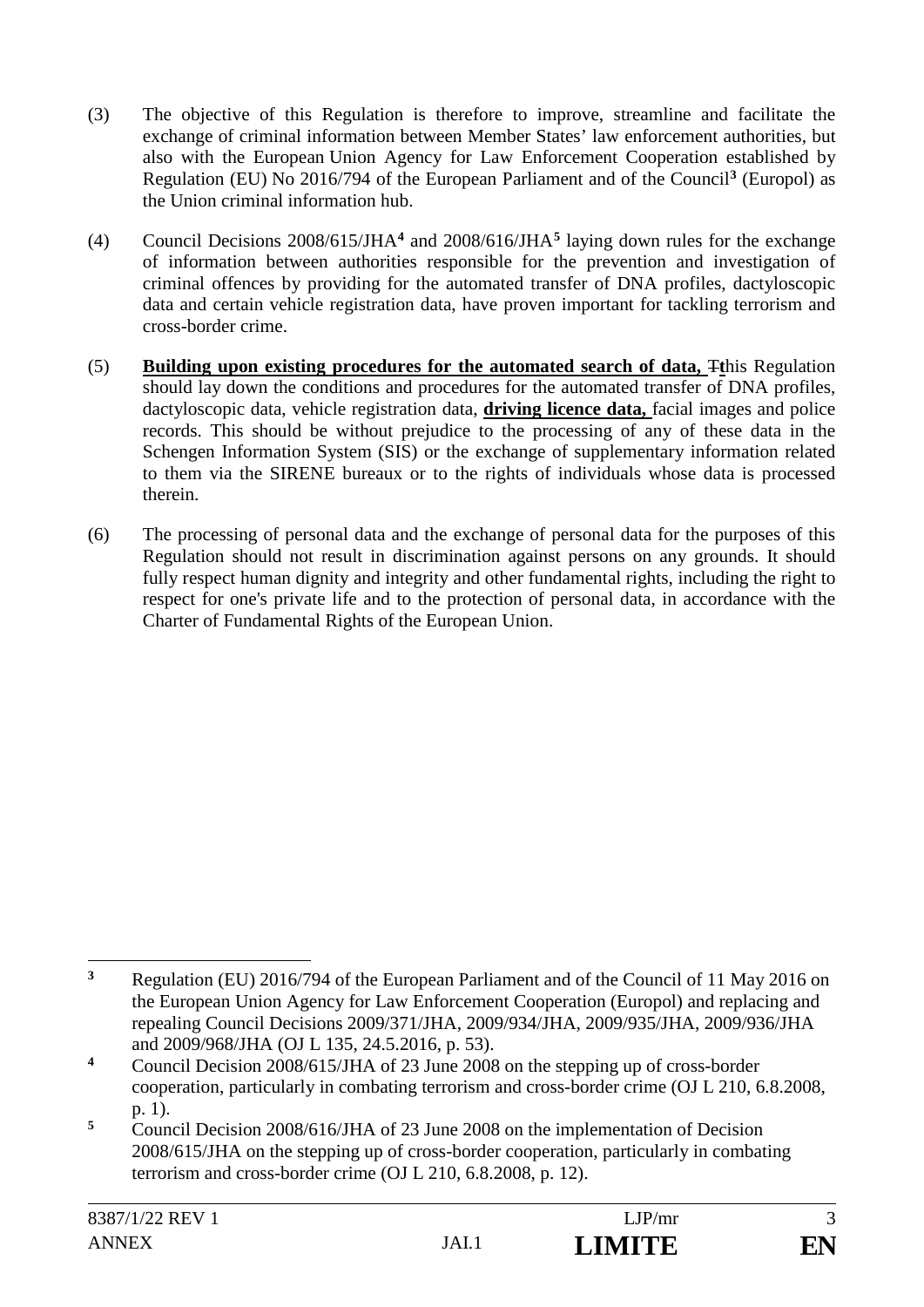- **(6a) Any processing or exchange of personal data should be subject to the provisions on data protection of Chapter VI of this Regulation and as applicable, Directive (EU) 2016/680 of the European Parliament and of the Council5a or Regulation (EU) 2018/1725 of the European Parliament and of the Council5b.**
- (7) By providing for the automated search or comparison of DNA profiles, dactyloscopic data, vehicle registration data, **driving licence data,** facial images and police records, the purpose of this Regulation is also to allow for the search of missing persons and unidentified human remains. This should be without prejudice to the entry of SIS alerts on missing persons and the exchange of supplementary information on such alerts under Regulation (EU) 2018/1862 of the European Parliament and of the Council.**<sup>6</sup>**
- **(7a) This Regulation lays down the conditions and procedures for the automated searching of DNA profiles, dactyloscopic data, facial images, police records, certain vehicle registration data and driving licence data (step one), and the rules regarding the exchange of core data following a confirmed match on biometric data (step two). It does not apply to the exchange of supplementary information beyond what is provided for in this Regulation (step three), which should be regulated by Directive (EU) …/… [***on information exchange between law enforcement authorities of Member States***].**

**5b Regulation (EU) 2018/1725 of the European Parliament and of the Council of 23 October 2018 on the protection of natural persons with regard to the processing of personal data by the Union institutions, bodies, offices and agencies and on the free movement of such data, and repealing Regulation (EC) No 45/2001 and Decision No 1247/2002/EC (OJ L 295, 21.11.2018, p. 39).** 

<sup>&</sup>lt;u>.</u> **5a Directive (EU) 2016/680 of the European Parliament and of the Council of 27 April 2016 on the protection of natural persons with regard to the processing of personal data by competent authorities for the prevention, investigation, detection or prosecution of criminal offences or the execution of criminal penalties, and on the free movement of such data, and repealing Council Framework Decision 2008/977/JHA (OJ L 119, 4.5.2016, p. 89).**

**<sup>6</sup>** Regulation (EU) 2018/1862 of the European Parliament and of the Council of 28 November 2018 on the establishment, operation and use of the Schengen Information System (SIS) in the field of police cooperation and judicial cooperation in criminal matters, amending and repealing Council Decision 2007/533/JHA, and repealing Regulation (EC) No 1986/2006 of the European Parliament and of the Council and Commission Decision 2010/261/EU (OJ L 312, 7.12.2018, p. 56).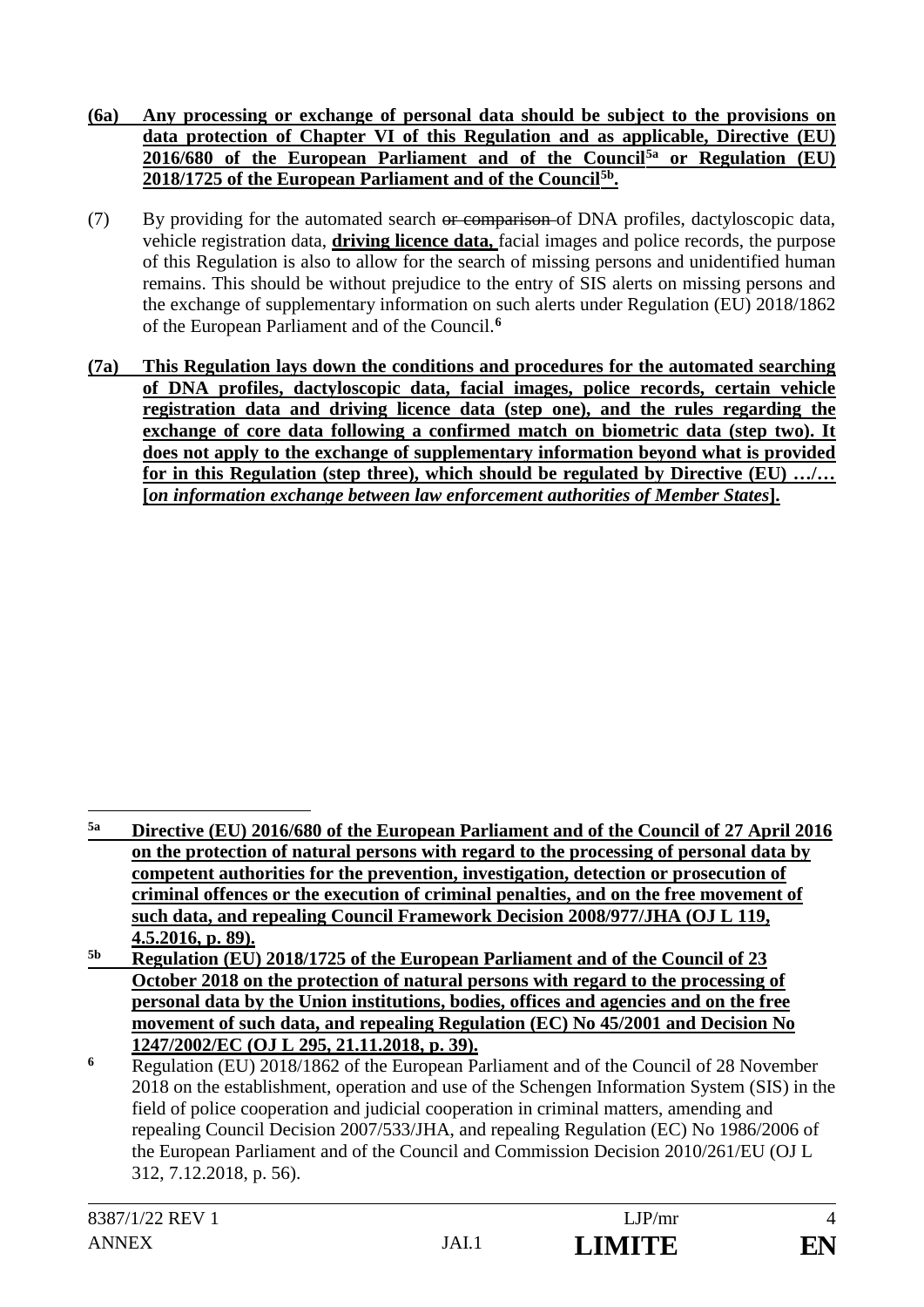- (8) The Directive (EU) …/… [*on information exchange between law enforcement authorities of Member States*] provides a coherent Union legal framework to ensure that law enforcement authorities have equivalent access to information held by other Member States when they need it to fight crime and terrorism. To enhance information exchange, that Directive formalises and clarifies the procedures for information sharing between Member States, in particular for investigative purposes, including the role of the 'Single Point of Contact' for such exchanges, and making full use of Europol's information exchange channel SIENA. Any exchange of information beyond what is provided for in this Regulation should be regulated by Directive (EU) …/… [*on information exchange between law enforcement authorities of Member States*].
- **(8a) For the automated searching of DNA profiles, Member States should, at the initial connection to the router, send all their DNA profiles for comparison to all other Member States and Europol. This initial automated search by comparing all DNA profiles held by a Member State should seek to avoid any gaps in matches between DNA profiles stored in a Member State's database and DNA profiles stored in all other Member States' databases and Europol. It should be done bilaterally and should not necessarily be performed with all Member States and Europol at the same time. The modalities, including the timing and the quantity by batch, should be agreed bilaterally. Once this initial automated search of all DNA profiles has been performed, Member States should have the possibility to repeat automated searches by comparing all DNA profiles at a later stage, to ensure that matches have not been missed since the initial automated search. The modalities of these new searches should be agreed bilaterally.**
- **(8b) For the automated searching of DNA profiles, Member States should also send all their new DNA profiles added to their databases for comparison to all other Member States and Europol. This automated searching of new DNA profiles should take place regularly, when a new DNA profile is added to a Member State's database.**
- (9) For the automated searching of vehicle registration data **and driving licence data**, Member States should use the European Vehicle and Driving Licence Information System (Eucaris) set up by the Treaty concerning a European Vehicle and Driving Licence Information System (EUCARIS) designed for this purpose. Eucaris should connect all participating Member States in a network. There is no central component needed for the communication to be established as each Member State communicates directly to the other connected Member States.
- **(9a) For the automated searching of driving licence data, Member States should use the EU driving licence network (RESPER) set up by the Directive 2006/126/EC6a on driving licences.**

<u>.</u>

**<sup>6</sup>a Directive 2006/126/EC of the European Parliament and of the Council of 20 December 2006 on driving licences (OJ L 403, 30.12.2006, p. 18).**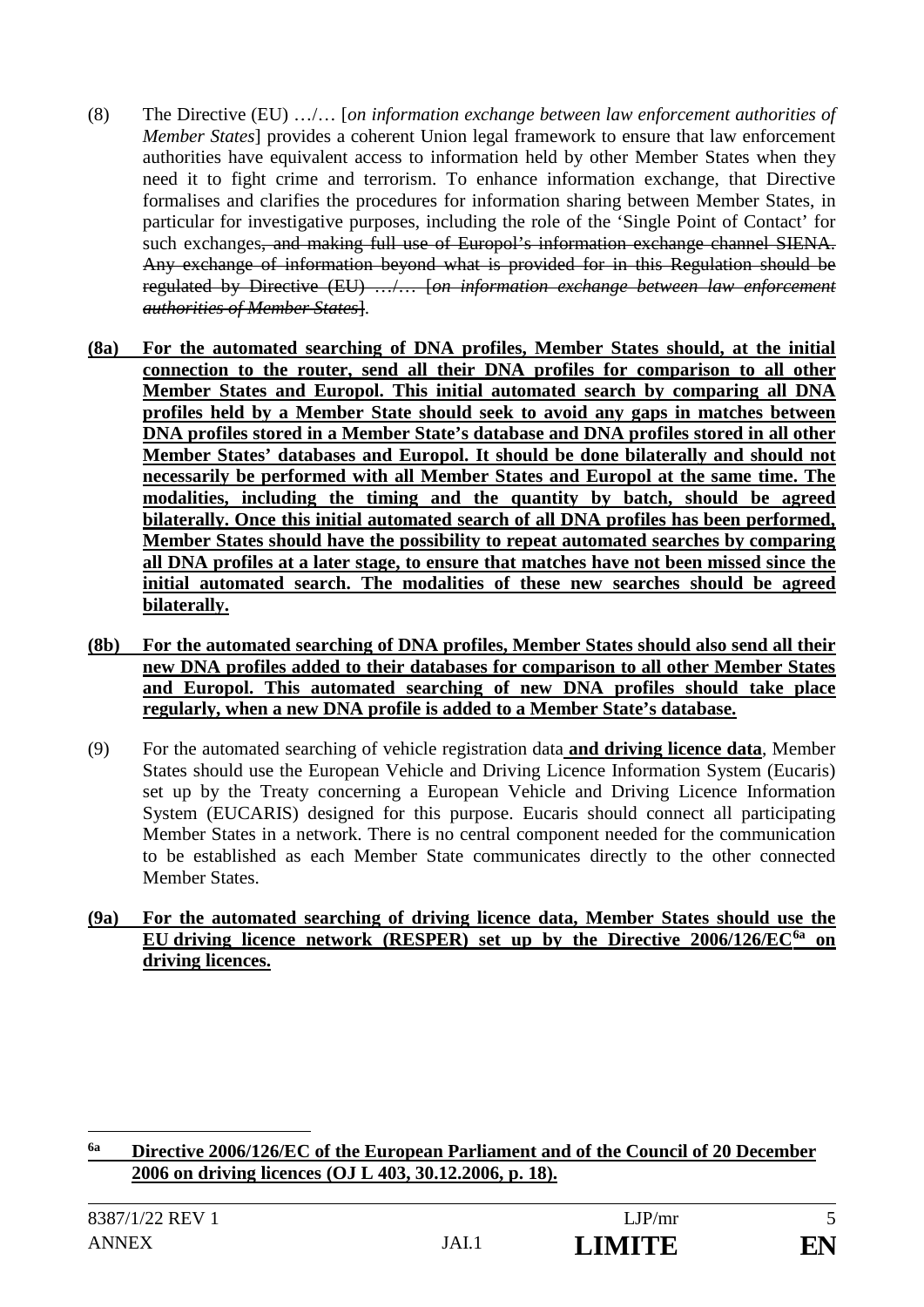- (10) The identification of a criminal is essential for a successful criminal investigation and prosecution. The automated searching of facial images of suspects and convicted criminals should provide for additional information for successfully identifying criminals and fighting crime.
- (11) The automated search or comparison of biometric data (DNA profiles, dactyloscopic data and facial images) between authorities responsible for the prevention, detection and investigation of criminal offences under this Regulation should only concern data contained in databases established for the prevention, detection and investigation of criminal offences.
- (12) Participation in the exchange of police records should remain voluntary. Where Member States decide to participate, in the spirit of reciprocity, it should not be possible for them to query other Member States' databases if they do not make their own data available for queries by other Member States. **Participating Member States should establish indexes of national police record databases. They may decide which national databases established for the prevention, detection and investigation of criminal offences, they will use to create their national police records indexes. These indexes include data from national databases that the police normally checks when receiving information requests from other law enforcement authorities. The European Police Records Index System (EPRIS) is established in accordance with the privacy-by-design principle, Data protection safeguards include pseudonymisation, as indexes and queries do not contain clear personal data, but alphanumerical strings. EPRIS should inhibit Member States or Europol to reverse the pseudonymisation and reveal the personal data which resulted in the match.**
- **(12a) A suspect may be understood as a person who, in accordance with the national law of the Member State concerned, is suspected of having committed or having taken part in a criminal offence, or a person regarding whom there are factual indications or reasonable grounds under the national law of the Member State concerned to believe that this person will commit criminal offences, as referred to in Annex II of Regulation (EU) 2016/794.**
- **(12b) Exchange of police records does not concern criminal records, which can be subject of exchange of information through the existing ECRIS framework in accordance with Decision 2009/316/JHA6b.**
- (13) In recent years, Europol has received a large amount of biometric data of suspected and convicted terrorists and criminals from several third countries. Including third countrysourced data stored at Europol in the Prüm framework and thus making this data available to law enforcement authorities **of Member States** is necessary for better prevention**, detection** and investigation of criminal offences. It also contributes to building synergies between different law enforcement tools.

**6b Council Decision 2009/316/JHA of 6 April 2009 on the establishment of the European Criminal Records Information System (ECRIS) in application of Article 11 of Framework Decision 2009/315/JHA (OJ L 93, 7.4.2009, p. 33).**

<u>.</u>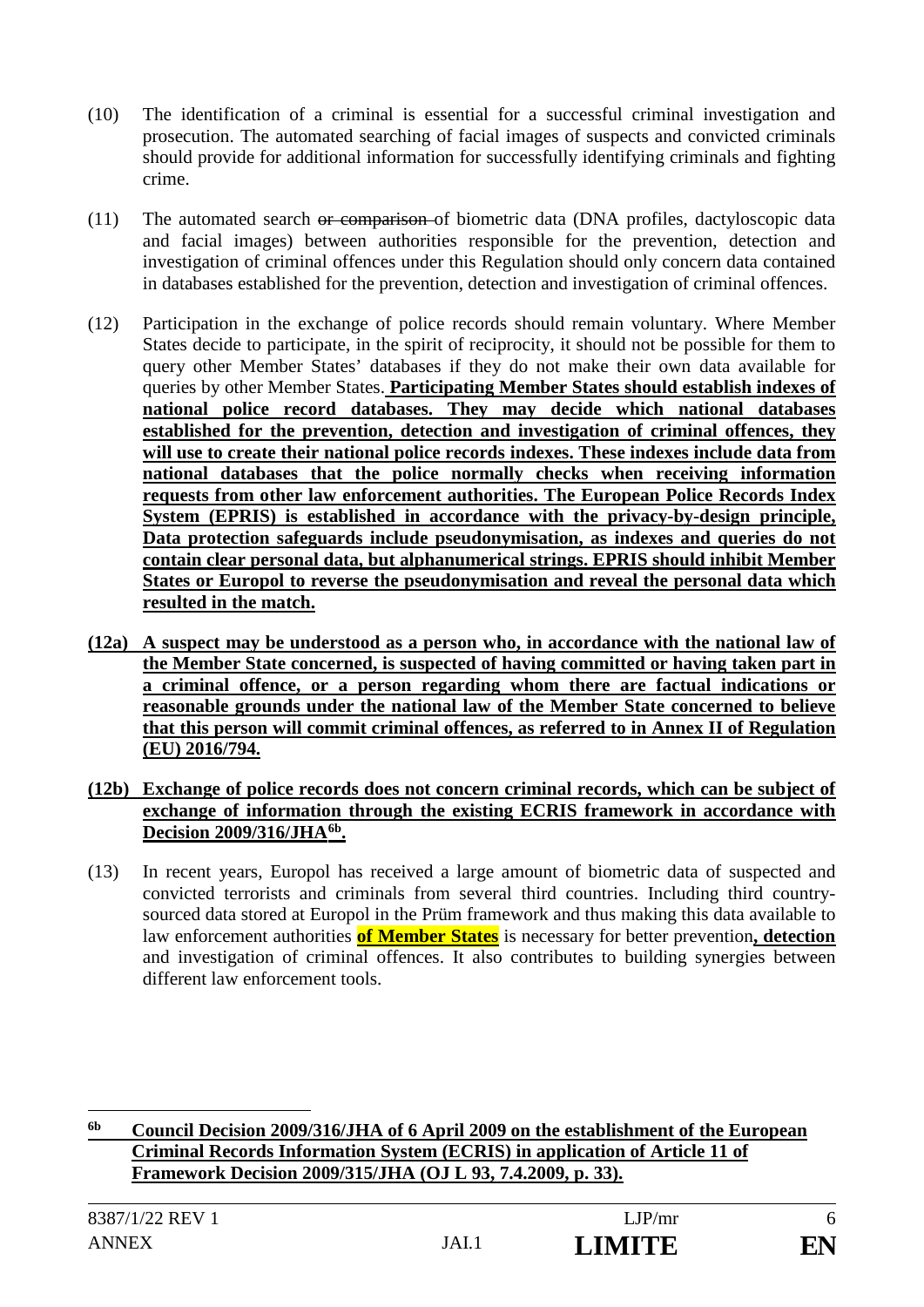- (14) **For supporting Member States' action in preventing, detecting, and investigating criminal offences in accordance with Article 3 of Regulation (EU) 2016/794,** Europol should be able to search Member States' databases under the Prüm framework with data received from third countries in order to establish cross-border links between criminal cases**, according to guidelines adopted by the Management Board of Europol**.
- **(14a)** Being able to use Prüm data, next to other databases available to Europol, should allow establishing more complete and informed analysis on the criminal investigations and should allow Europol to provide better support to Member States' law enforcement authorities.
- **(14b) Europol should ensure that its search requests do not exceed the search capacities for dactyloscopic data and for facial images established by the Member States.** In case of a match between data used for the search and data **held stored** in Member States' databases, Member States may **decide whether** supply Europol with the information necessary for it to fulfil its tasks.
- **(14c) All provisions of the Europol regulation apply to the participation of Europol in the Prüm framework. Any use by Europol of data received from third countries is governed by Article 19 of Regulation (EU) 2016/794. Any use by Europol of data obtained from automated searches under the Prüm framework should be subject to the consent of the Member State which provided the data, and governed by Article 25 of Regulation (EU) 2016/794 if the data is transferred to third countries.**
- (15) Decisions 2008/615/JHA and 2008/616/JHA provide for a network of bilateral connections between the national databases of Member States. As a consequence of this technical architecture, each Member State should establish at least 26 connections, that means a connection with each Member State, per data category. The router and the European Police Records Index System (EPRIS) established by this Regulation should simplify the technical architecture of the Prüm framework and serve as connecting points between all Member States. The router should require a single connection per Member State in relation to biometric data and EPRIS should require a single connection per Member State in relation to police records.
- (16) The router should be connected to the European Search Portal established by Article 6 of Regulation (EU) 2019/817 of the European Parliament and of the Council**<sup>7</sup>** and Article 6 of Regulation (EU) 2019/818 of the European Parliament and of the Council**<sup>8</sup>** to allow Member States' authorities and Europol to launch queries to national databases under this Regulation simultaneously to queries to the Common Identity Repository established by Article 17 of Regulation (EU) 2019/817 and Article 17 of Regulation (EU) 2019/818 for law enforcement purposes.
- $\overline{7}$ **<sup>7</sup>** Regulation (EU) 2019/817 of the European Parliament and of the Council of 20 May 2019 on establishing a framework for interoperability between EU information systems in the field of borders and visa and amending Regulations (EC) No 767/2008, (EU) 2016/399, (EU) 2017/2226, (EU) 2018/1240, (EU) 2018/1726 and (EU) 2018/1861 of the European Parliament and of the Council and Council Decisions 2004/512/EC and 2008/633/JHA (OJ L 135, 22.5.2019, p. 27).
- **<sup>8</sup>** Regulation (EU) 2019/818 of the European Parliament and of the Council of 20 May 2019 on establishing a framework for interoperability between EU information systems in the field of police and judicial cooperation, asylum and migration and amending Regulations (EU) 2018/1726, (EU) 2018/1862 and (EU) 2019/816 (OJ L 135, 22.5.2019, p. 85).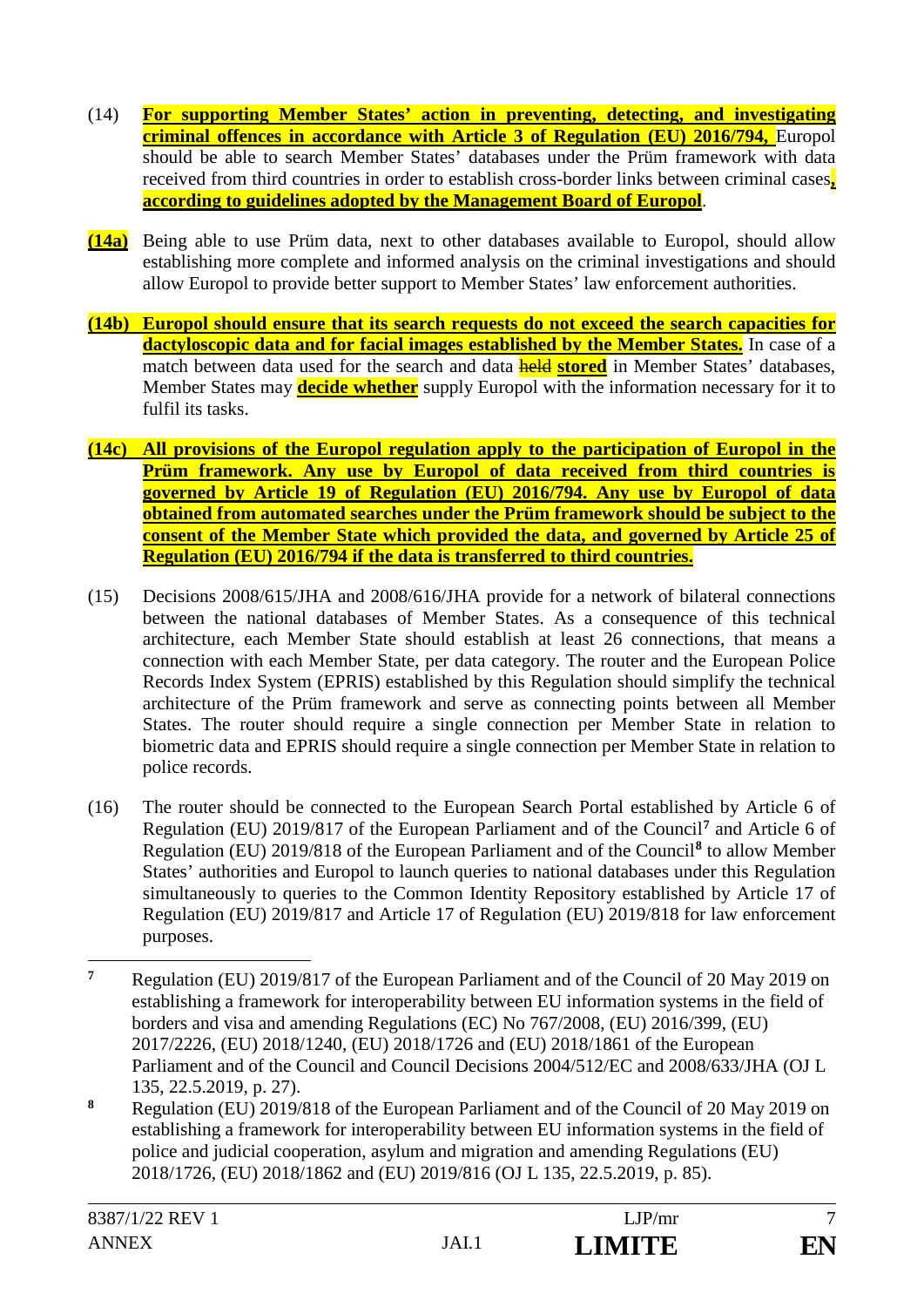- **(16a) The reference numbers of biometric data (DNA profiles, dactyloscopic data and facial images) may be a provisional reference number or a transaction control number.**
- **(16b) Automated fingerprint identification systems and facial image recognition systems use biometric templates comprised of data derived from a feature extraction of actual biometric samples. Biometric templates should be obtained from biometric data but it should not be possible to obtain that same biometric data from the biometric templates.**
- **(16c) The router should rank, if decided by the requesting Member State and where applicable according to the type of biometric data, the replies from requested Member State(s) or Europol, by comparing the biometric data used for querying and the biometric data supplied in the answers by the requested Member State(s) or Europol.**
- (17) In case of a match between the data used for the search or comparison and data held in the national database of the requested Member State(s), and upon confirmation of this match by the requesting Member State **and upon transmission of a description of the facts and indication of the underlying offence using the common table of offences categories referred to in Annex A of Decision 2009/316/JHA**, the requested Member State should return a limited set of core data via the router within **72**24 hours**, except if a judicial authorisation is required under national law**.
- **(17a) In the specific case of DNA, the requested Member State may also confirm a match between two DNA profiles, where relevant for the prevention, detection and investigation of criminal offences. Thereby, upon confirmation of this match by the requested Member State and upon transmission of a description of the facts and indication of the underlying offence using the common table of offences categories referred to in Annex A of Decision 2009/316/JHA, the requesting Member State should return a limited set of core data via the router within 72 hours, except if a judicial authorisation is required under national law.**
- **(17b)** The deadline would ensure fast communication exchange between Member States' authorities. Member States should retain control over the release of this limited set of core data. A certain degree of human intervention should be maintained at key points in the process, including for the decision to release personal data to the requesting Member State in order to ensure that there would be no automated exchange of core data.
- **(17c) Data lawfully supplied and received should not be deleted by Member States or Europol if they are used in an ongoing investigation.**
- (18) Any exchange between Member States' authorities or with Europol at any stage of one of the processes described under this Regulation, which is not explicitly described in this Regulation, should take place via SIENA to ensure that a common, secure and reliable channel of communication is used by all Member States.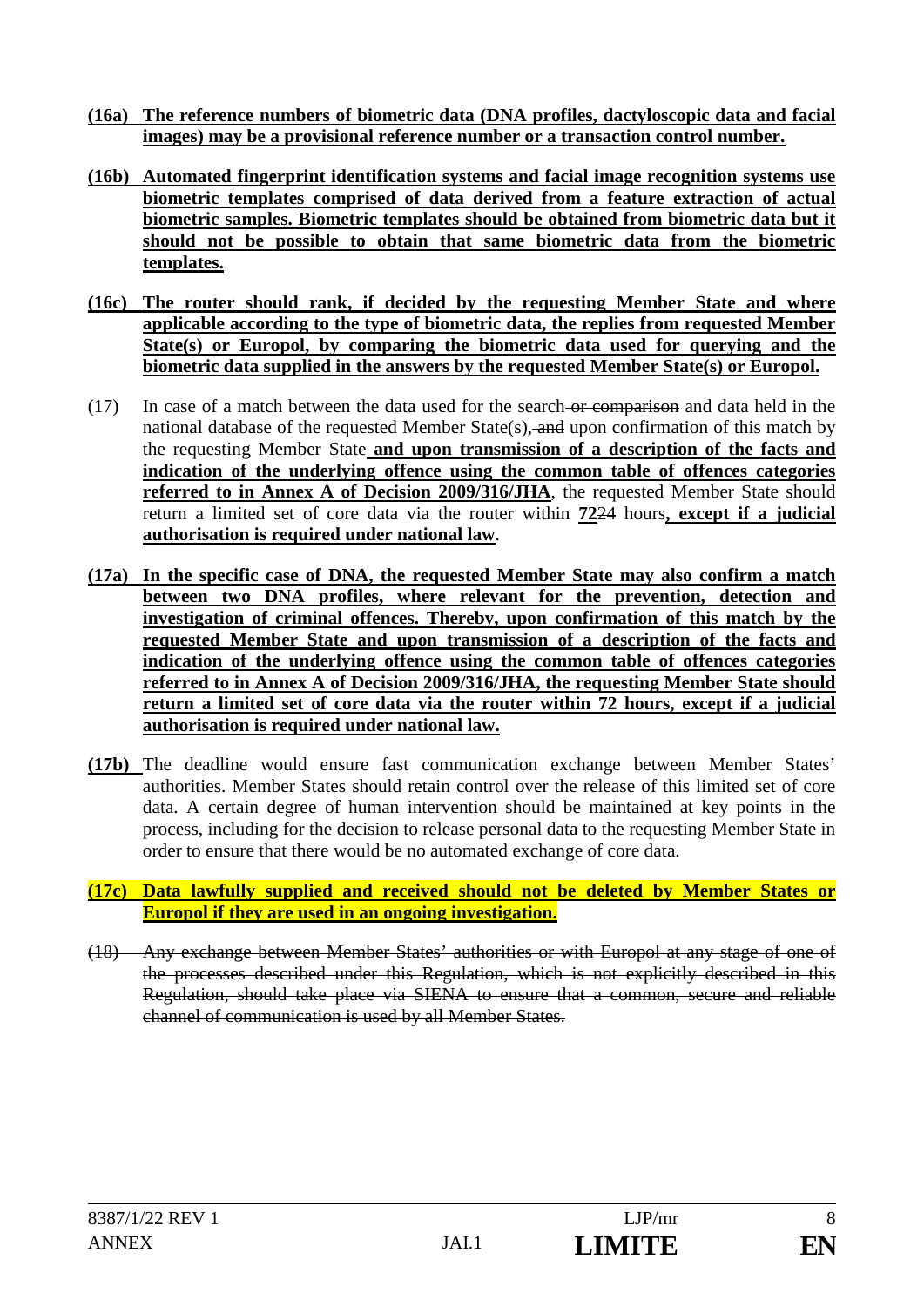- (19) The universal message format (UMF) standard should be used in the development of the router and EPRIS. Any automated exchange of data in accordance with this Regulation should use the UMF standard. Member States' authorities and Europol are encouraged to use the UMF standard also in relation to any further exchange of data between them in the context of the Prüm II framework. The UMF standard should serve as a standard for structured, cross-border information exchange between information systems, authorities or organisations in the field of Justice and Home Affairs.
- (20) Only non-classified information should be exchanged via the Prüm II framework.

#### **(20a) Each Member State should notify other Member States, the Commission, Europol and eu-LISA of the content of their national databases made available via the Prüm II framework (data subjects) and the conditions for automated searches.**

- (21) Certain aspects of the Prüm II framework cannot be covered exhaustively by this Regulation given their technical, highly detailed and frequently changing nature. Those aspects include, for example, technical arrangements and specifications for automated searching procedures, the standards for data exchange and the data elements to be exchanged. In order to ensure uniform conditions for the implementation of this Regulation implementing powers should be conferred on the Commission. Those powers should be exercised in accordance with Regulation (EU) No 182/2011 of the European Parliament and of the Council.**<sup>9</sup>**
- (22) As this Regulation provides for the establishment of the new Prüm framework, relevant provisions of Decisions 2008/615/JHA and 2008/616/JHA should be deleted. Those Decisions should therefore be amended accordingly.
- (23) As the router should be developed and managed by the European Union Agency for the Operational Management of Large-Scale Information Systems in the Area of Freedom, Security and Justice established by Regulation (EU) 2018/1726 of the European Parliament and of the Council**<sup>10</sup>** (eu-LISA), it is therefore necessary to amend Regulation (EU) 2018/1726 by adding that to the tasks of eu-LISA. In order to allow for the router to be connected to the European Search Portal to carry out simultaneous searches of the router and the Common Identity Repository it is therefore necessary to amend Regulation (EU) 2019/817. In order to allow for the router to be connected to the European Search Portal to carry out simultaneous searches of the router and the Common Identity Repository and in order to store reports and statistics of the router on the Common Repository for Reporting and Statistics it is therefore necessary to amend Regulation (EU) 2019/818. Those Regulations should therefore be amended accordingly.

 $\overline{9}$ **<sup>9</sup>** Regulation (EU) No 182/2011 of the European Parliament and of the Council of 16 February 2011 laying down the rules and general principles concerning mechanisms for control by Member States of the Commission's exercise of implementing powers (OJ L 55, 28.2.2011, p. 13).

**<sup>10</sup>** Regulation (EU) 2018/1726 of the European Parliament and of the Council of 14 November 2018 on the European Union Agency for the Operational Management of Large-Scale IT Systems in the Area of Freedom, Security and Justice (eu-LISA), and amending Regulation (EC) No 1987/2006 and Council Decision 2007/533/JHA and repealing Regulation (EU) No 1077/2011 (OJ L 295, 21.11.2018, p. 99).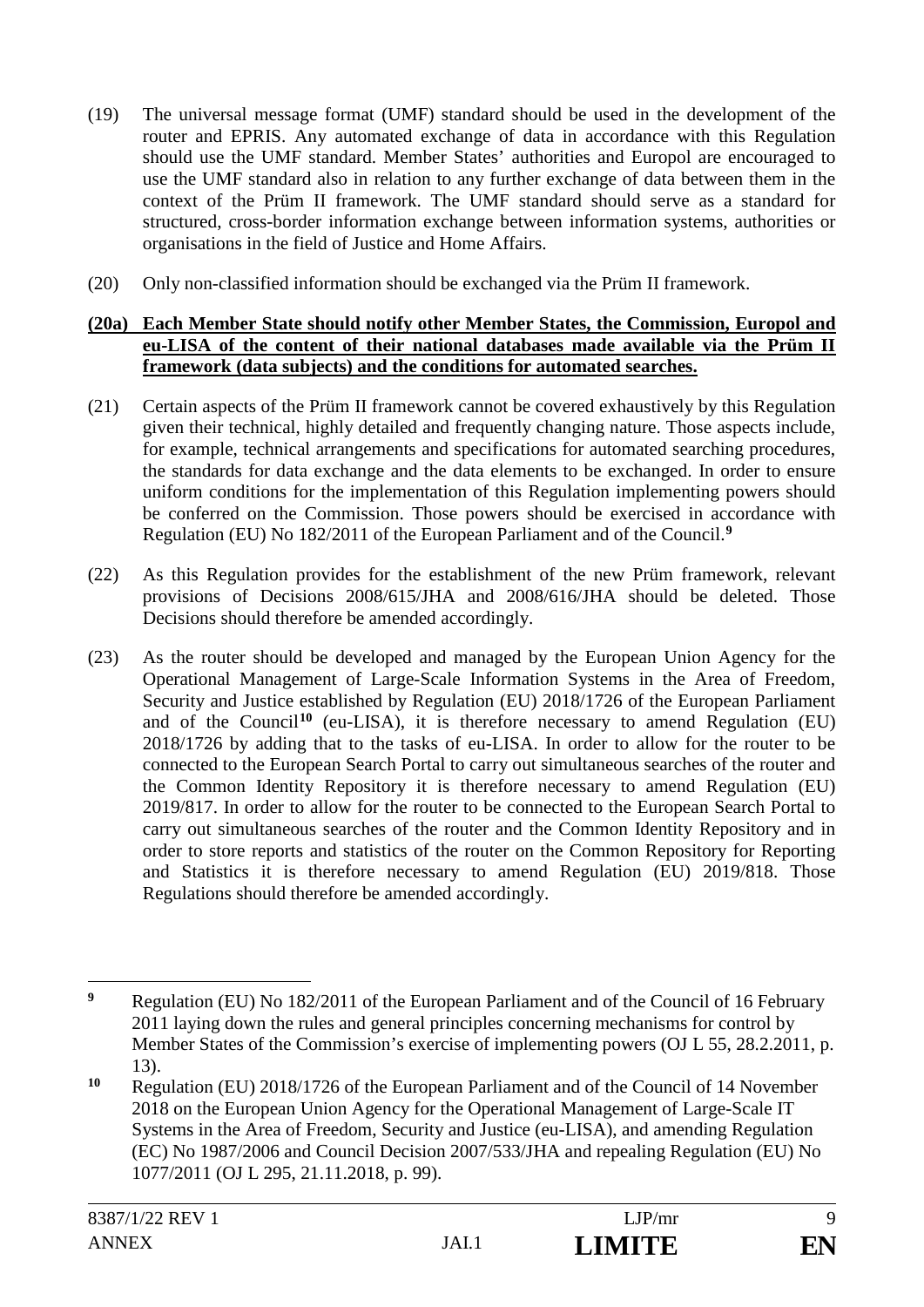- (24) In accordance with Articles 1 and 2 of Protocol No 22 on the position of Denmark, annexed to the Treaty on European Union and to the Treaty on the Functioning of the European Union, Denmark is not taking part in the adoption of this Regulation and is not bound by it or subject to its application.
- (25)  $\frac{1}{2}$  [In accordance with Article 3 of the Protocol (No 21) on the position of the United Kingdom and Ireland in respect of the area of freedom, security and justice, annexed to the Treaty on European Union and the Treaty on the Functioning of the European Union, Ireland has notified its wish to take part in the adoption and application of this Regulation. $\frac{1}{R}$ accordance with Articles 1 and 2 of Protocol No 21 on the position of the United Kingdom and Ireland in respect of the area of freedom, security and justice, annexed to the Treaty on European Union and to the Treaty on the Functioning of the European Union, and without prejudice to Article 4 of that Protocol. Ireland is not taking part in the adoption of this Regulation and is not bound by it or subject to its application.]
- (26) The European Data Protection Supervisor was consulted in accordance with Article 42(1) of Regulation (EU) 2018/1725 of the European Parliament and of the Council**<sup>11</sup>** and delivered an opinion on  $[XX]^{12}$ .

HAVE ADOPTED THIS REGULATION:

<u>.</u>

**<sup>11</sup>** Regulation (EU) 2018/1725 of the European Parliament and of the Council of 23 October 2018 on the protection of natural persons with regard to the processing of personal data by the Union institutions, bodies, offices and agencies and on the free movement of such data, and repealing Regulation (EC) No 45/2001 and Decision No 1247/2002/EC (OJ L 295, 21.11.2018, p. 39).

**<sup>12</sup>** [OJ C …].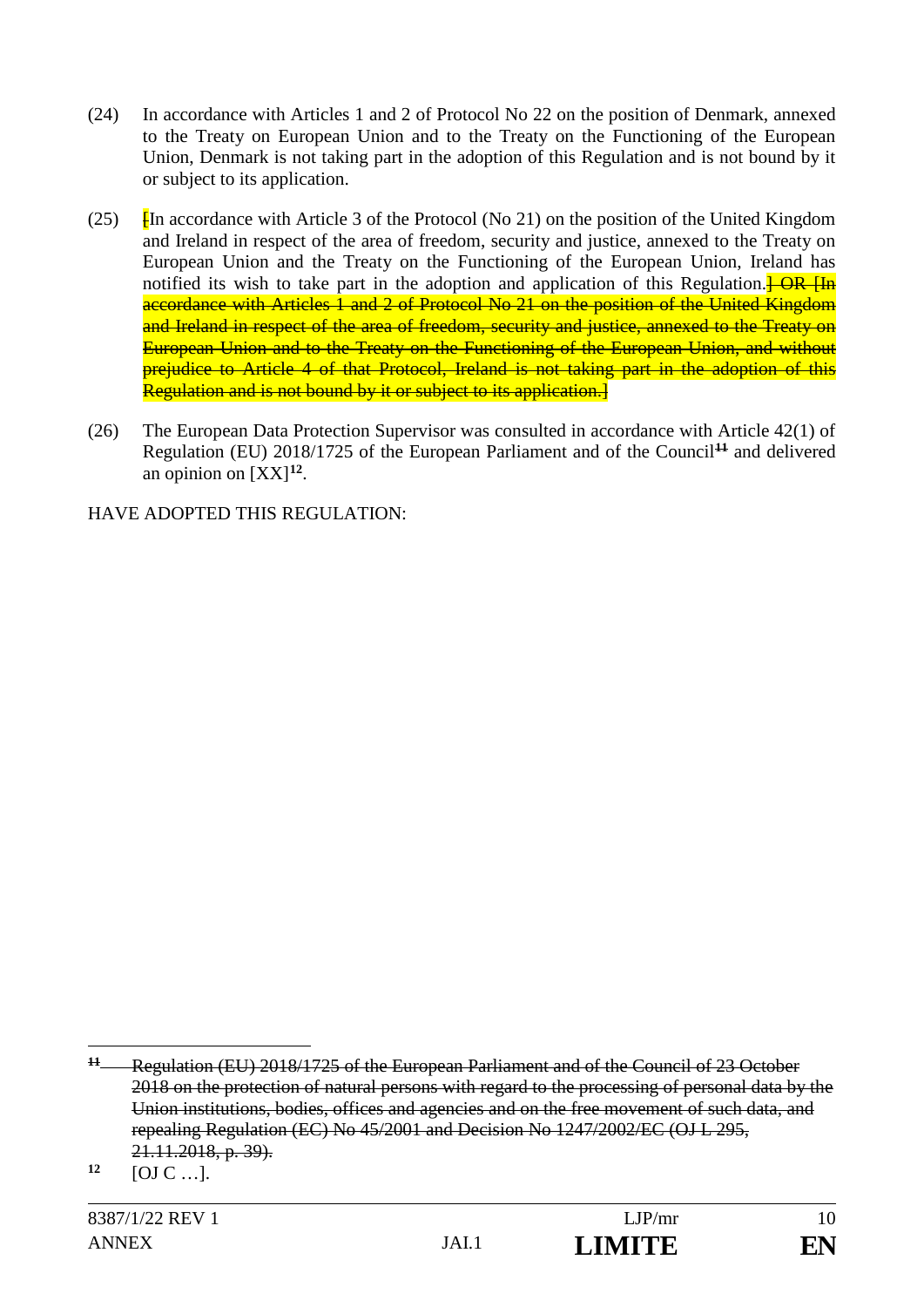## CHAPTER 1

### **GENERAL PROVISIONS**

## *Article 1*

### **Subject matter**

This Regulation establishes a framework for the exchange of information between authorities responsible for the prevention, detection and investigation of criminal offences (Prüm II).

This Regulation lays down the conditions and procedures for the automated searching of DNA profiles, dactyloscopic data, facial images, police records**,** and certain vehicle registration data **and driving licence data,** and the rules regarding the exchange of core data following a **confirmed** match **on biometric data**.

## *Article 2*

## **Purpose**

The purpose of Prüm II shall be to step up cross-border cooperation in matters covered by Part III, Title V, Chapter**s 4 and** 5 of the Treaty on the Functioning of the European Union, **facilitating** particularly the exchange of information between authorities responsible for the prevention, detection and investigation of criminal offences.

The purpose of Prüm II shall also be to allow for the search for **of** missing persons and **to facilitate the identification of** unidentified human remains **in accordance with Article 28a** by authorities responsible for the prevention, detection and investigation of criminal offences.

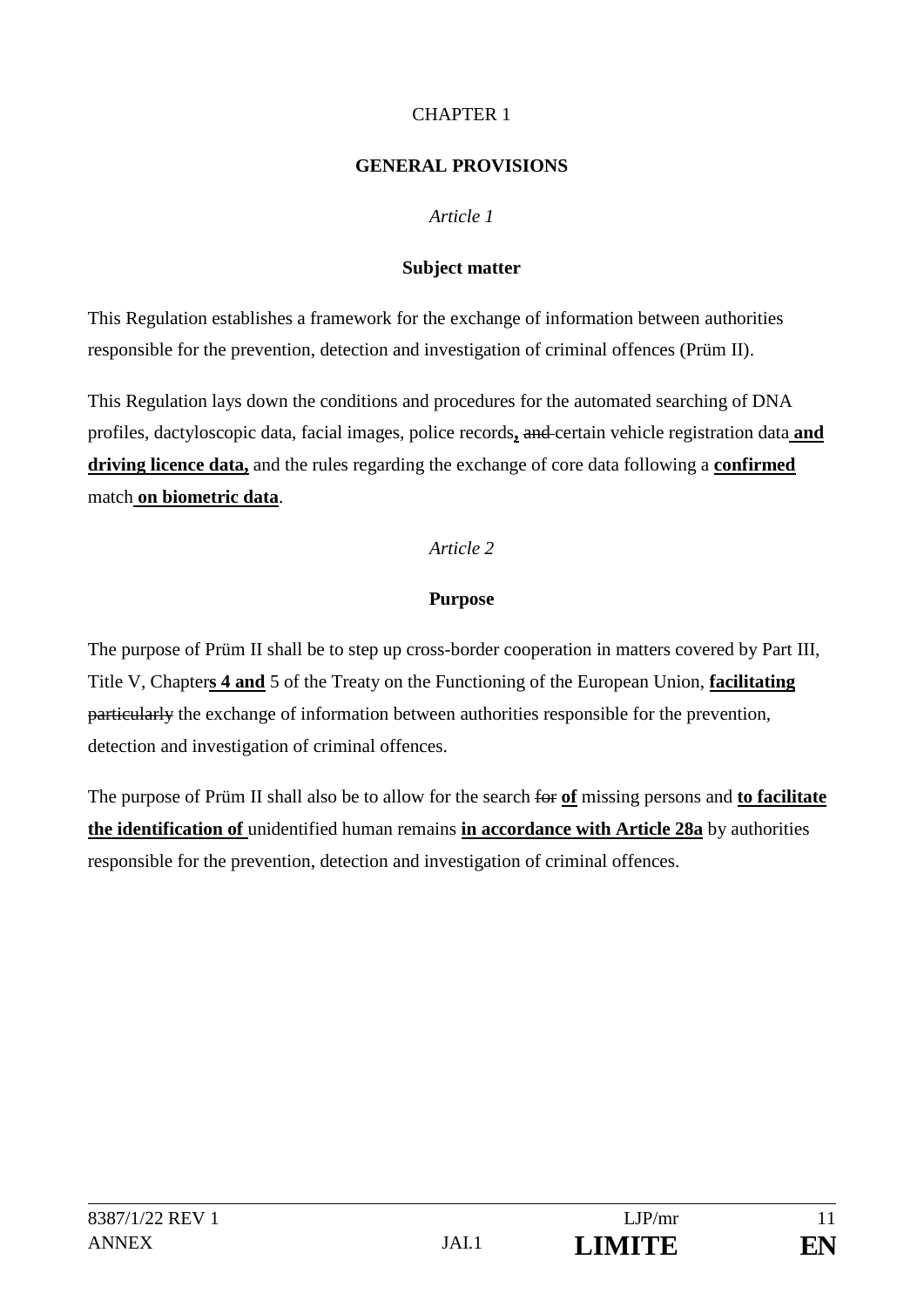### **Scope**

This Regulation applies to the national databases**, established in accordance with national law and** used for the automated transfer of **data of** the categories of DNA profiles, dactyloscopic data, facial images, police records**,** and certain vehicle registration data **and driving licence data**.

## *Article 4*

## **Definitions**

For the purposes of this Regulation, the following definitions apply:

- (1) 'loci' **(singular: 'locus')** means the particular molecular structure at the various DNA locations **containing identification characteristics of an analysed human DNA sample**;
- (2) 'DNA profile' means a letter or number code which represents a set of **loci** identification characteristics of the non coding part of an analysed human DNA sample, **or** the particular molecular structure at the various **loci** DNA locations;
- (3) 'non coding part of DNA' means chromosome regions not genetically expressed, i.e. not known to provide for any functional properties of an organism;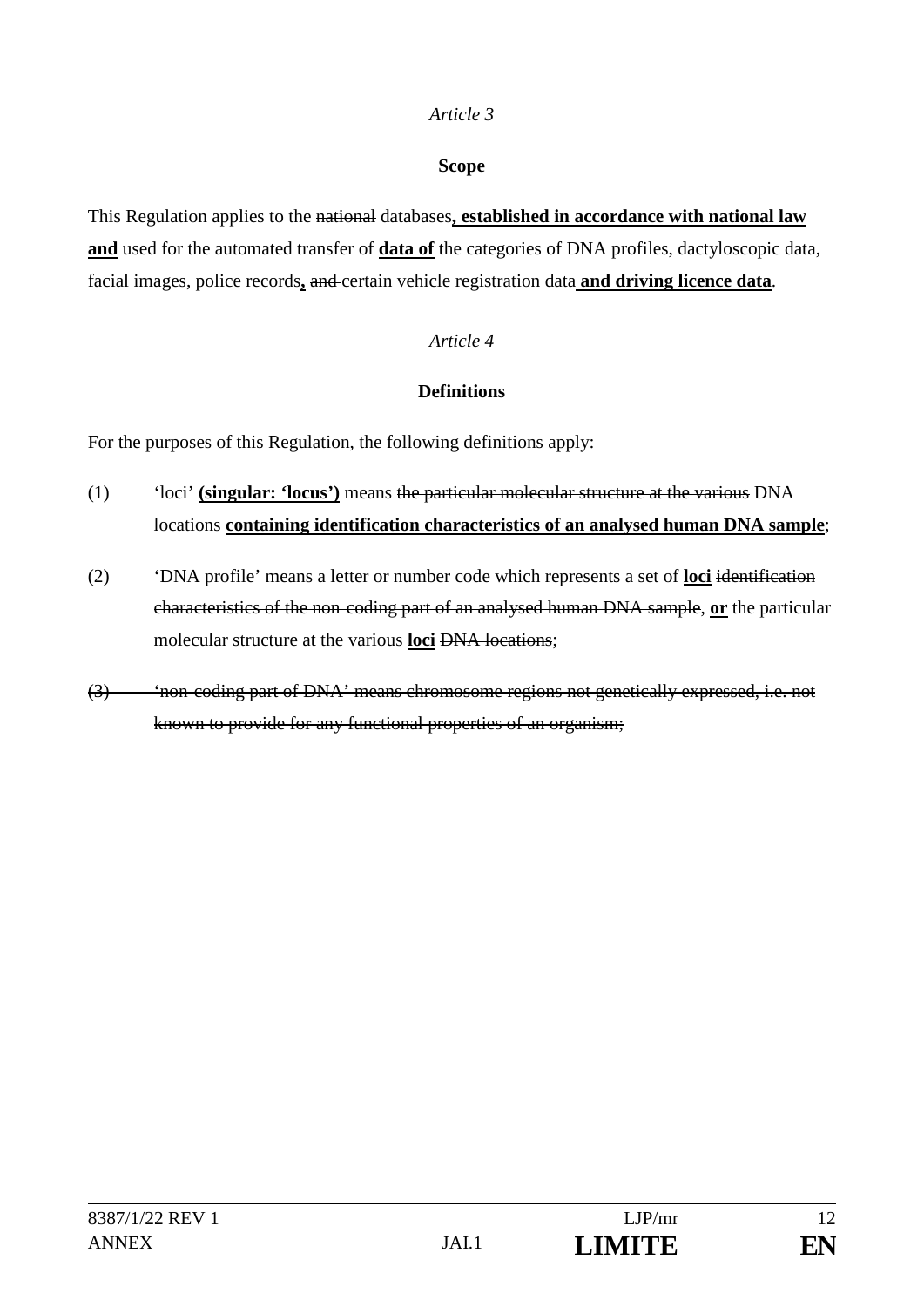- (4) 'DNA reference data' means DNA profile and the reference number referred to in Article 9;
- (5) 'reference **identified** DNA profile' means the DNA profile of an identified person;
- (6) 'unidentified DNA profile' means the DNA profile obtained from traces collected during the investigation of criminal offences and belonging to a person not yet identified;
- (7) 'dactyloscopic data' means fingerprint images, images of fingerprint latents, palm prints, palm print latents and templates of such images (coded minutiae), when they are stored and dealt with in an automated database;
- (8) 'dactyloscopic reference data' means dactyloscopic data and the reference number referred to in Article 14;

### **(8a) 'identified dactyloscopic data' means the dactyloscopic data of an identified person;**

# **(8b) 'unidentified dactyloscopic data' means the dactyloscopic data obtained from traces collected during the investigation of criminal offences and belonging to a person not yet identified;**

- (9) 'individual case' means a single investigation file;
- (10) 'facial image' means digital image**s** of the face;

# **(10a) 'facial images reference data' means the facial images and the reference number referred to in Article 23;**

## **(10b) 'identified facial image' means the facial images of an identified person;**

- **(10c) 'unidentified facial image' means the facial images obtained from traces collected during the investigation of criminal offences and belonging to a person not yet identified;**
- (11) 'biometric data' means DNA profiles, dactyloscopic data or facial images;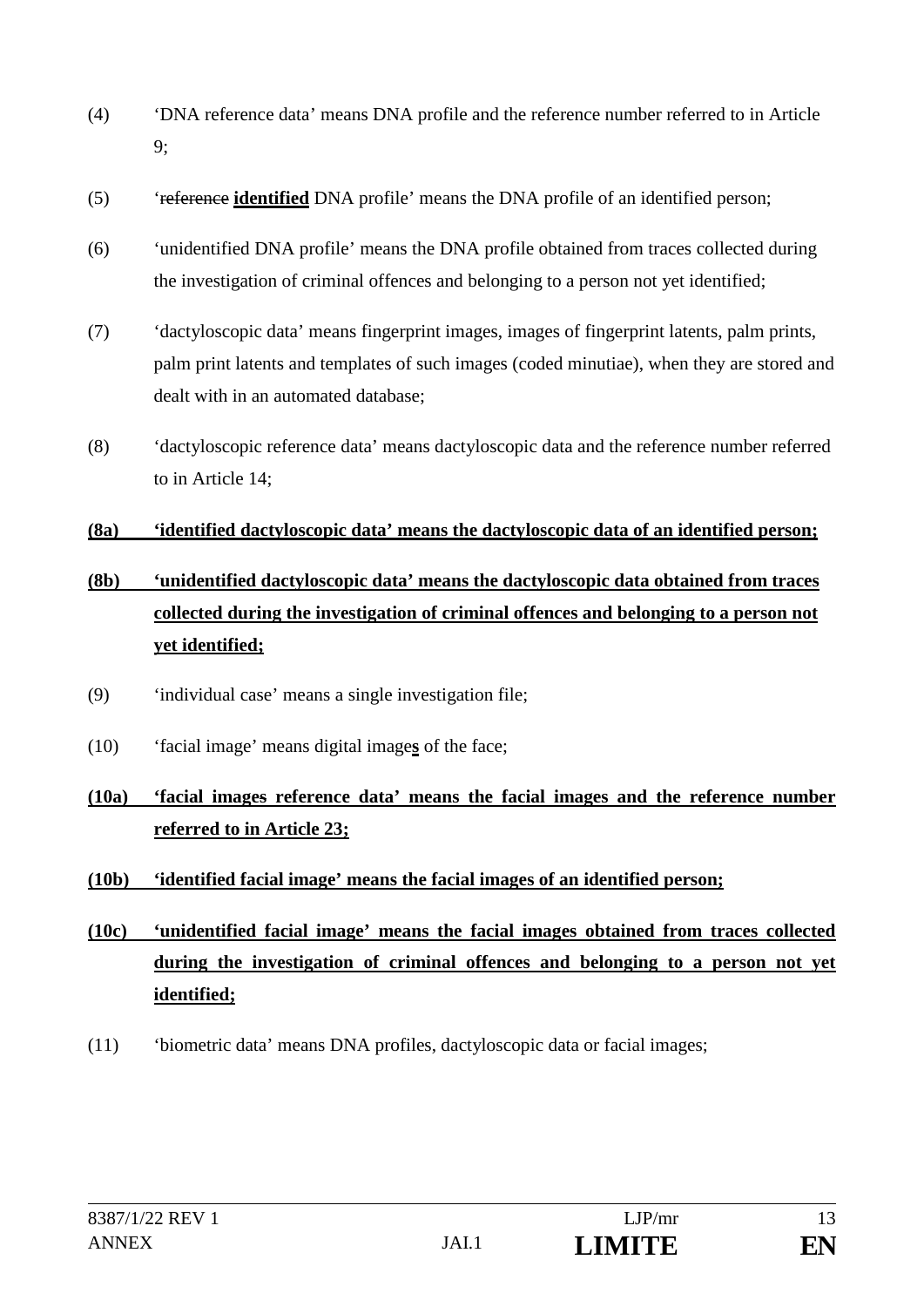# **(11a) 'alphanumeric data' means data represented by letters, digits, special characters, spaces and punctuation marks;**

- (12) 'match' means the existence of a correspondence as a result of an automated comparison between personal data recorded or being recorded in an information system or database;
- (13) 'candidate' means data with which a match occurred;
- (14) 'requesting Member State' means the Member State which is conducting a search through Prüm II;
- (15) 'requested Member State' means the Member State in which databases the search is conducted through Prüm II by the requesting Member State;
- (16) 'police records' means **biographical data of suspects and convicted persons** any information available in the national **databases established** register or registers recording data of competent authorities, for the prevention, detection and investigation of criminal offences;
- (17) 'pseudonymisation' means the processing of personal data in such a manner that the personal data can no longer be attributed to a specific data subject without the use of additional information, provided that such additional information is kept separately and is subject to technical and organisational measures to ensure that the personal data are not attributed to an identified or identifiable natural person;
- (18) 'Europol data' means any **operational** personal data processed by Europol in accordance with Regulation (EU) 2016/794;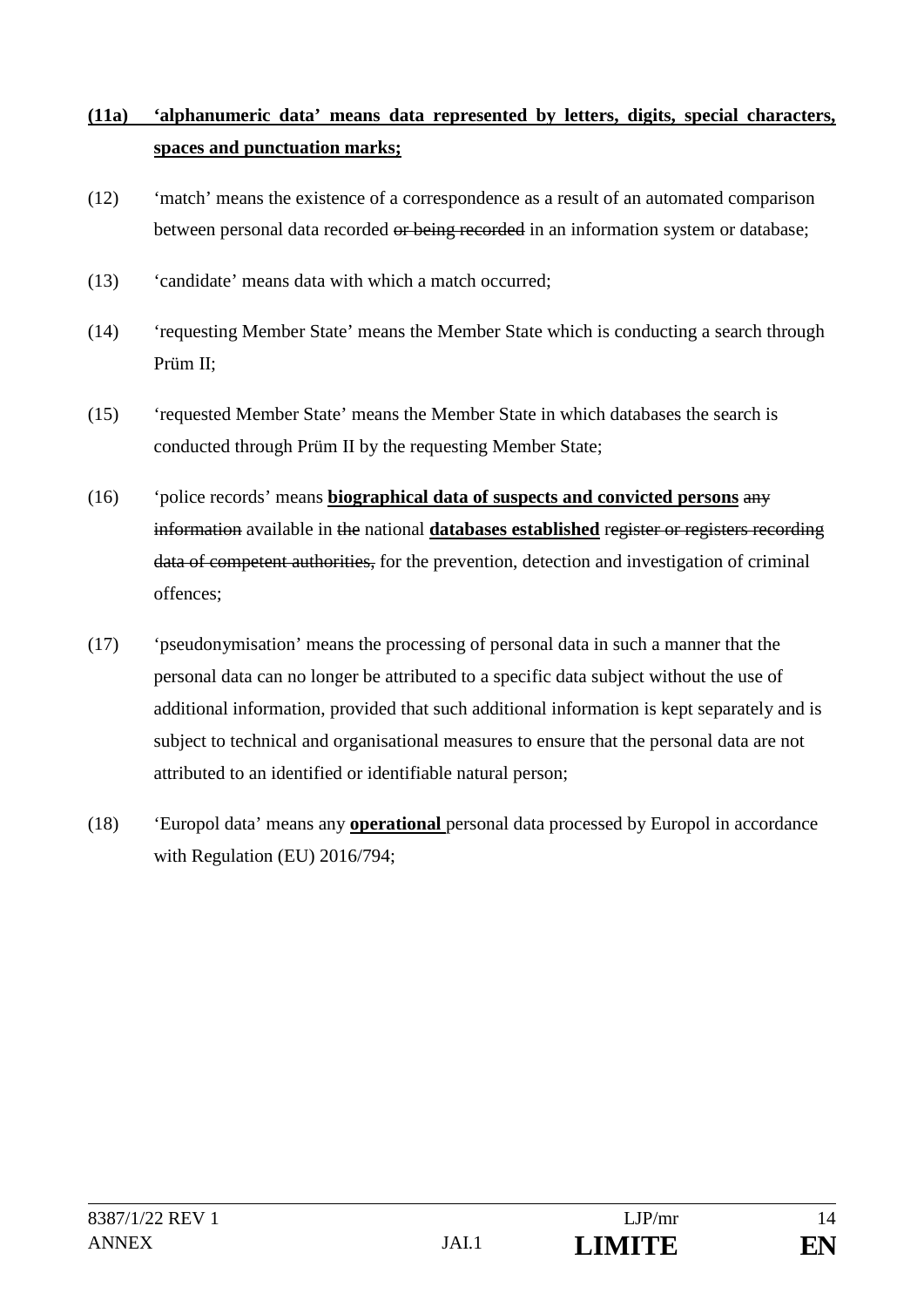- (19) 'supervisory authority' means an independent public authority established by a Member State pursuant to Article 41 of Directive (EU) 2016/680 of the European Parliament and of the Council**<sup>13</sup>**;
- (20) 'SIENA' means the secure information exchange network application, managed **and developed** by Europol, aimed at facilitating the exchange of information between Member States and Europol;
- **(20a) 'security incident' means any event that has or may have an impact on the security of the router or EPRIS and may cause damage to or loss of data stored in them, in particular where unauthorised access to data may have occurred or where the availability, integrity and confidentiality of data has or may have been compromised.**
- (21) 'significant incident' means any incident unless it has a limited impact and is likely to be already well understood in terms of method or technology;
- (22) 'significant cyber threat' means a cyber threat with the intention, opportunity and capability to cause a significant incident;
- (23) 'significant vulnerability' means a vulnerability that will likely lead to a significant incident if it is exploited;
- (24) 'incident' means an incident within the meaning of Article 4(5) of Directive (EU) …/… of the European Parliament and of the Council**<sup>14</sup>** [*proposal NIS 2*].

 $13$ **<sup>13</sup>** Directive (EU) 2016/680 of the European Parliament and of the Council of 27 April 2016 on the protection of natural persons with regard to the processing of personal data by competent authorities for the purposes of the prevention, investigation, detection or prosecution of criminal offences or the execution of criminal penalties, and on the free movement of such data, and repealing Council Framework Decision 2008/977/JHA (OJ L 119, 4.5.2016, p. 89).

**<sup>14</sup>** Directive (EU) …/… of the European Parliament and of the Council… (OJ..).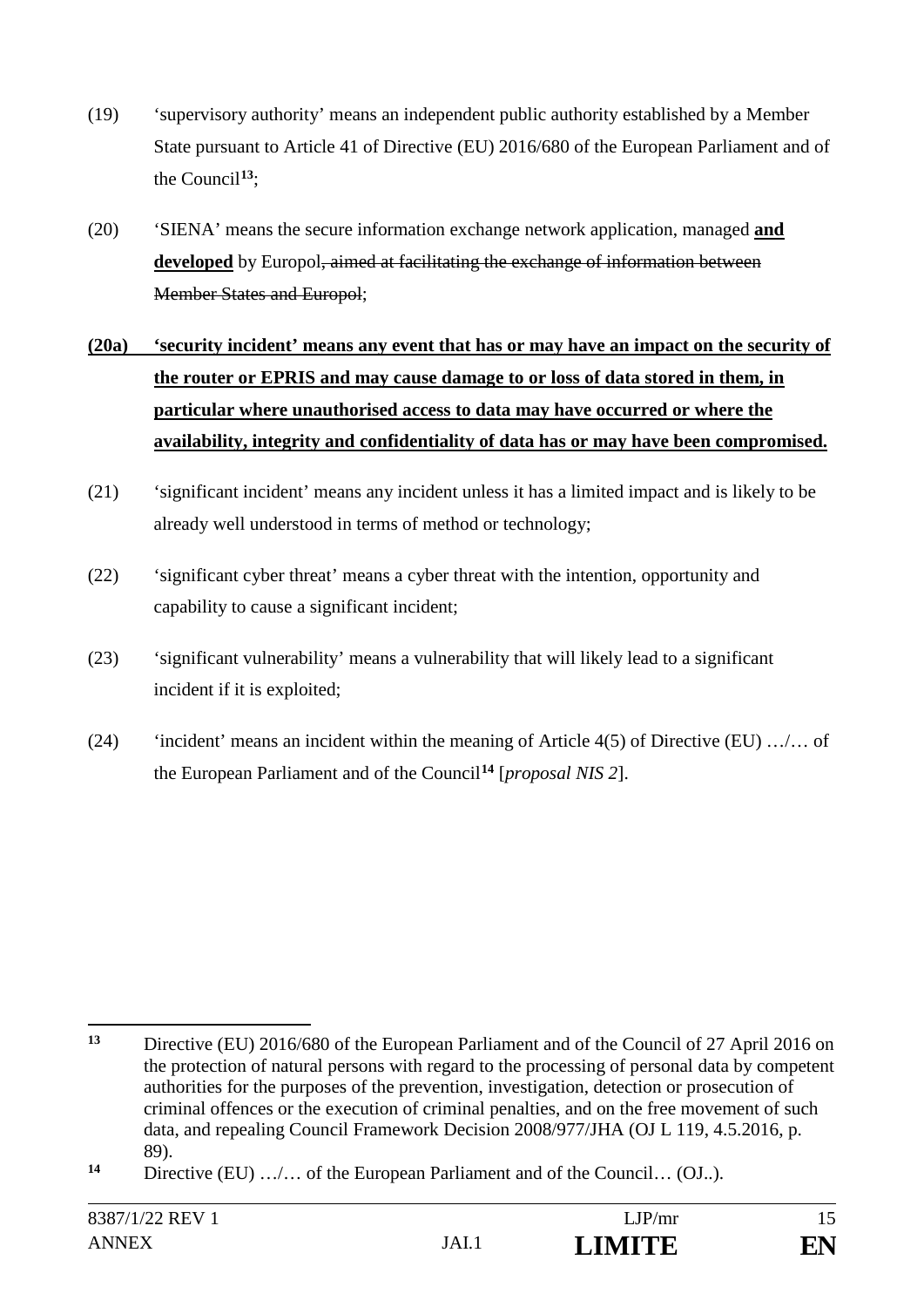# CHAPTER 2

## **EXCHANGE OF DATA**

# SECTION 1

# **DNA profiles**

*Article 5*

# **DNA reference dataEstablishment of national DNA analysis files**

1. Member States shall open and keep national DNA **database(s)** analysis files for the **prevention, detection and** investigation of criminal offences.

Processing of **DNA reference** data kept in those files, under this Regulation, shall be carried out in accordance with this Regulation, in compliance with the national law of the Member States applicable to the processing of those data.

2. Member States shall ensure the availability of DNA reference data from their national **database(s) established for the prevention, detection and investigation of criminal offences**  DNA analysis files as referred to in paragraph 1.

2**3**. DNA reference data shall not contain any **additional** data from which an individual can be directly identified.

3**4**. DNA reference data which is not attributed to any individual (unidentified DNA profiles) shall be recognisable as such.

**5. The Commission shall adopt an implementing act to specify the characteristics of a DNA sample which shall be exchanged. Those implementing acts shall be adopted in accordance with the procedure referred to in Article 76(2).**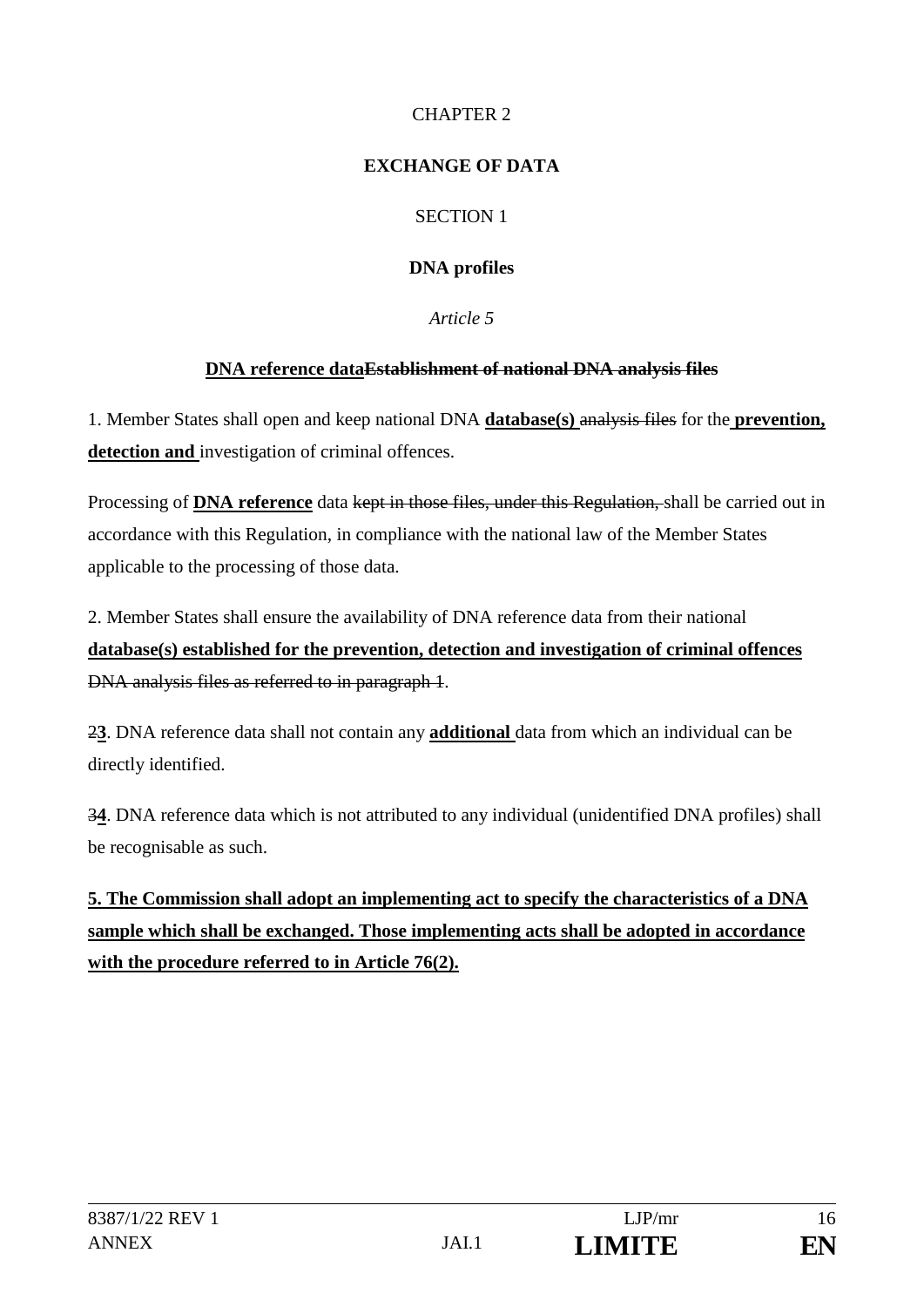## **Automated searching of DNA profiles**

1. **For the prevention, detection and investigation of criminal offences, Member States shall, at the initial connection to the router via their national contact points, conduct an automated search by comparing all their DNA profiles, with all DNA profiles stored in all other Member States' databases and Europol. Member States and Europol shall agree bilaterally on the modalities of these automated searches.**

**Member States may agree bilaterally to conduct automated searches also at a later stage by comparing DNA profiles, with all DNA profiles stored in all other Member States' databases and Europol. Member States and Europol shall agree bilaterally on the modalities of these automated searches.**

**2. For the prevention, detection and investigation of criminal offences,** Member States shall**, via their** allow national contact points**,** referred to in Article 29 and Europol access to the DNA reference data in their DNA analysis files, to conduct automated searches by comparing **all their new** DNA profiles **added to their DNA database, with all DNA profiles stored in all other Member States' databases and Europol** for the investigation of criminal offences.

Searches may be conducted only in individual cases and in compliance with the national law of the requesting Member State.

2 **3**. Should an automated search show that a supplied DNA profile matches DNA profiles entered **stored** in the requested Member State's searched file**database(s)**, the national contact point of the requesting Member State shall receive in an automated way the DNA reference data with which a match has been found.

If there is no match, the requesting Member State shall be notified about it in an automated manner.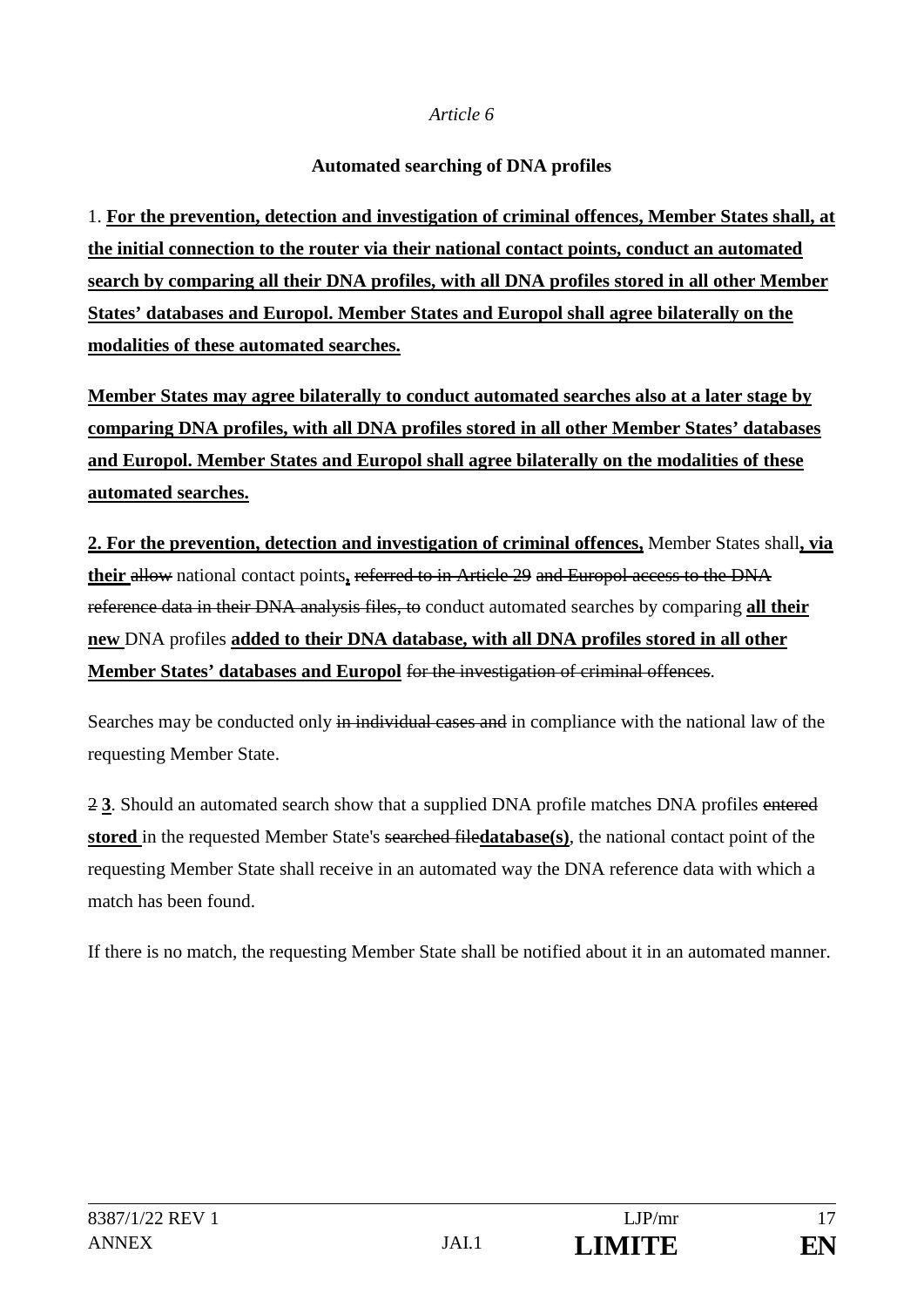3 **4**. The national contact point of the requesting Member State shall **may decide to** confirm a match of **between two** DNA profiles data**. If so decided, it shall inform the requested Member State and shall manually confirm this match** with DNA reference data **received from** held by the requested Member State following the automated supply of the DNA reference data required for confirming a match.

**5. Where relevant for the prevention, detection and investigation of criminal offences, the national contact point of the requested Member State may also decide to confirm a match between two DNA profiles. If so decided, it shall inform the requesting Member State and shall manually confirm this match with DNA reference data received from the requesting Member State.**

## *Article 7*

### **Automated comparison of unidentified DNA profiles**

1. Member States may, via their national contact points, compare the DNA profiles of their unidentified DNA profiles with all DNA profiles from other national DNA analysis files for the investigation of criminal offences. Profiles shall be supplied and compared in an automated manner.

2. Should a requested Member State, as a result of the comparison referred to in paragraph 1, find that any DNA profiles supplied match any of those in its DNA analysis files, it shall, without delay, supply the national contact point of the requesting Member State with the DNA reference data with which a match has been found.

3. The confirmation of a match of DNA profiles with DNA reference data held by the requested Member State shall be carried out by the national contact point of the requesting Member State following the automated supply of the DNA reference data required for confirming a match.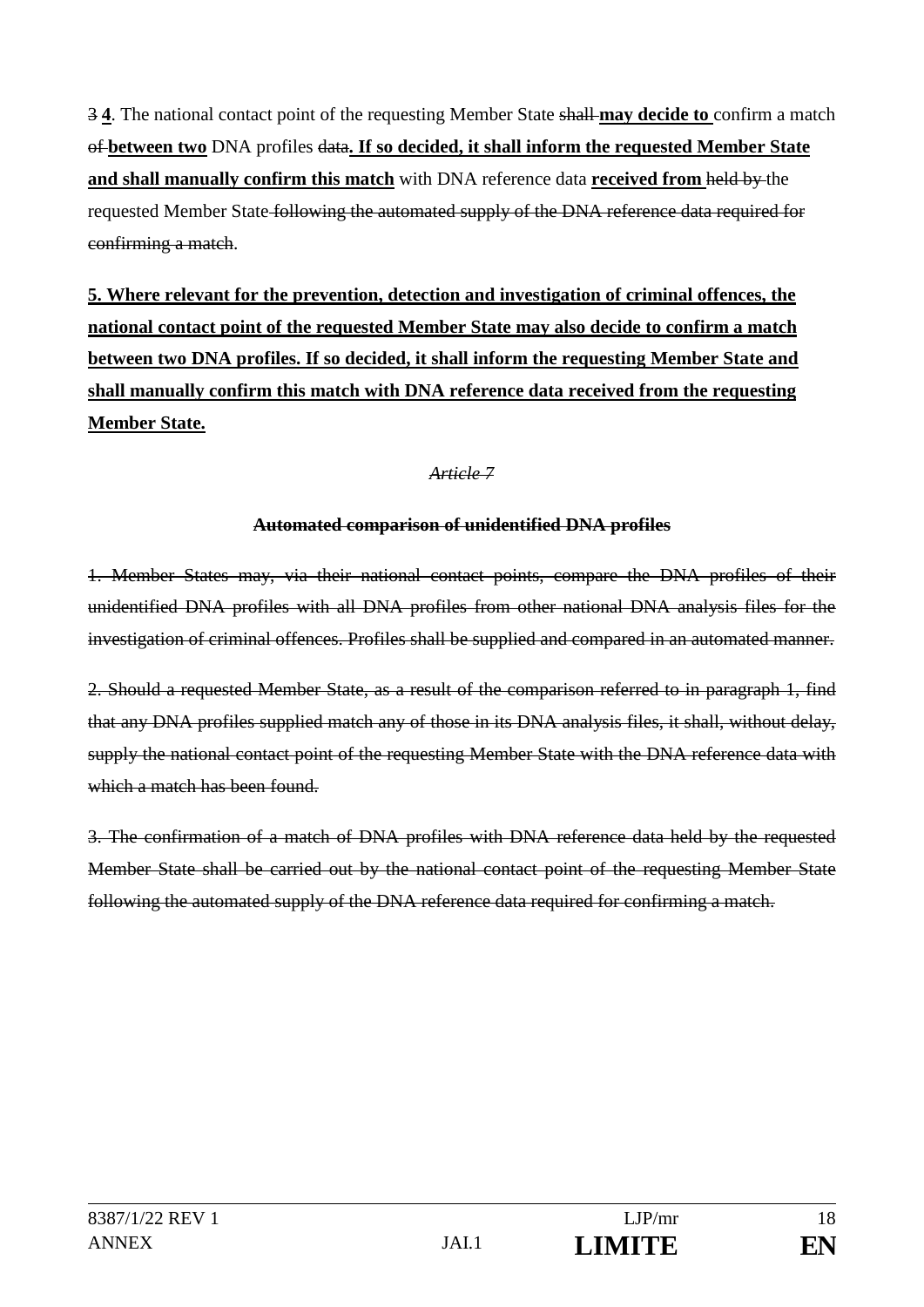## **Notifications ofReporting about DNA databasesanalysis files**

Each Member State shall inform**, in accordance with Article 73, other Member States,** the Commission**, Europol** and eu-LISA of the **content of** national DNA **databases** analysis files, to which Articles 5 **and 6**to 7 apply, **and the conditions for automated searches**, in accordance with Article 73.

### *Article 9*

### **Reference numbers for DNA profiles**

The reference numbers for DNA profiles shall be the combination of the following:

- (a) a reference number allowing Member States, in case of a match, to retrieve further data and other information in their databases referred to in Article 5 in order to supply it to one, several or all of the other Member States in accordance with Articles 47 and 48**, or to Europol in accordance with Article 50(6)**;
- **(a bis) a reference number allowing Europol, in case of a match, to retrieve further data and other information referred to in Article 49(1) in order to supply it to one, several or all of the other Member States in accordance with Articles 49(2);**
- (b) a code to indicate the Member State which holds the DNA profile;
- (c) a code to indicate the type of DNA profile (reference **identified** DNA profiles or unidentified DNA profiles).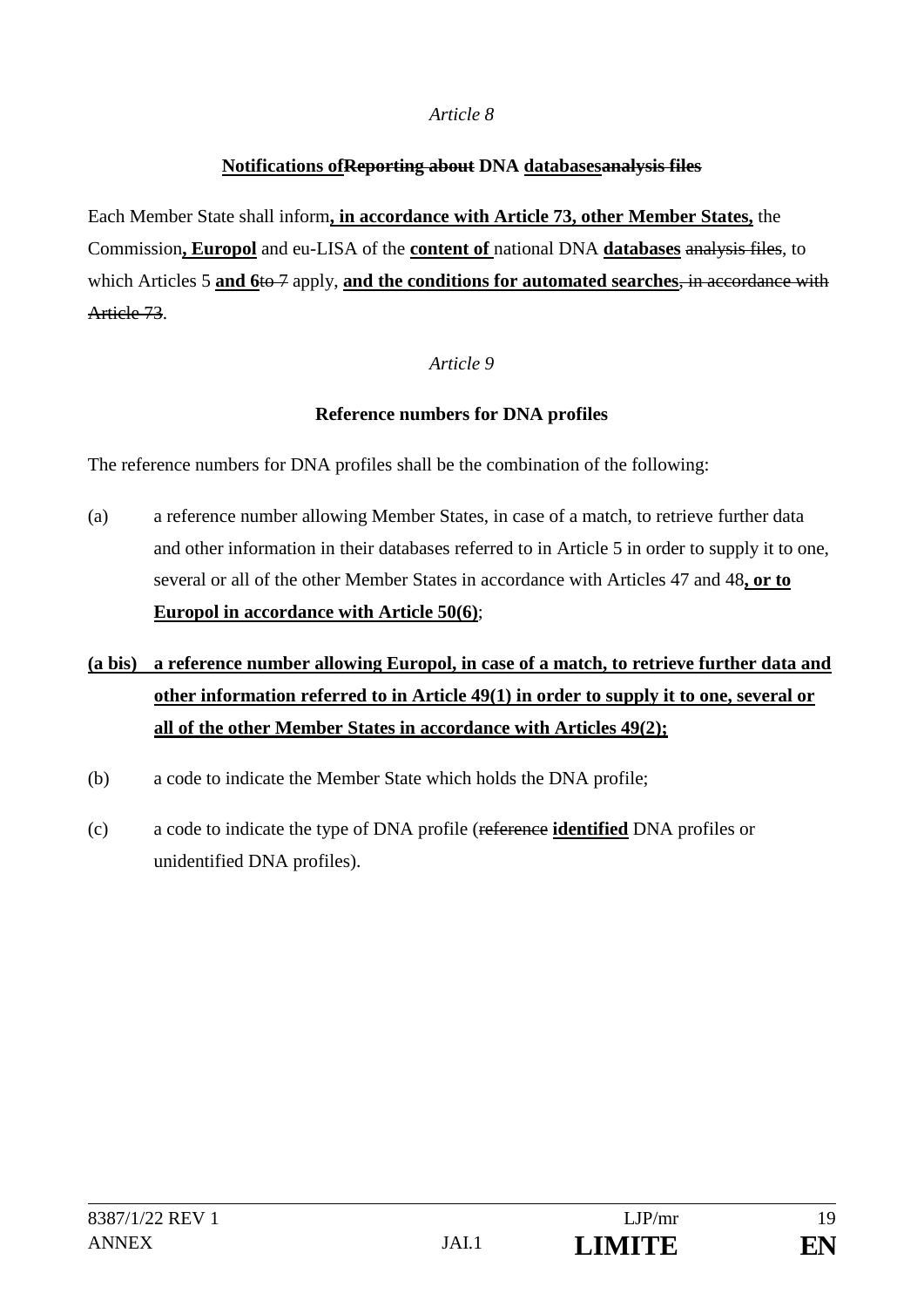### **Principles of DNA reference datafor the exchange of DNA profiles**

**1. The digitalisation of DNA profiles and their transmission to the other Member States or Europol shall be carried out in accordance with European or international standards. The Commission shall adopt implementing acts to specify the relevant European or international standards for DNA profiles exchange that shall be used by Member States and Europol. Those implementing acts shall be adopted in accordance with the procedure referred to in Article 76(2).**

**2. Each Member State and Europol shall ensure that the DNA profiles it transmits are of sufficient quality for automated comparison. A minimum quality standard shall be established to allow for comparison of DNA profiles. The Commission shall adopt implementing acts to specify that minimum quality standard. Those implementing acts shall be adopted in accordance with the procedure referred to in Article 76(2).** 

**3. Member States and Europol shall take appropriate measures to ensure the confidentiality and integrity of DNA profiles being sent to other Member States, including their encryption.**

1. Appropriate measures shall be taken to ensure confidentiality and integrity for DNA reference data being sent to other Member States, including their encryption.

2. Member States shall take the necessary measures to guarantee the integrity of the DNA profiles made available or sent for comparison to the other Member States and to ensure that those measures comply with the relevant European or international standards for DNA data exchange.

3. The Commission shall adopt implementing acts to specify the relevant European or international standards that are to shall be used by Member States for DNA reference data exchange. Those implementing acts shall be adopted in accordance with the procedure referred to in Article 76(2).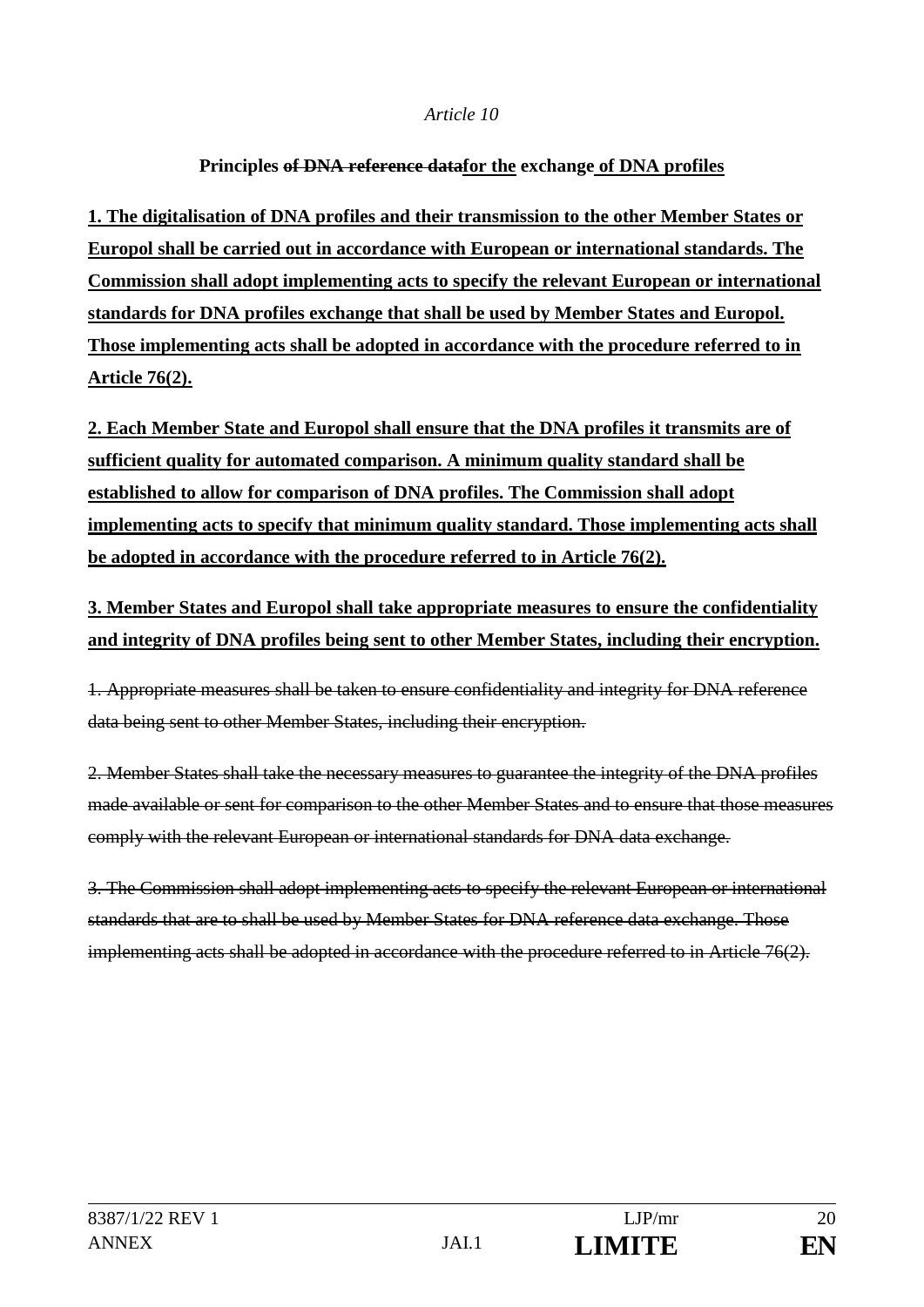### **Rules for requests and answers regarding DNA profiles**

- 1. A request for an automated search or comparison shall include only the following information:
- (a) the code of the requesting Member State;
- (b) the date, time and indication number of the request;
- (c) DNA profiles and their reference numbers referred to in Article 9;
- (d) the types of DNA profiles transmitted (unidentified DNA profiles or reference **identified** DNA profiles).
- 2. The answer to the request referred to in paragraph 1 shall contain only the following information:
- (a) an indication as to whether there were one or more matches or no matches:
- (b) the date, time and indication number of the request;
- (c) the date, time and indication number of the answer;
- (d) the codes of the requesting and requested Member States;
- (e) the reference numbers of the DNA profiles from the requesting and requested Member States;
- (f) the type of DNA profiles transmitted (unidentified DNA profiles or reference **identified** DNA profiles);
- (g) the matching DNA profiles.

3. Automated notification of a match shall only be provided if the automated search or comparison has resulted in a match of a minimum number of loci. The Commission shall adopt implementing acts to specify this minimum number of loci, in accordance with the procedure referred to in Article 76(2).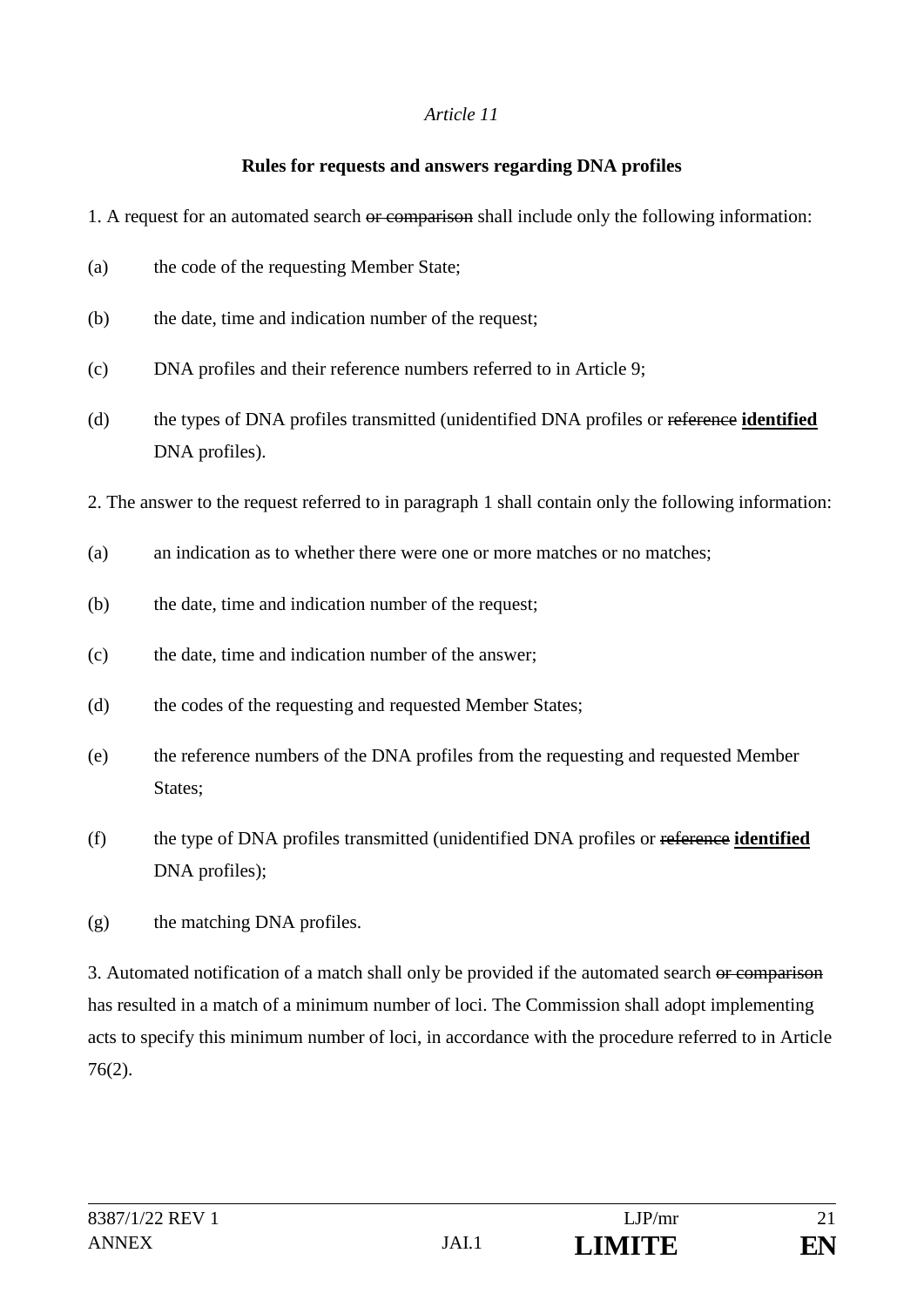4. Where a search or comparison with unidentified DNA profiles results in a match, each requested Member State with matching data may insert a marking**, including the reference number from the DNA profile of the Member State of which data resulted in the match,** in its national database indicating that there has been a match for that DNA profile following another Member State's search or comparison.

5. Member States shall ensure that requests are consistent with **notifications** declarations sent pursuant to Article 8. Those **notifications** declarations shall be reproduced in the practical handbook referred to in Article 78.

## SECTION 2

# **Dactyloscopic data**

# *Article 12*

# **Dactyloscopic reference data**

1. Member States shall ensure the availability of dactyloscopic reference data from the file for the**ir** national automated fingerprint identification systems **database(s)** established for the prevention, detection and investigation of criminal offences.

2. Dactyloscopic reference data shall not contain any **additional** data from which an individual can be directly identified.

3. Dactyloscopic reference data which is not attributed to any individual (unidentified dactyloscopic data) shall be recognisable as such.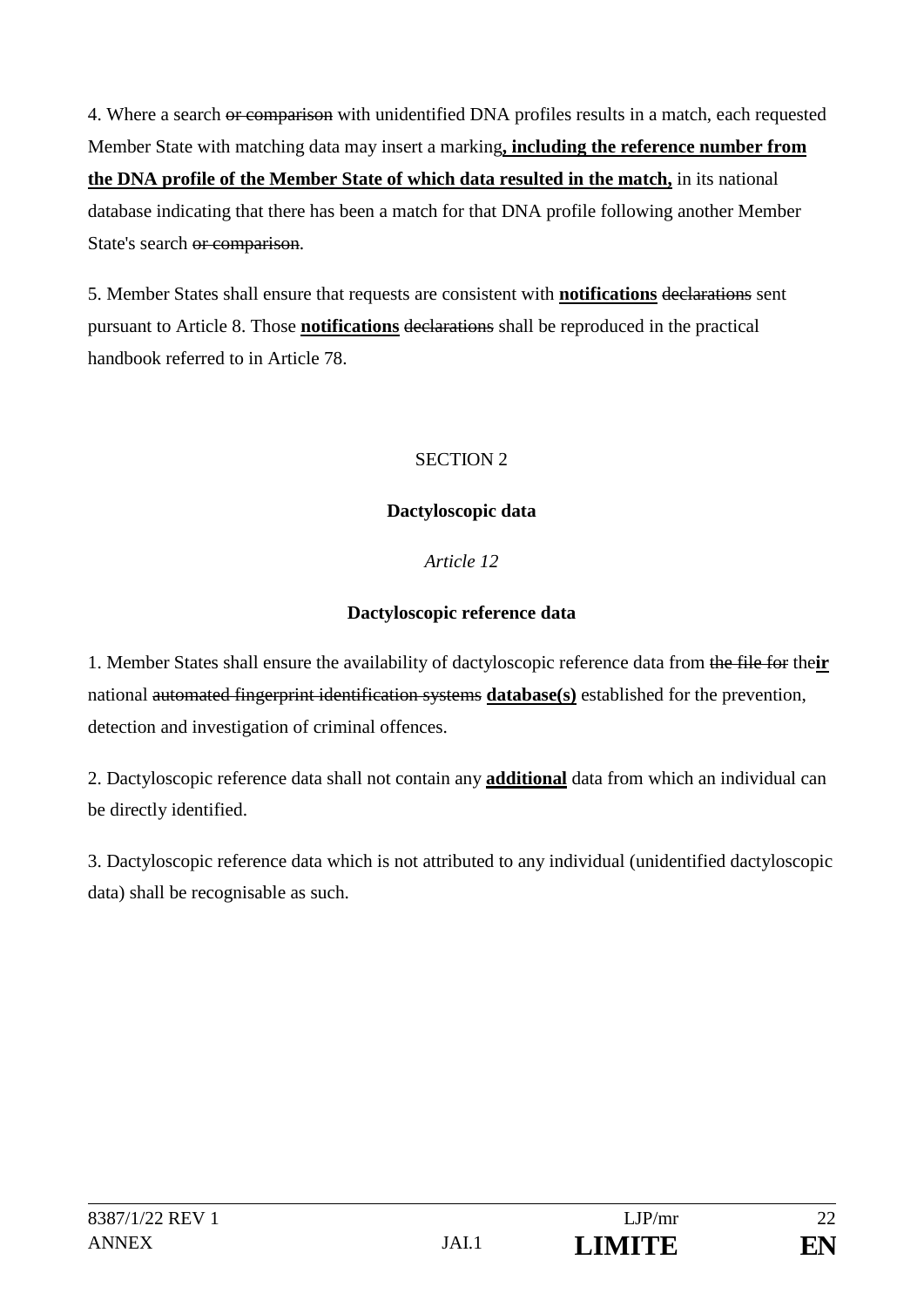### **Automated searching of dactyloscopic data**

1. For the prevention, detection and investigation of criminal offences, Member States shall allow national contact points of other Member States and Europol access to the dactyloscopic reference data in the**ir national databases** automated fingerprint identification systems which they have established for that purpose, to conduct automated searches by comparing dactyloscopic reference data.

Searches may be conducted only in individual cases and in compliance with the national law of the requesting Member State.

2. The national contact point of the requesting Member State shall **may decide to** confirm a match of **between two** dactyloscopic data**. If so decided, it shall inform the requested Member State and shall manually confirm this match** with dactyloscopic reference data **received from**held by the requested Member State following the automated supply of the dactyloscopic reference data required for confirming a match.

# *Article 13a*

## **Notifications of dactyloscopic databases**

**Each Member State shall inform, in accordance with Article 73, other Member States, the Commission, Europol and eu-LISA of the content of national dactyloscopic databases, to which Articles 12 and 13 apply, and the conditions for automated searches.**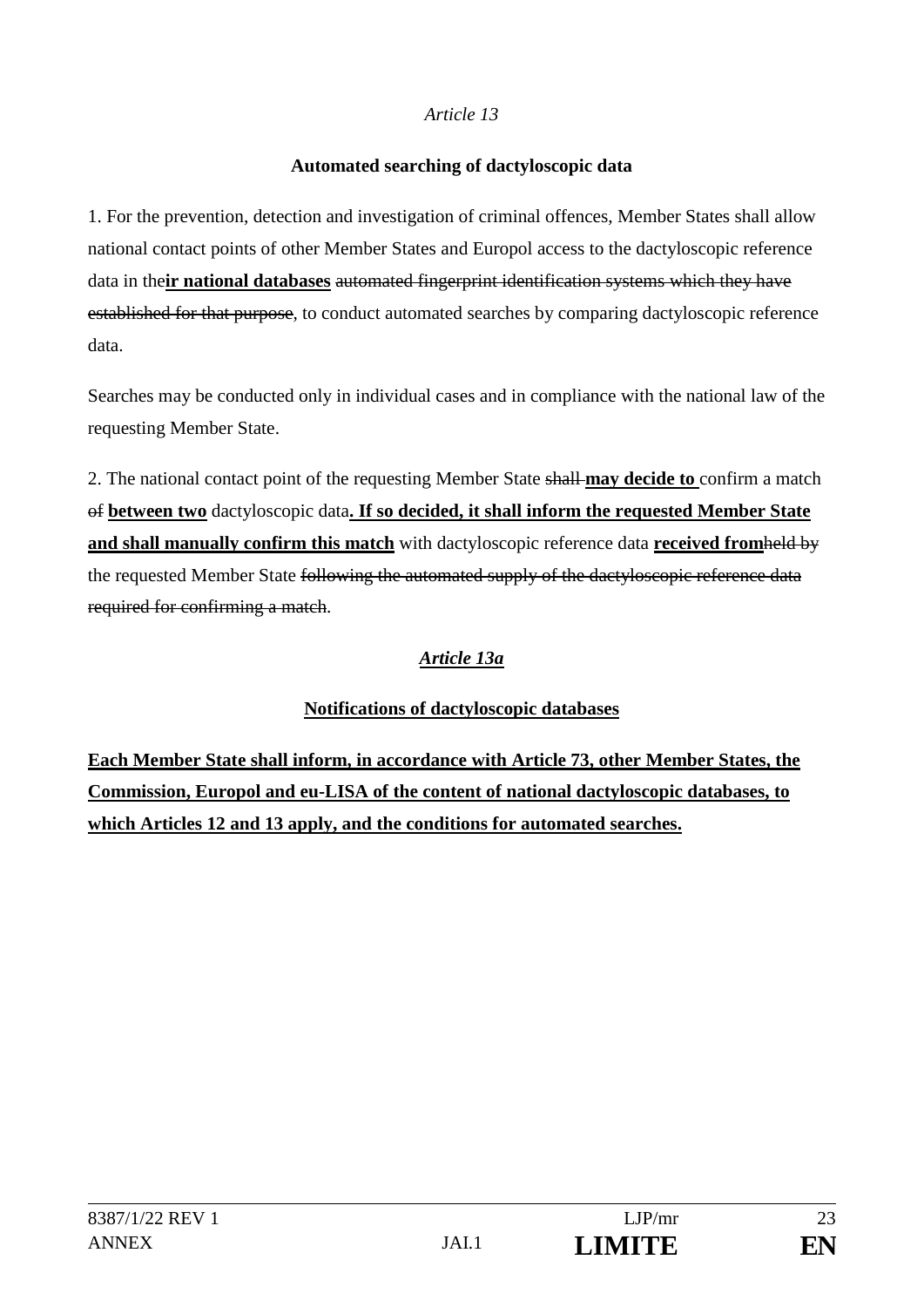## **Reference numbers for dactyloscopic data**

The reference numbers for dactyloscopic data shall be the combination of the following:

(a) a reference number allowing Member States, in the case of a match, to retrieve further data and other information in their databases referred to in Article 12 in order to supply it to one, several or all of the other Member States in accordance with Articles 47 and 48**, or to Europol in accordance with Article 50(6)**;

# **(a bis) a reference number allowing Europol, in case of a match, to retrieve further data and other information referred to in Article 49(1) in order to supply it to one, several or all of the other Member States in accordance with Articles 49(2);**

(b) a code to indicate the Member State which holds the dactyloscopic data.

# *Article 15*

# **Principles for the exchange of dactyloscopic data**

1. The digitalisation of dactyloscopic data and their transmission to the other Member States **or Europol** shall be carried out in accordance with **European or international standards**a uniform data format. The Commission shall adopt implementing acts to specify the uniform data format **the relevant European or international standards for dactyloscopic data exchange that shall be used by Member States and Europol. Those implementing acts shall be adopted** in accordance with the procedure referred to in Article 76(2).

2. Each Member State **and Europol** shall ensure that the dactyloscopic data it transmits are of sufficient quality for a**utomated** comparison by the automated fingerprint identification systems. **A minimum quality standard shall be established to allow for comparison of dactyloscopic data. The Commission shall adopt implementing acts to specify that minimum quality standard. Those implementing acts shall be adopted in accordance with the procedure referred to in Article 76(2).**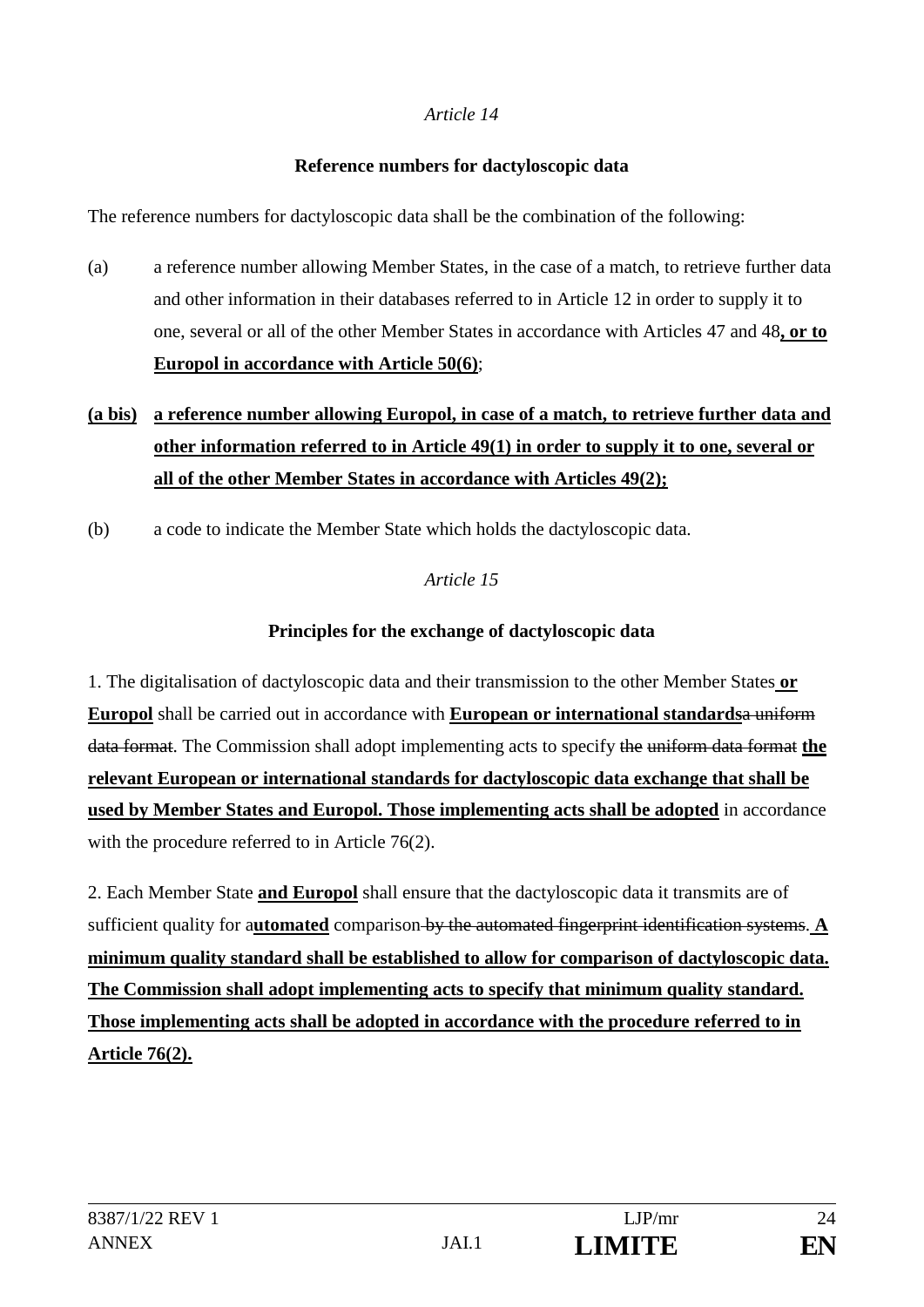3. Member States **and Europol** shall take appropriate measures to ensure the confidentiality and integrity of dactyloscopic data being sent to other Member States, including their encryption.

4. The Commission shall adopt implementing acts to specify the relevant existing standards for dactyloscopic data exchange that are to be used by Member States. Those implementing acts shall be adopted in accordance with the procedure referred to in Article 76(2).

### *Article 16*

### **Search capacities for dactyloscopic data**

1. Each Member State **and Europol** shall ensure that its **their** search requests do not exceed the search capacities specified by the requested Member State **or Europol to ensure national system readiness and avoid overloading of national systems**.

Member States **and Europol** shall inform **other Member States,** the Commission**, Europol** and eu-LISA in accordance with Article 79(8) and (10) about their maximum search capacities per day for dactyloscopic data of identified persons and for dactyloscopic data of persons not yet identified. **Those search capacities can be raised by Member States or Europol at any time including in case of urgency.**

2. The Commission shall adopt implementing acts to specify the maximum numbers of candidates accepted for comparison per transmission **as well as the distribution of unused search capacities between Member States** in accordance with the procedure referred to in Article 76(2).

### *Article 17*

### **Rules for requests and answers regarding dactyloscopic data**

1. A request for an automated search shall include only the following information:

- (a) the code of the requesting Member State;
- (b) the date, time and indication number of the request;
- (c) the dactyloscopic data and their reference numbers referred to in Article 14.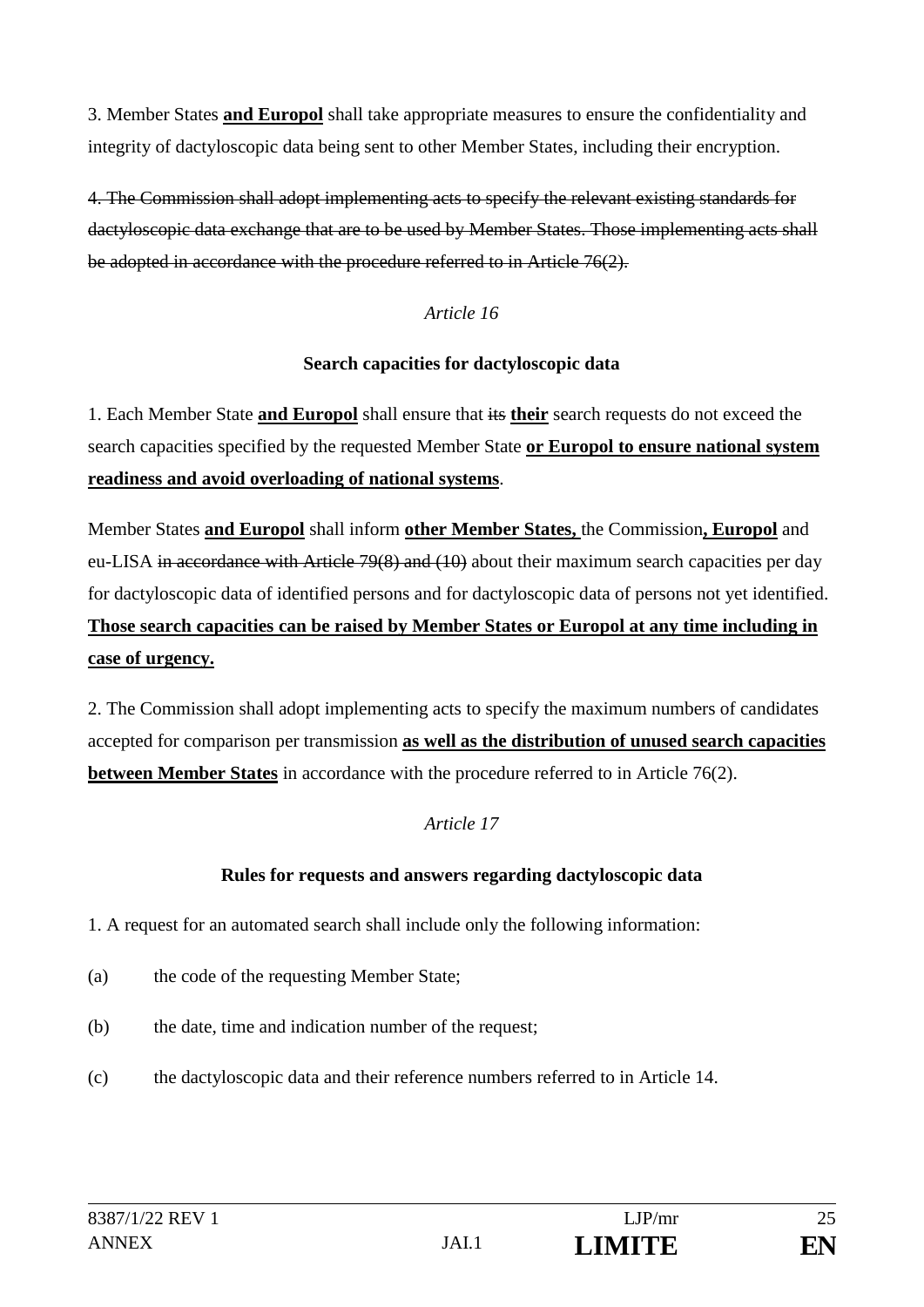2. The answer to the request referred to in paragraph 1 shall contain only the following information:

- (a) an indication as to whether there were one or more matches or no matches:
- (b) the date, time and indication number of the request;
- (c) the date, time and indication number of the answer;
- (d) the codes of the requesting and requested Member States;
- (e) the reference numbers of the dactyloscopic data from the requesting and requested Member States;
- (f) the matching dactyloscopic data.

# **3. Member States shall ensure that requests are consistent with notifications sent pursuant to Article 13a. Those notifications shall be reproduced in the practical handbook referred to in Article 78.**

# SECTION 3

## **Vehicle registration data**

## *Article 18*

## **Automated searching of vehicle registration data**

1. For the prevention, detection and investigation of criminal offences, Member States shall allow national contact points of other Member States and Europol access to the following national vehicle registration data, to conduct automated searches in individual cases:

## (a) data relating to owners, **or holders** or operators;

- (b) data relating to vehicles.
- 2. Searches may be conducted only with a full chassis number or a full registration number.

3. Searches may be conducted only in compliance with the national law of the requesting Member State.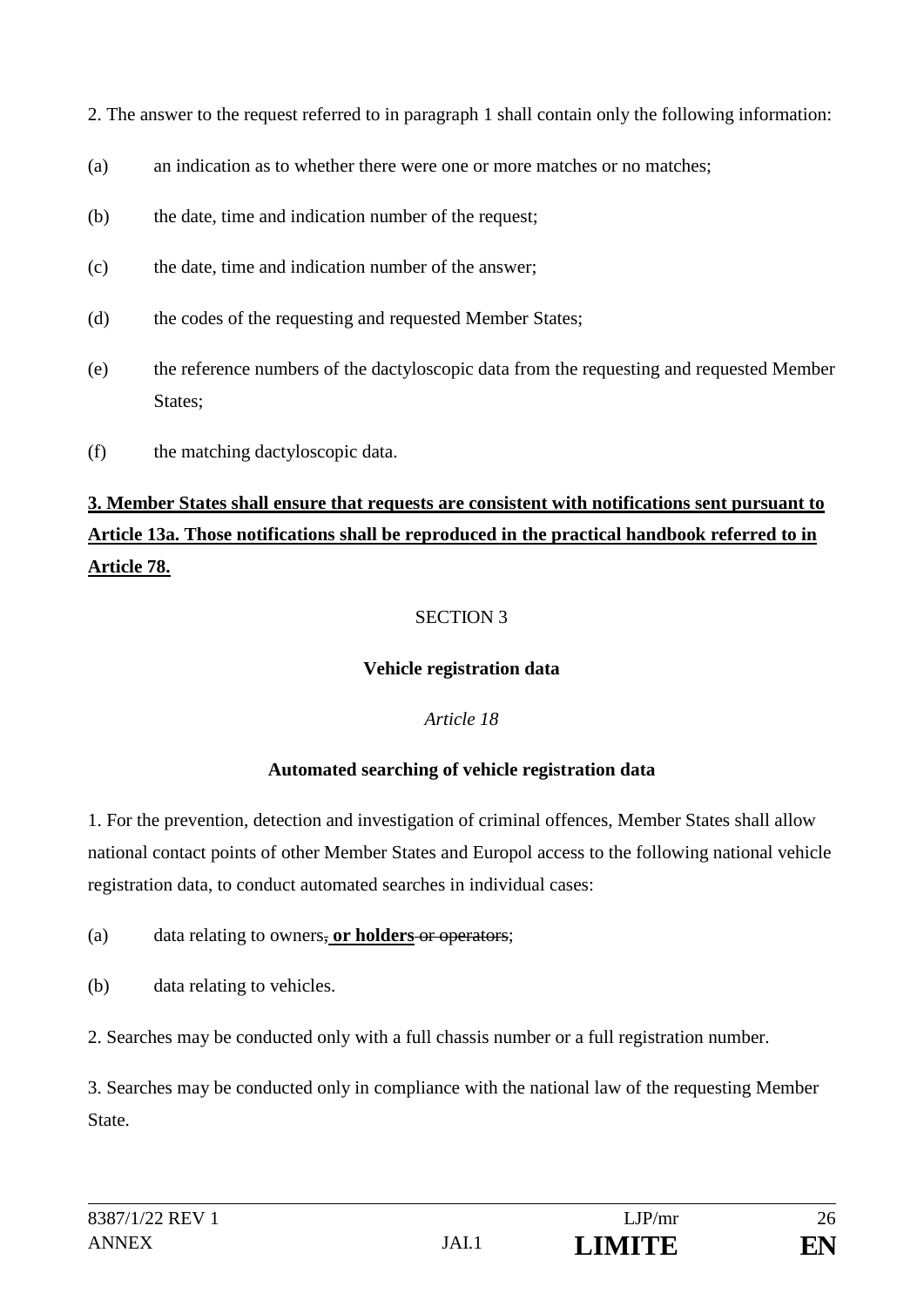## **Principles of automated searching of vehicle registration data**

1. For automated searching of vehicle registration data Member States shall use the European Vehicle and Driving Licence Information System (Eucaris).

2. The information exchanged via Eucaris shall be transmitted in encrypted form.

3. The Commission shall adopt implementing acts to specify the data elements of the vehicle registration data which to **may** be exchanged. Those implementing acts shall be adopted in accordance with the procedure referred to in Article 76(2).

## *Article 20*

## **Keeping of logs**

1. Each Member State shall keep logs of queries that the staff of its authorities duly authorised to exchange vehicle registration data make as well as logs of queries requested by other Member States. Europol shall keep logs of queries that its duly authorised staff make.

Each Member State and Europol shall keep logs of all data processing operations concerning vehicle registration data. Those logs shall include the following:

- (a) the Member State or Union agency **Europol** launching the request for a query;
- (b) the date and time of the request;
- (c) the date and time of the answer;
- (d) the national databases to which a request for a query was sent;
- (e) the national databases that provided a positive answer.

2. The logs referred to in paragraph 1 may be used only for the collection of statistics and data protection monitoring, including checking the admissibility of a query and the lawfulness of data processing, and for ensuring data security and integrity.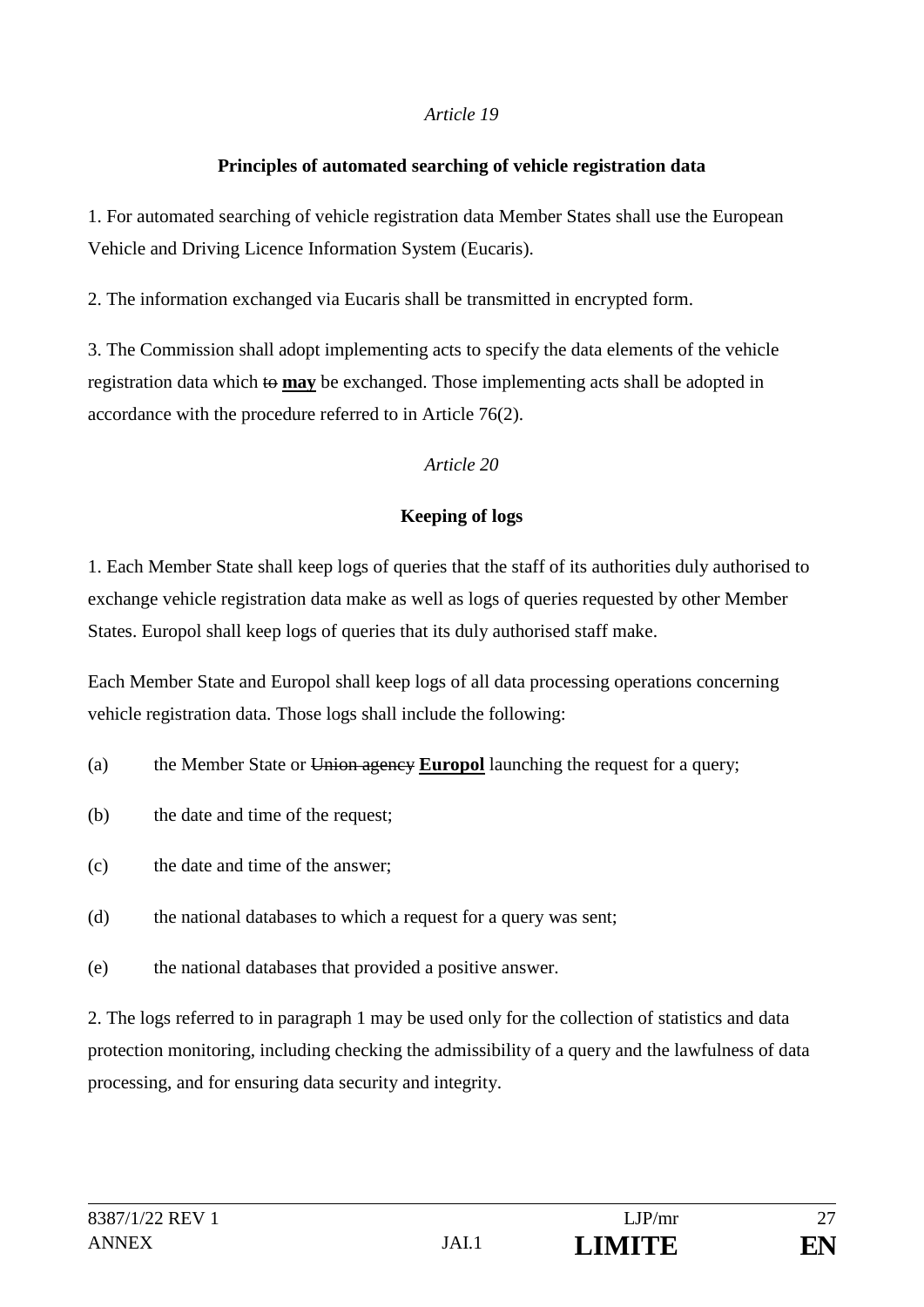Those logs shall be protected by appropriate measures against unauthorised access and erased **two** one year**s** after their creation. If, however, they are required for monitoring procedures that have already begun, they shall be erased once the monitoring procedures no longer require the logs.

3. For the purposes of data protection monitoring, including checking the admissibility of a query and the lawfulness of data processing, the data controllers shall have access to the logs for selfmonitoring as referred to in Article 56.

# **SECTION 3a**

# **Driving licence data**

# *Article 20a*

# **Automated searching of driving licence data**

**1. For the prevention, detection and investigation of criminal offences, Member States shall allow national contact points of other Member States and Europol access to driving licence data to conduct automated searches in individual cases. They may allow access to facial images of driving licence owner if available.**

**2. Searches may be conducted only with the driving licence number or data relating to the driving licence owner (first name(s), family name(s), place and date of birth).**

**3. Searches may be conducted only in compliance with the national law of the requesting Member State.**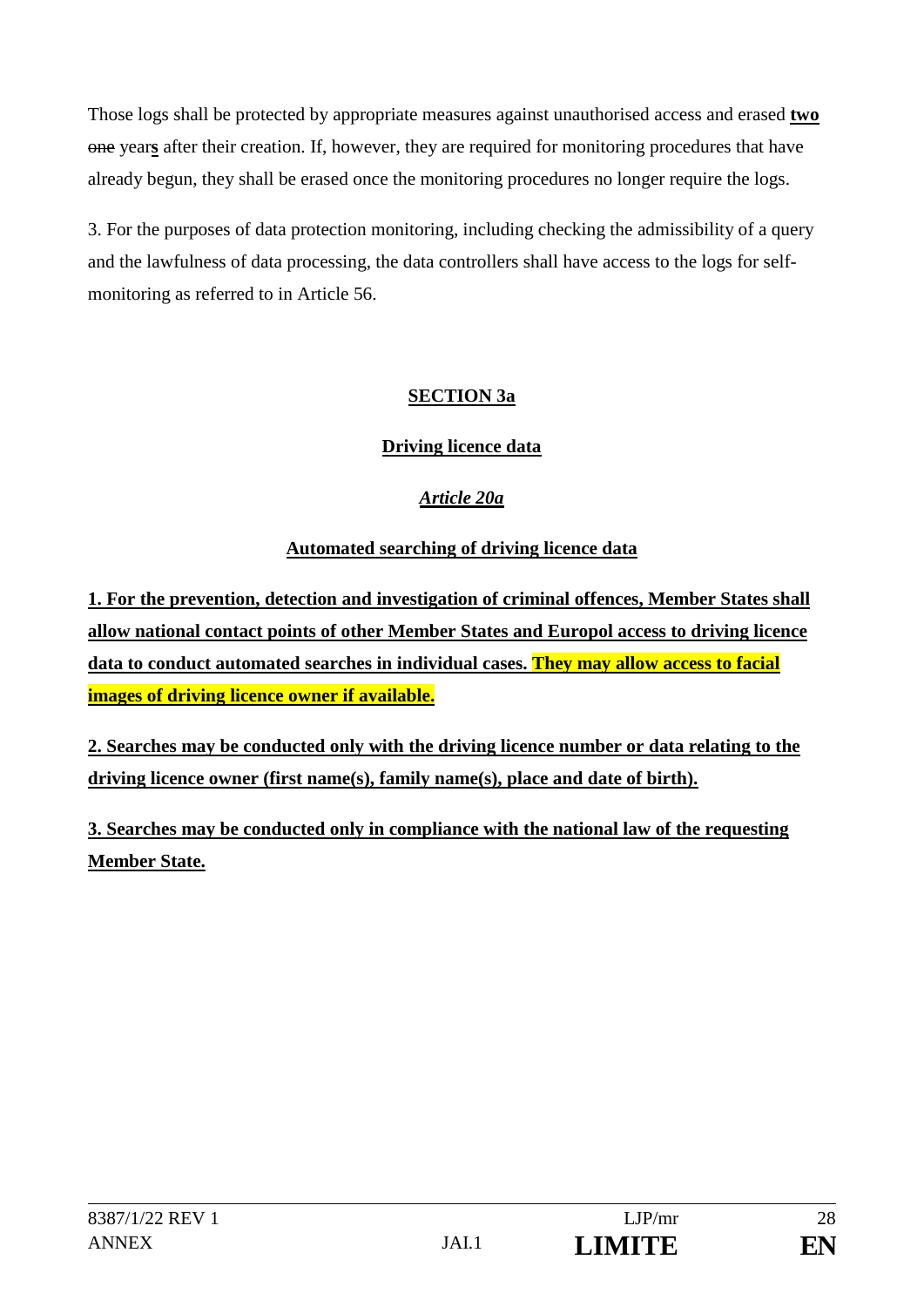## *Article 20b*

# **Principles of automated searching of driving licence data**

**1. For automated searching of driving licence data, Member States shall use the European Vehicle and Driving Licence Information System (Eucaris).**

## **2. The information exchanged via Eucaris shall be transmitted in encrypted form.**

**3. The Commission shall adopt implementing acts to specify the data elements of the driving licence data which may be exchanged. Those implementing acts shall be adopted in accordance with the procedure referred to in Article 76(2).**

# *Article 20c*

# **Keeping of logs**

**1. Each Member State shall keep logs of queries that the staff of its authorities duly authorised to exchange driving licence data make as well as logs of queries requested by other Member States. Europol shall keep logs of queries that its duly authorised staff make.**

**Each Member State and Europol shall keep logs of all data processing operations concerning driving licence data. Those logs shall include the following:** 

**(a) the Member State or Europol launching the request for a query;** 

- **(b) the date and time of the request;**
- **(c) the date and time of the answer;**
- **(d) the national databases to which a request for a query was sent;**
- **(e) the national databases that provided a positive answer.**

**2. The logs referred to in paragraph 1 may be used only for the collection of statistics and data protection monitoring, including checking the admissibility of a query and the lawfulness of data processing, and for ensuring data security and integrity.**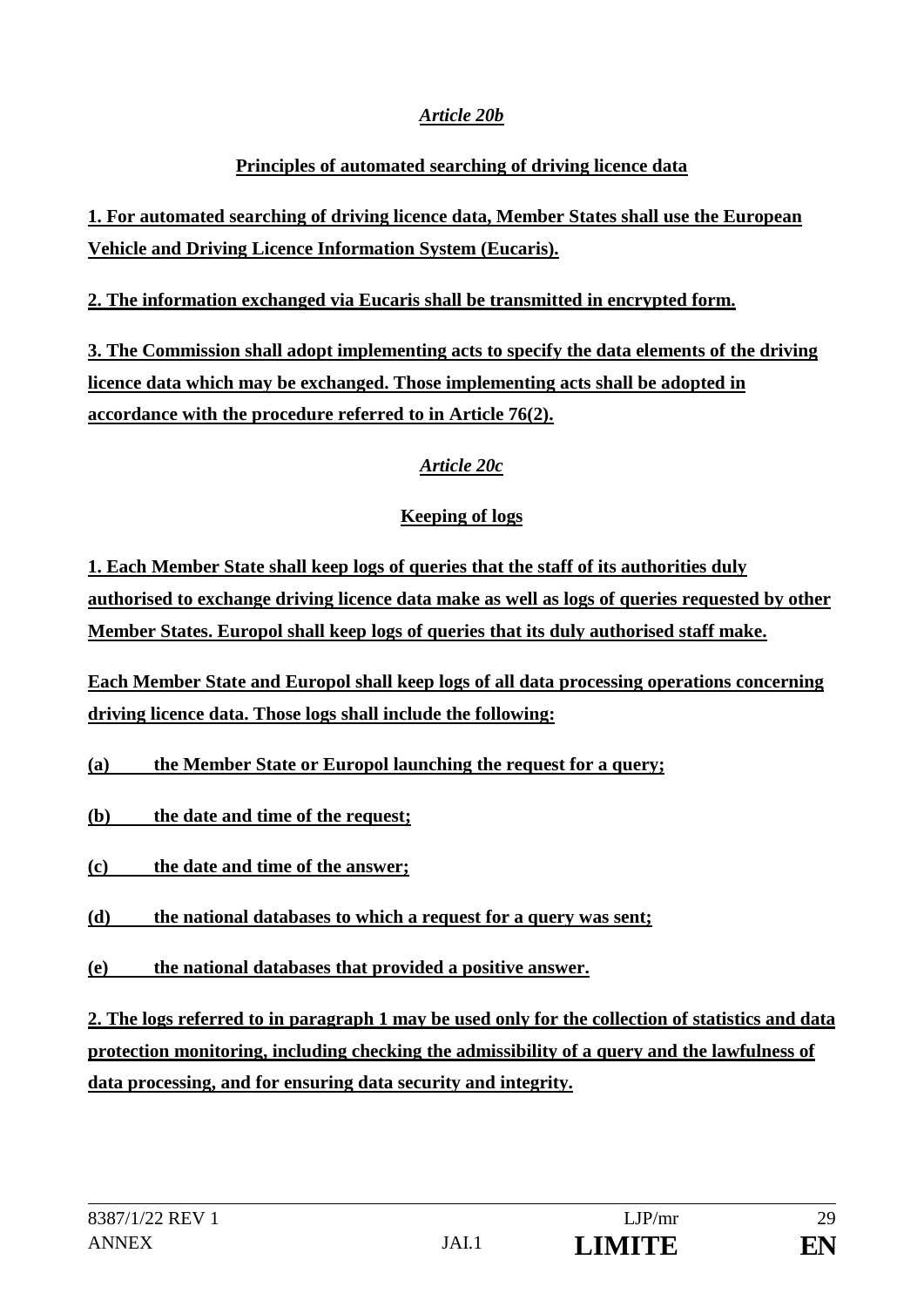**Those logs shall be protected by appropriate measures against unauthorised access and erased two years after their creation. If, however, they are required for monitoring procedures that have already begun, they shall be erased once the monitoring procedures no longer require the logs.**

**3. For the purposes of data protection monitoring, including checking the admissibility of a query and the lawfulness of data processing, the data controllers shall have access to the logs for self-monitoring as referred to in Article 56.**

## SECTION 4

## **Facial images**

*Article 21*

### **Facial images reference data**

1. Member States shall ensure the availability of facial images **reference data** from their national database**(**s**)** established for the prevention, detection and investigation of criminal offences. Those data shall only include facial images and the reference number referred to in Article 23, and shall indicate whether the facial images are attributed to an individual or not.

**2. Facial images reference data**Member States shall not **contain**make available in this context any **additional** data from which an individual can be directly identified.

**3**2. Facial images **reference data** which are not attributed to any individual (unidentified facial images) **shallmust** be recognisable as such.

*Article 22*

### **Automated searching of facial images**

1. For the prevention, detection and investigation of criminal offences, Member States shall allow national contact points of other Member States and Europol access to **the** facial images **reference data** stored in their national databases, to conduct automated searches **by comparing facial images reference data**.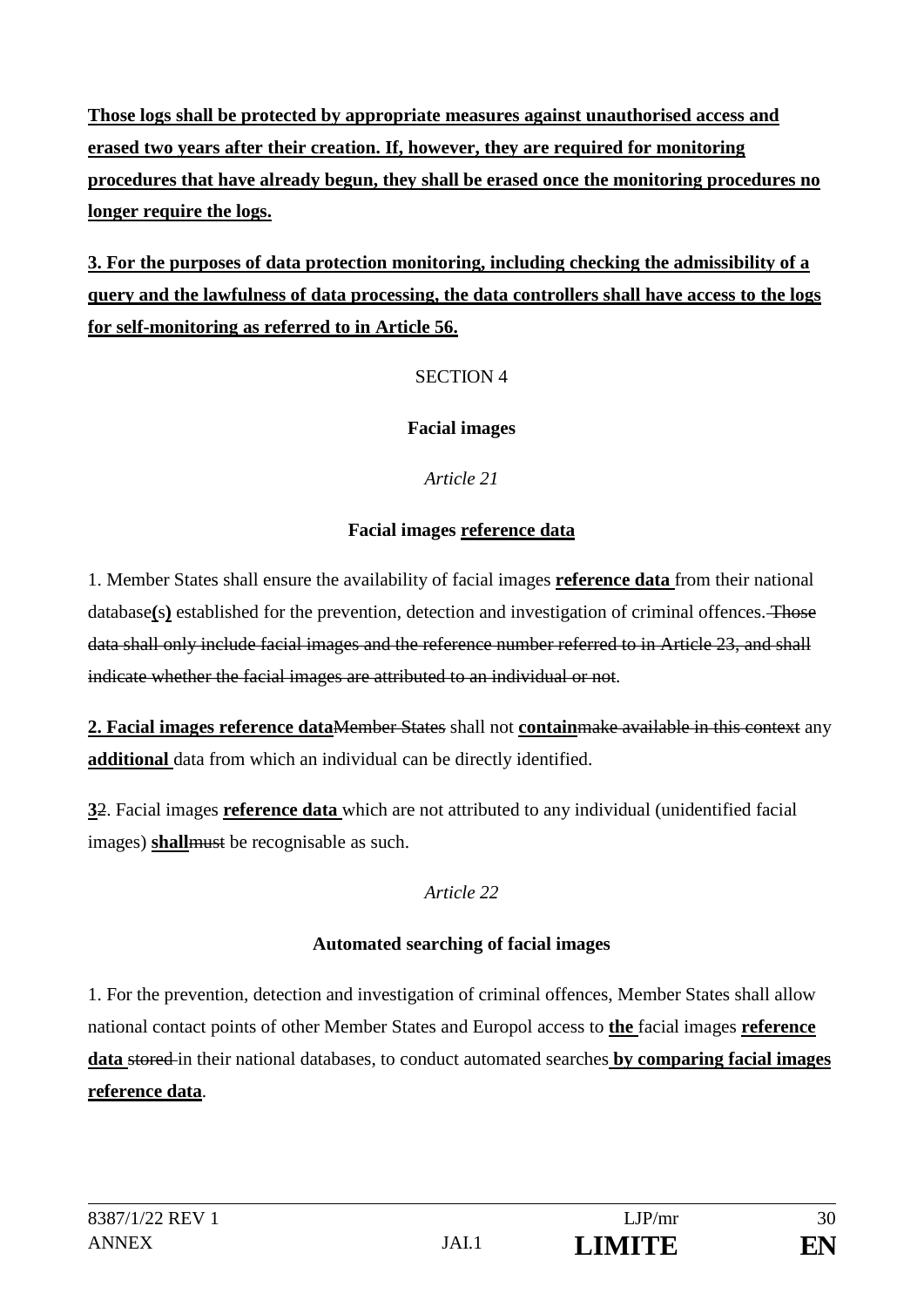Searches may be conducted only in individual cases and in compliance with the national law of the requesting Member State.

2. **The national contact point of the requesting Member State may decide to confirm a match between two facial images. If so decided, it shall inform the requested Member State and shall manually confirm this match with facial images reference data received from the requested Member State.**The requesting Member State shall receive a list composed of matches concerning likely candidates. That Member State shall review the list to determine the existence of a confirmed match.

3. A minimum quality standard shall be established to allow for search and comparison of facial images. The Commission shall adopt implementing acts to specify that minimum quality standard. Those implementing acts shall be adopted in accordance with the procedure referred to in Article  $76(2)$ .

# *Article 22a*

# **Notifications of facial images databases**

# **Each Member State shall inform, in accordance with Article 73, other Member States, the Commission, Europol and eu-LISA of the content of national facial images databases, to which Articles 21 and 22 apply, and the conditions for automated searches.**

## *Article 23*

# **Reference numbers for facial images**

The reference numbers for facial images shall be the combination of the following:

(a) a reference number allowing Member States, in case of a match, to retrieve further data and other information in their databases referred to in Article 21 in order to supply it to one, several or all of the other Member States in accordance with Articles 47 and 48;**, or to Europol in accordance with Article 50(6);**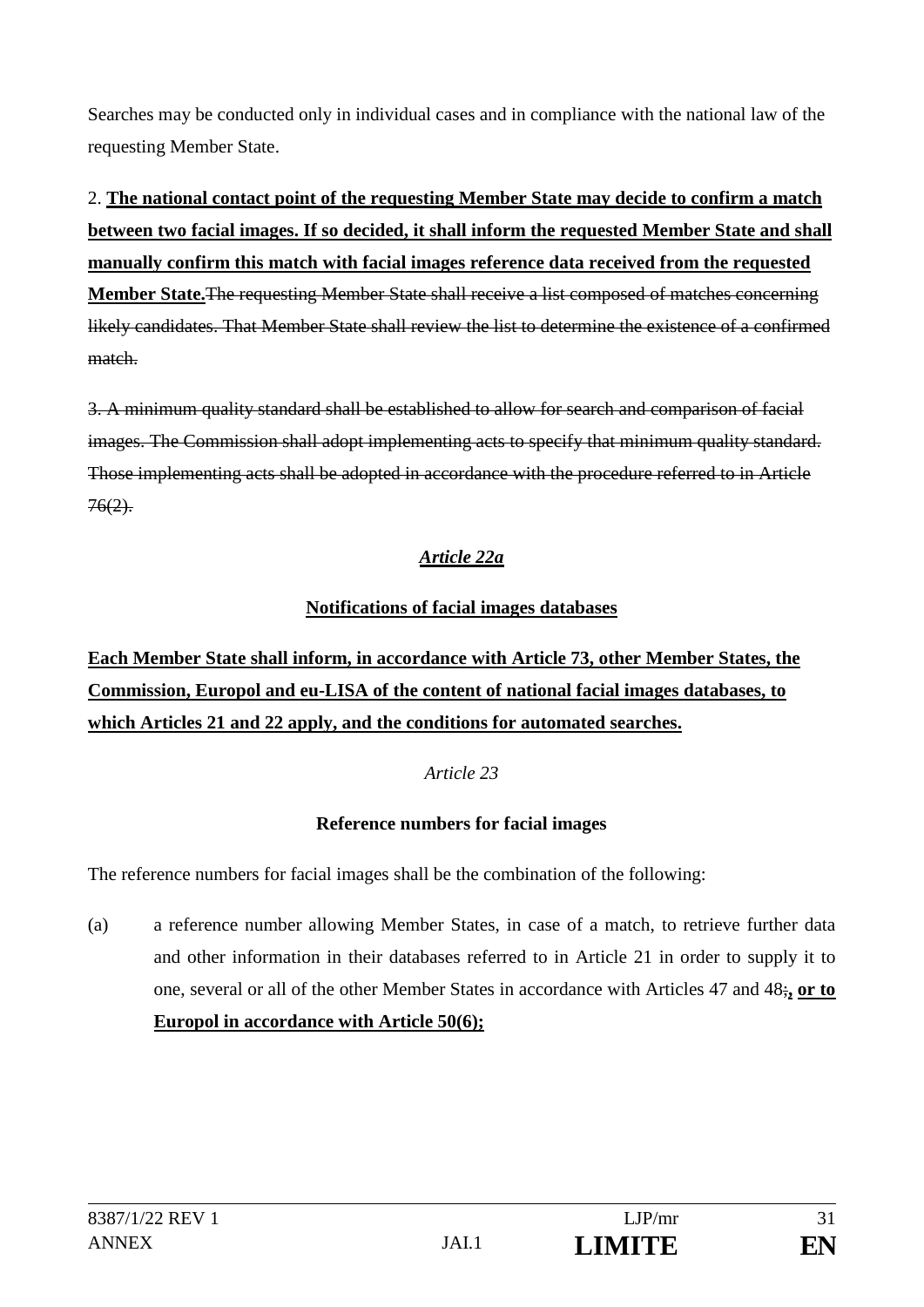# **(a bis) a reference number allowing Europol, in case of a match, to retrieve further data and other information referred to in Article 49(1) in order to supply it to one, several or all of the other Member States in accordance with Articles 49(2)**

(b) a code to indicate the Member State which holds the facial images.

# *Article 23a*

## **Principles for the exchange of facial images**

**1. The digitalisation of facial images and their transmission to the other Member States or Europol shall be carried out in accordance with European or international standards. The Commission shall adopt implementing acts to specify the relevant European or international standards for facial images exchange that shall be used by Member States and Europol. Those implementing acts shall be adopted in accordance with the procedure referred to in Article 76(2).** 

**2. Each Member State and Europol shall ensure that the facial images it transmits are of sufficient quality for automated comparison. A minimum quality standard shall be established to allow for comparison of facial images. The Commission shall adopt implementing acts to specify that minimum quality standard. Those implementing acts shall be adopted in accordance with the procedure referred to in Article 76(2).**

**3. Member States and Europol shall take appropriate measures to ensure the confidentiality and integrity of facial images being sent to other Member States, including their encryption.**

## *Article 23b*

## **Search capacities for facial images**

**1. Each Member State and Europol shall ensure that their search requests do not exceed the search capacities specified by the requested Member State or Europol to ensure national system readiness and avoid overloading of national systems.**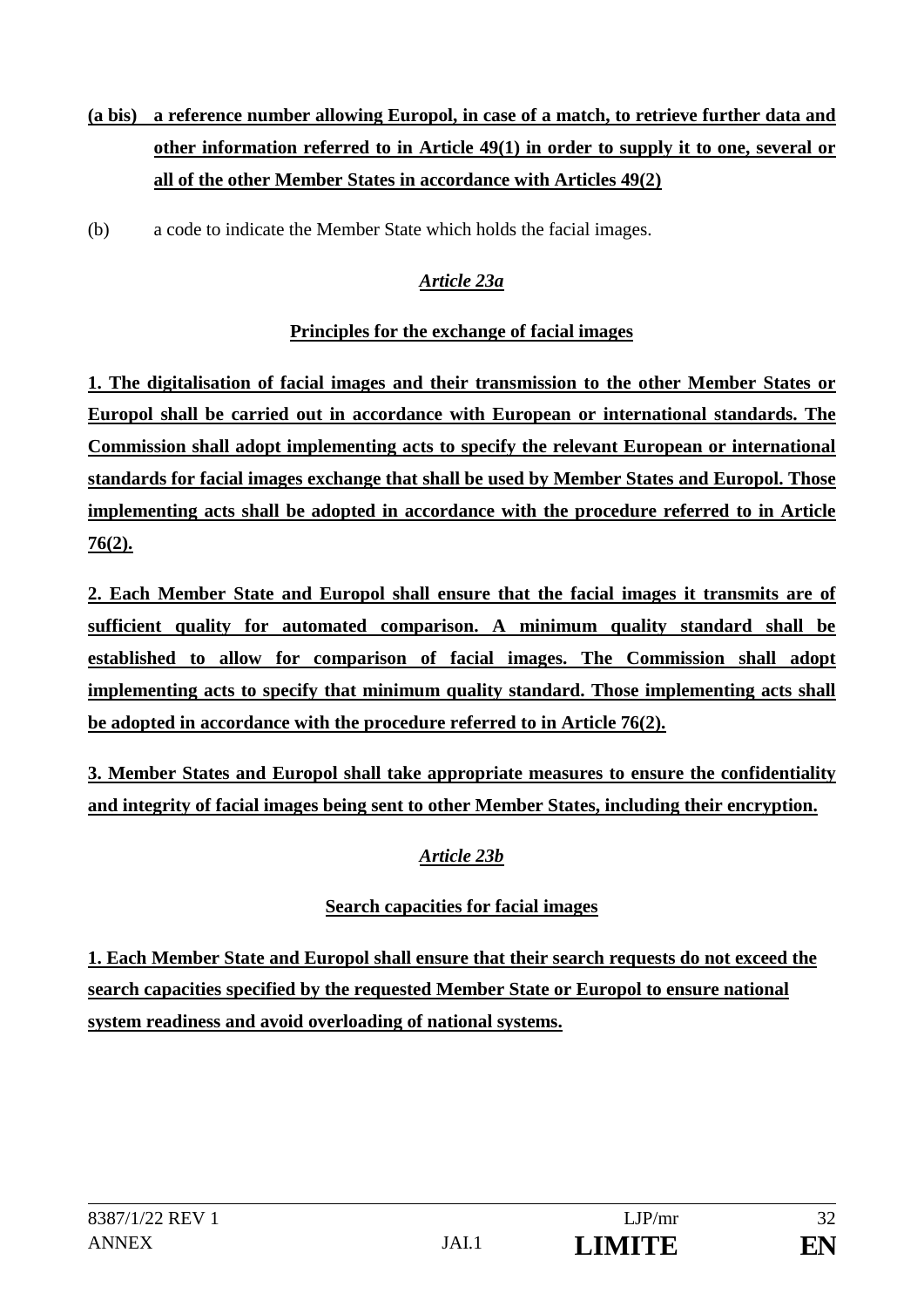**Member States and Europol shall inform other Member States, the Commission, Europol and eu-LISA about their maximum search capacities per day for facial images exchanges. Those search capacities can be raised by Member States or Europol at any time including in case of urgency.**

**2. The Commission shall adopt implementing acts to specify the maximum numbers of candidates accepted for comparison per transmission as well as the distribution of unused search capacities between Member States in accordance with the procedure referred to in Article 76(2).**

### *Article 24*

### **Rules for requests and answers regarding facial images**

- 1. A request for an automated search shall include only the following information:
- (a) the code of the requesting Member State;
- (b) the date, time and indication number of the request;
- (c) the facial images and their reference numbers referred to in Article 23.
- 2. The answer to the request referred to in paragraph 1 shall contain only the following information:
- (a) an indication as to whether there were one or more matches or no matches;
- (b) the date, time and indication number of the request;
- (c) the date, time and indication number of the answer;
- (d) the codes of the requesting and requested Member States;
- (e) the reference numbers of the facial images from the requesting and requested Member States;
- (f) the matching facial images.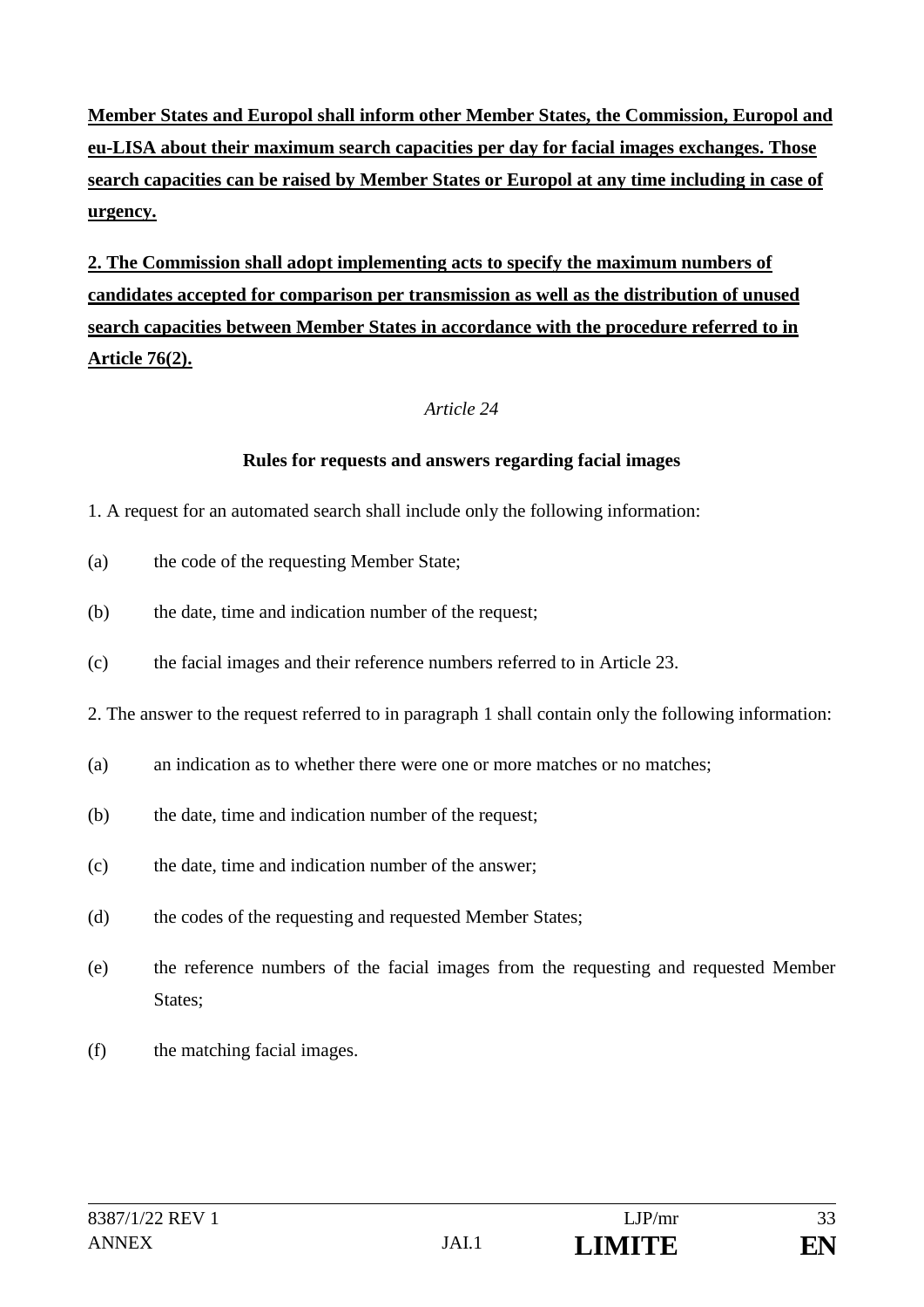# **3. Member States shall ensure that requests are consistent with notifications sent pursuant to Article 22a. Those notifications shall be reproduced in the practical handbook referred to in Article 78.**

## SECTION 5

## **Police records**

*Article 25*

## **Police records**

1. Member States may decide to participate in the automated exchange of police records. Member States participating in the automated exchange of police records shall ensure the availability of biographical data of suspects and criminals **convicted persons** from their national police records indexes**, based on their national databases** established for the **prevention, detection and**  investigation of criminal offences. This set of data<del>, if available,</del> shall contain the following data, if **available**:

- (a) first name(s);
- (b) family name(s);
- (c) **previously used name(s) and** alias(es);
- (d) date of birth;
- (e) nationality or nationalities;
- (f) place and country of birth;
- (g) gender.
- 2. The data referred to in paragraph 1, points (a), (b), **and** (c), (e) and (f) shall be pseudonymised.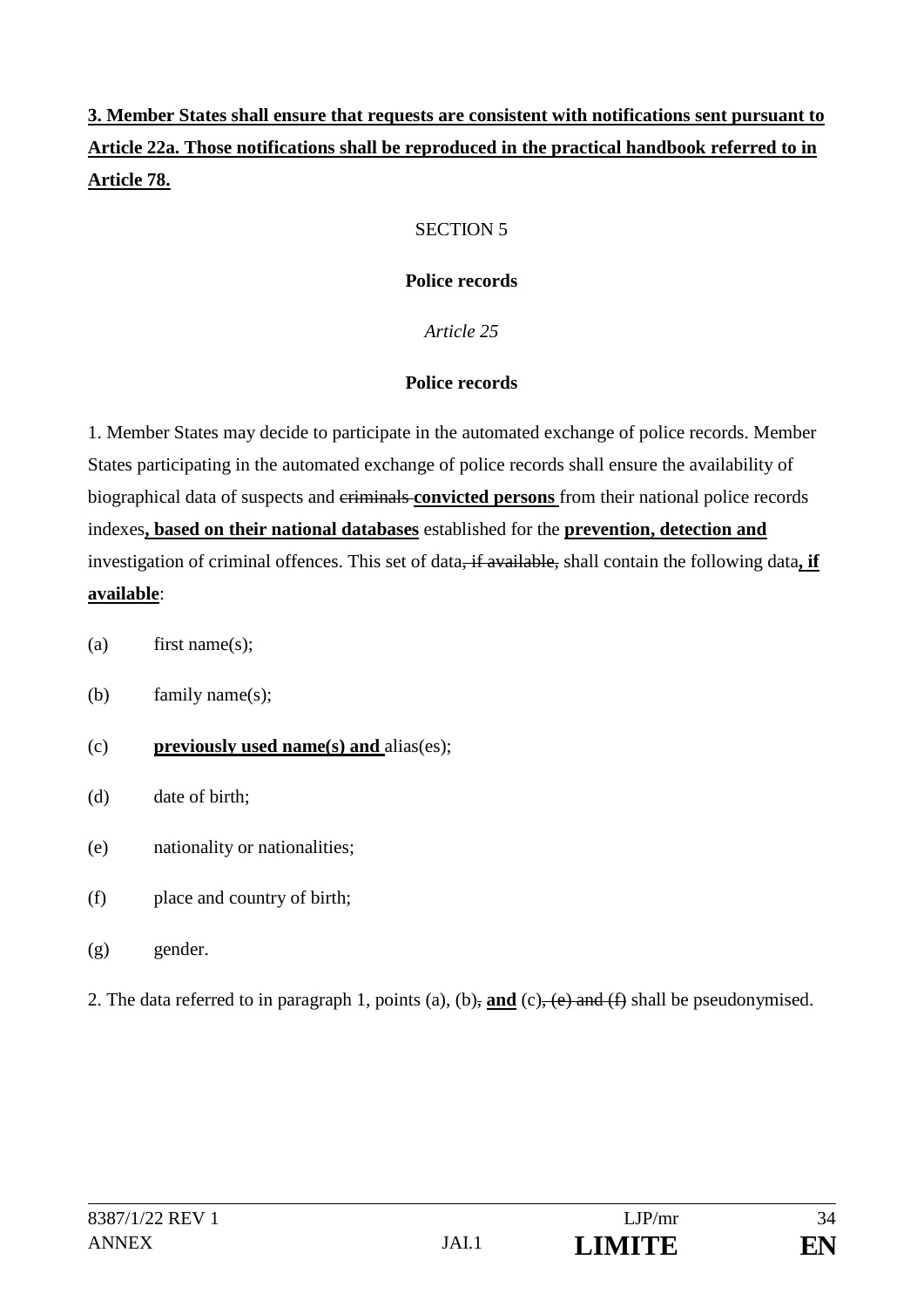## **Automated searching of police records**

1. For the **prevention, detection and** investigation of criminal offences, Member States **participating in the automated exchange of police records** shall allow national contact points of other **participating** Member States and Europol access to data from their national police records indexes, to conduct automated searches.

Searches may be conducted only in individual cases and in compliance with the national law of the requesting Member State.

2. The requesting Member State shall receive the **in an automated manner the** list of matches with an indication of the quality of the matches.

The requesting Member State shall also be informed about the Member State whose database contains data that resulted in the match.

# *Article 26a*

# **Notifications about databases used for police records exchanges**

**Each Member State shall inform, in accordance with Article 73, other Member States, the Commission and Europol, of their national databases used for establishing their national police records indexes and of the content of their national police records indexes, to which Articles 25 and 26 apply, and the conditions for automated searches.**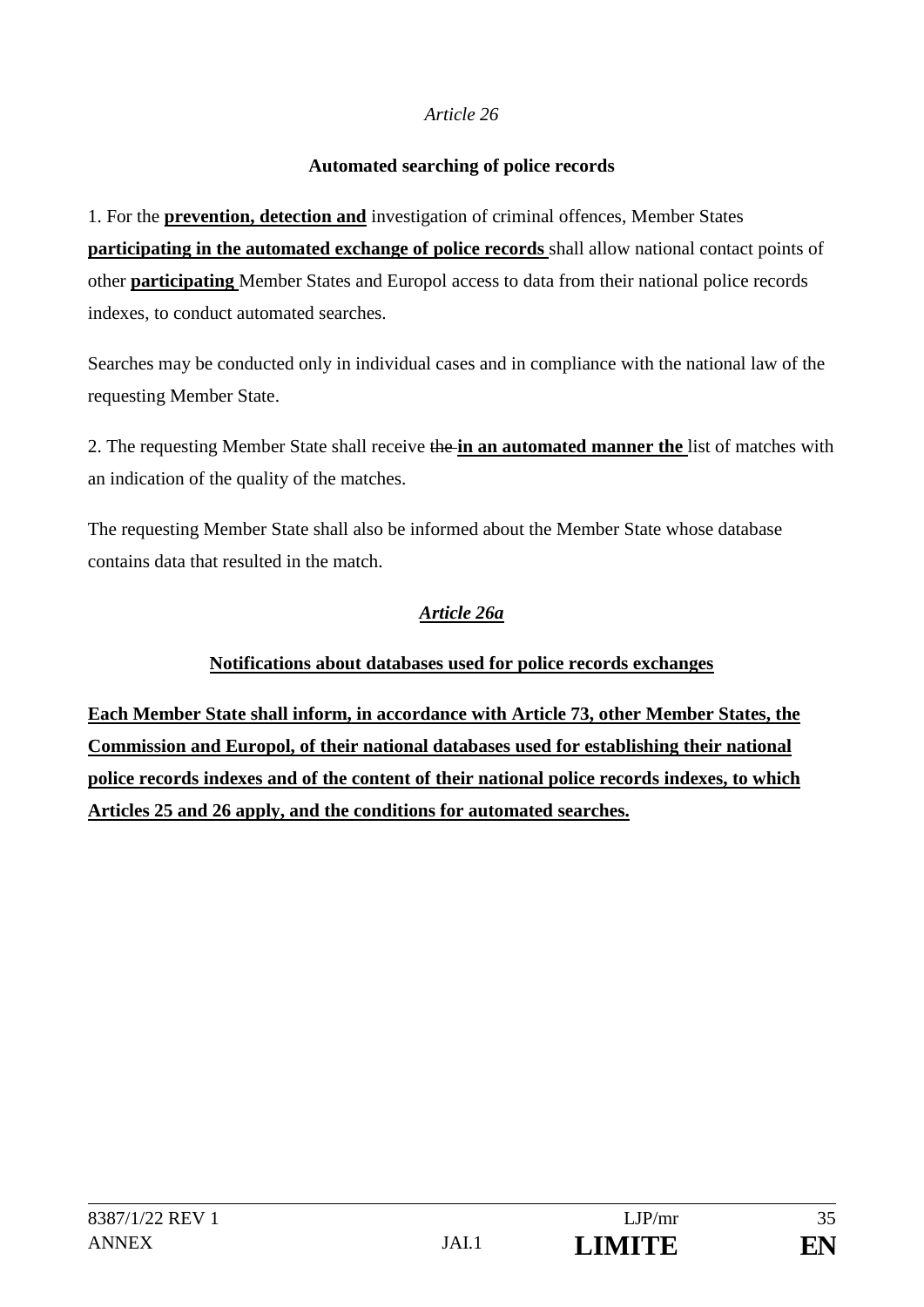### **Reference numbers for police records**

The reference numbers for police records shall be the combination of the following:

- (a) a reference number allowing Member States, in the case of a match, to retrieve personal data and other information in their indexes referred to in Article 25 in order to supply it to one, several or all of the Member States in accordance with Articles **44**47 and 48;
- (b) a code to indicate the Member State which holds the police records.

### *Article 28*

### **Rules for requests and answers regarding police records**

- 1. A request for an automated search shall include only the following information:
- (a) the code of the requesting Member State;
- (b) the date, time and indication number of the request;
- (c) the **data referred to in Article 25 as far as available** police records and their reference numbers referred to in Article 27.
- 2. The answer to the request referred to in paragraph 1 shall contain only the following information:
- (a) an indication as to whether there were one or more matches or no matches;
- (b) the date, time and indication number of the request;
- (c) the date, time and indication number of the answer;
- (d) the codes of the requesting and requested Member States;
- (e) the reference numbers of the police records from the requested Member States.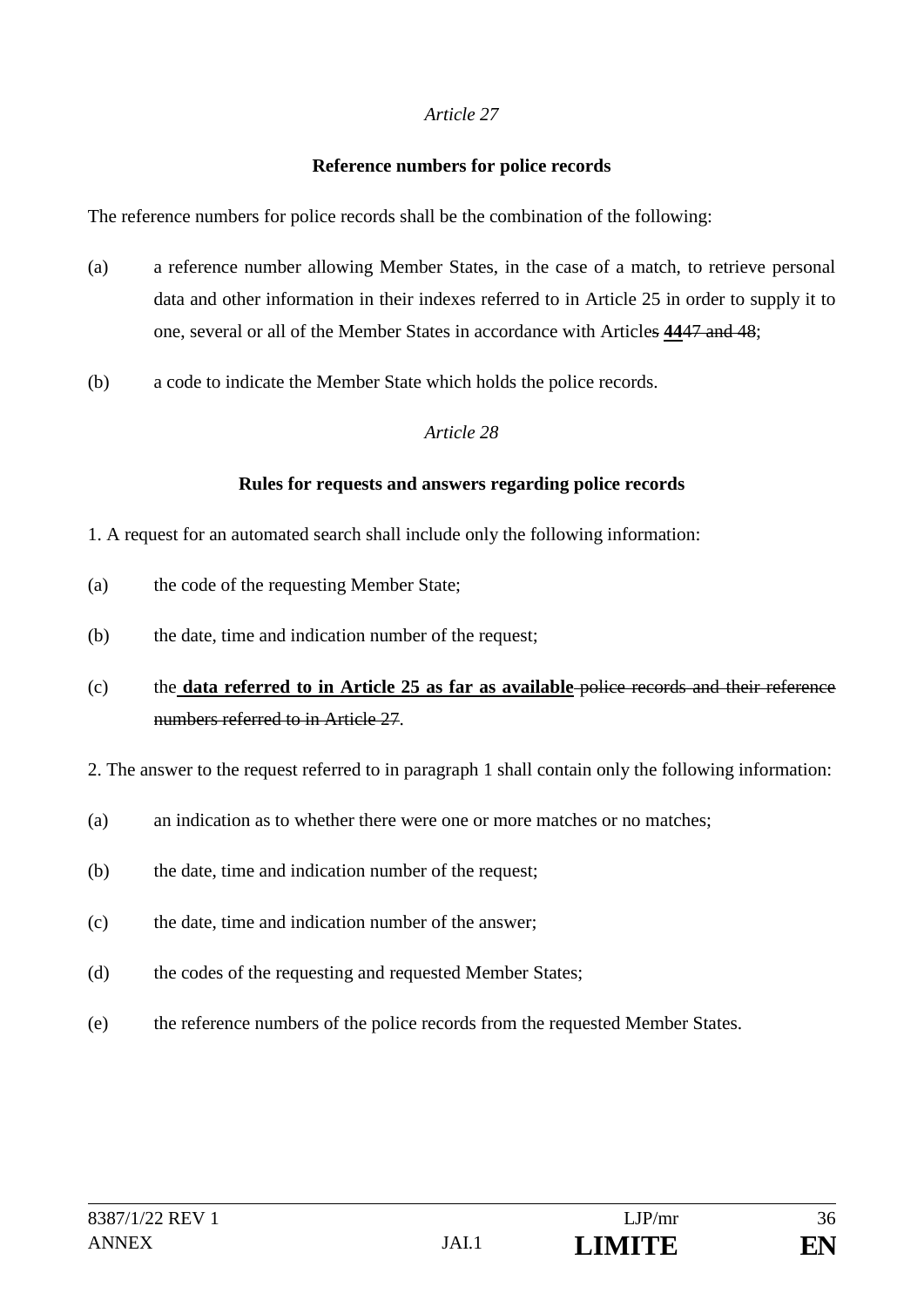**3. Member States shall ensure that requests are consistent with notifications sent pursuant to Article 26a. Those notifications shall be reproduced in the practical handbook referred to in Article 78.**

# SECTION 6

# **Common provisions**

# *Article 28a*

# **Missing persons and unidentified human remains**

**1. Where a national authority has been so empowered by national legislative measures as referred to in paragraph 2, it may conduct automated searches via the Prüm framework solely for the purposes of:**

 **a. searching missing persons;** 

**b. identifying unidentified human remains.**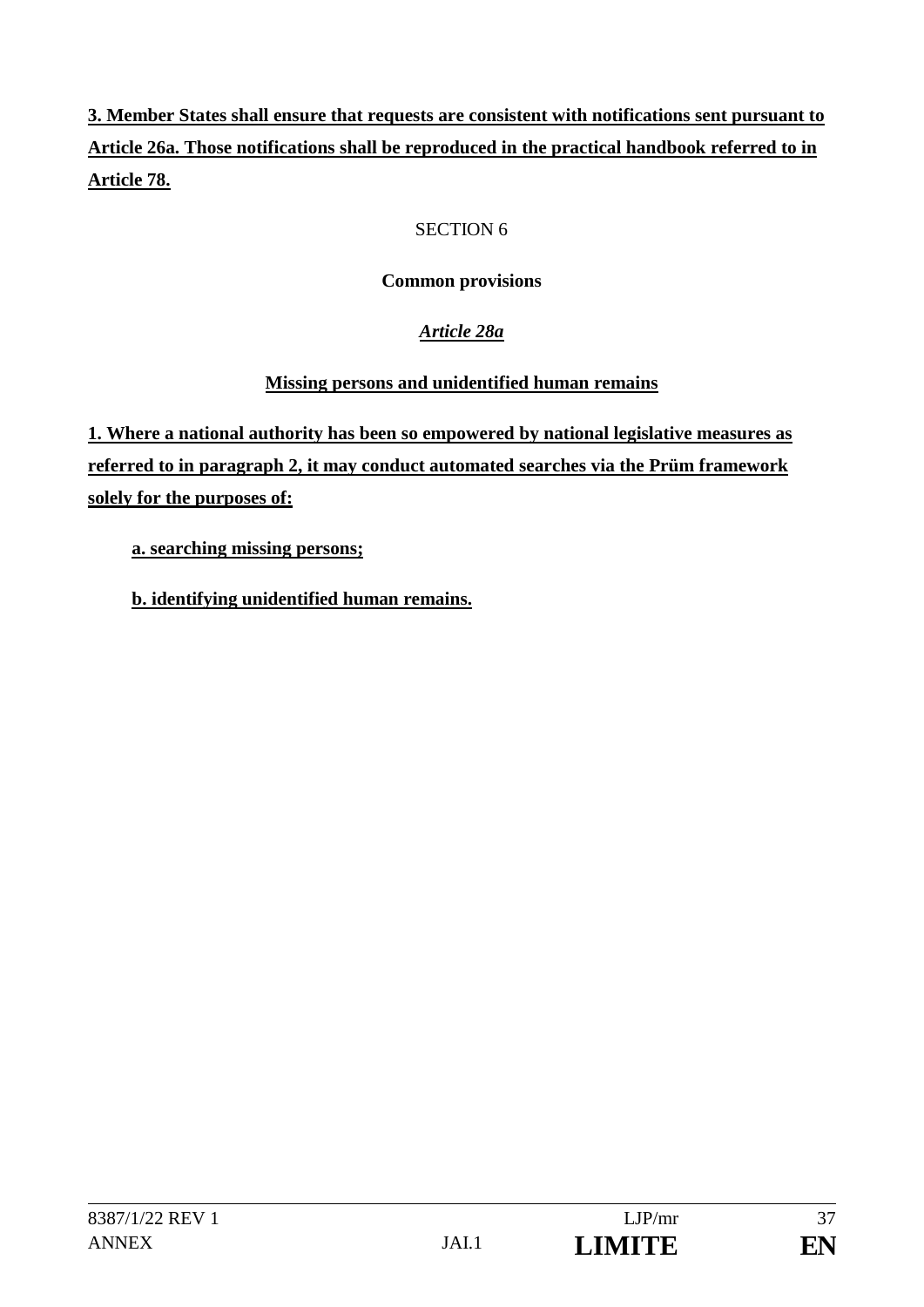**2. Member States wishing to avail themselves of the possibility provided for in paragraph 1 shall adopt national legislative measures designating the competent national authorities and laying down the procedures, conditions and criteria.**

#### *Article 29*

#### **National contact points**

Each Member State shall designate a **one or more** national contact point**s**.

The national contact points shall be responsible for supplying the data referred to in Articles 6, 7, 13, 18, **20a,** 22 and 26.

#### *Article 30*

### **Implementing measures**

The Commission shall adopt implementing acts to specify the technical arrangements for the procedures set out in Articles 6, 7, 13, 18, **20a,** 22 and 26. Those implementing acts shall be adopted in accordance with the procedure referred to in Article 76(2).

## *Article 31*

# **Technical specifications**

Member States and Europol shall observe common technical specifications in connection with all requests and answers related to searches and comparisons of DNA profiles, dactyloscopic data, vehicle registration data, **driving licence data,** facial images and police records. The Commission shall adopt implementing acts to specify these technical specifications in accordance with the procedure referred to in Article 76(2).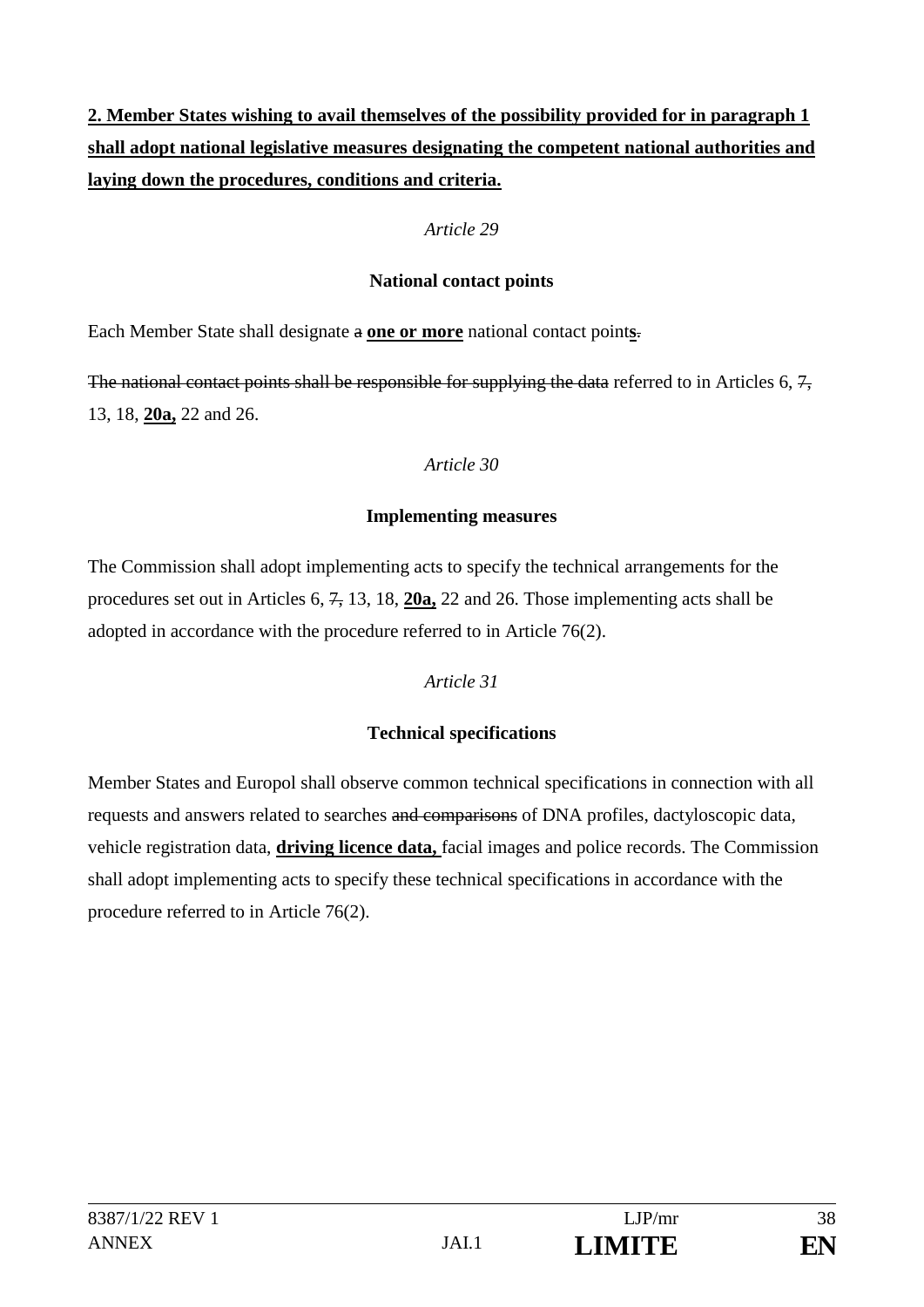#### **Availability of automated data exchange at national level**

1. Member States shall take all necessary measures to ensure that automated searching  $\theta$ comparison of DNA profiles, dactyloscopic data, vehicle registration data, **driving licence data,**  facial images and police records is possible 24 hours a day and seven days a week.

2. National contact points shall immediately inform each other, the Commission, Europol and eu-LISA of **any** the technical fault causing unavailability of the automated data exchange.

National contact points shall agree on temporary alternative information exchange arrangements in accordance with the applicable Union law and national legislation.

3. National contact points shall re-establish the automated data exchange **by any means necessary and** without delay.

## *Article 33*

### **Justification for the processing of data**

1. Each Member State shall keep a justification of the queries that its competent authorities make.

Europol shall keep a justification of the queries it makes.

2. The justification referred to in paragraph 1 shall include:

- (a) the purpose of the query, including a reference to the specific case or investigation;
- (b) an indication on whether the query concerns a suspect or a perpetrator of a criminal offence**, a victim, a missing person or human remains**;
- (c) an indication on whether the query aims to identify an unknown person or obtain more data on a known person.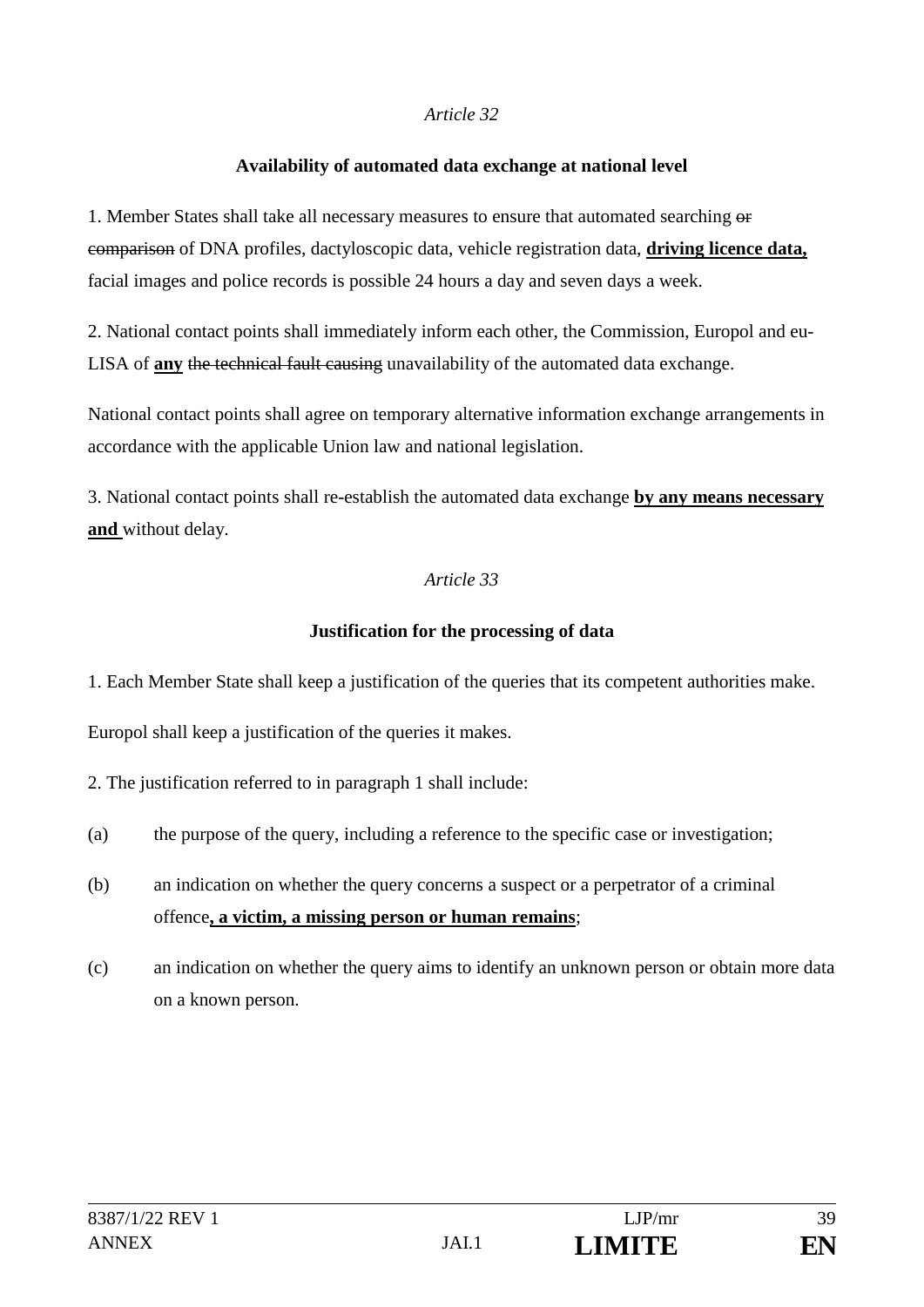3. The justifications referred to in paragraph 2 **shall be traceable to the logs stored in accordance with articles 20, 20c, 40 and 45, and** shall only be used for data protection monitoring, including checking the admissibility of a query and the lawfulness of data processing, and for ensuring data security and integrity.

Those justifications shall be protected by appropriate measures against unauthorised access and erased **two** one years after their creation. If, however, they are required for monitoring procedures that have already begun, they shall be erased once the monitoring procedures no longer require the justification.

4. For the purposes of data protection monitoring, including checking the admissibility of a query and the lawfulness of data processing, the data controllers shall have access to those justifications for self-monitoring as referred to in Article 56.

*Article 34*

# **Use of the universal message format**

1. The universal message format (UMF) standard **as referred to in Article 38 of Regulation (EU) 2019/817 and in Article 38 of Regulation (EU) 2019/818** shall be used in the development of the router referred to in Article 35 and EPRIS **as far as applicable**.

2. Any automated exchange of data in accordance with this Regulation shall use the UMF standard **as far as applicable**.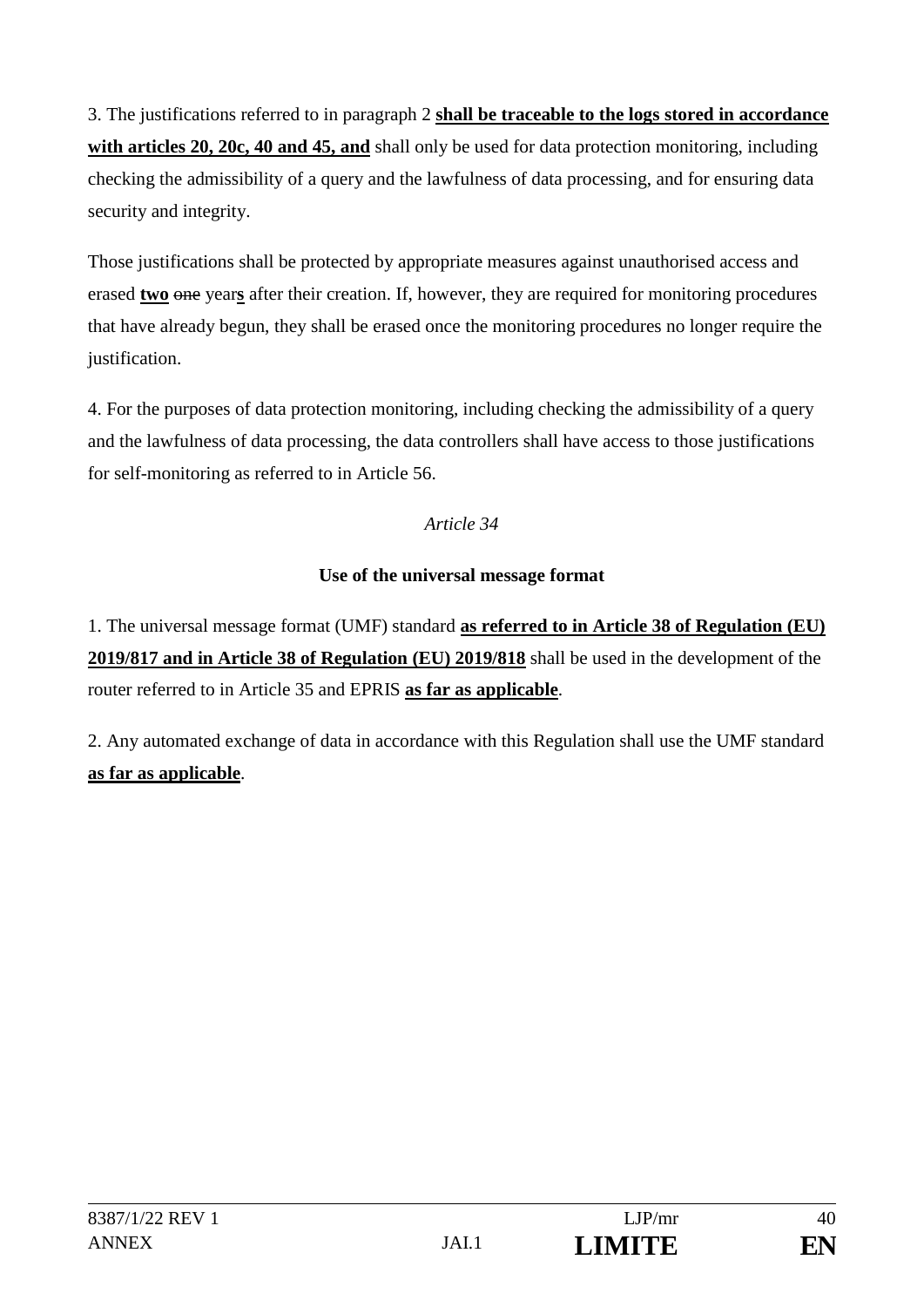### CHAPTER 3

### **ARCHITECTURE**

SECTION 1

### **Router**

*Article 35*

### **The router**

1. A router is established for the purposes of facilitating the establishment of connections between Member States and with Europol for querying with **biometric data**, retrieving **biometric data and alphanumeric data,** and scoring biometric data in accordance with this Regulation.

2. The router shall be composed of:

- (a) a central infrastructure, including a search tool enabling the simultaneous querying of Member States' databases referred to in Articles 5, 12 and 21 as well as of Europol data;
- (b) a secure communication channel between the central infrastructure**,** Member States and **Europol** Union agencies that are entitled to use the router;
- (c) a secure communication infrastructure between the central infrastructure and the European Search Portal for the purposes of Article 39.

## *Article 36*

## **Use of the router**

The use of the router shall be reserved to the Member States' authorities that have access to the exchange of DNA profiles, dactyloscopic data and facial images, and Europol in accordance with this Regulation and Regulation (EU) 2016/794.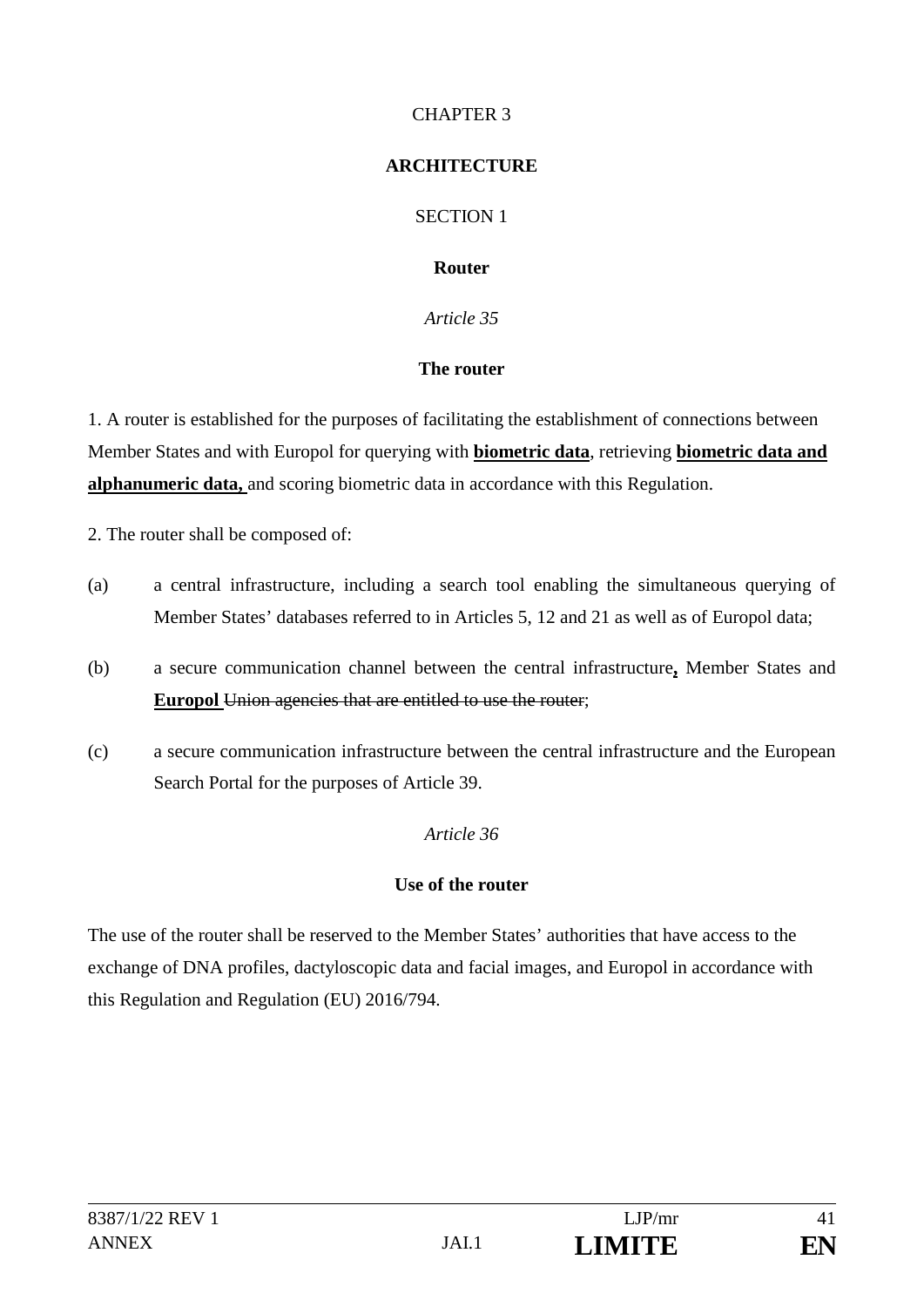#### **QueriesProcesses**

1. The router users referred to in Article 36 shall **submit to the router a** request **for** a query by submitting with biometric data to the router. The router shall dispatch the request for a query to the **all or specific** Member States' databases and Europol data simultaneously with the data submitted by the user and in accordance with their access rights.

2. On receiving the request for a query from the router, each requested Member State and Europol shall launch a query of their databases in an automated manner and without delay.

3. Any matches resulting from the query in each Member States' databases and Europol data shall be sent back in an automated manner to the router.

4. The router shall rank**, on the initiative of the requesting Member State and where applicable,** the replies in accordance with the score of the correspondence between **by comparing** the biometric data used for querying and the biometric data **supplied in the answers by** stored in the **requested** Member State**(**s**)**' databases and **or** Europol data.

5. The list of matching biometric data and their scores shall be returned to the router user by the router.

6. The Commission shall adopt implementing acts to specify the technical procedure for the router to query Member States' databases and Europol data, the format of the router replies and the technical rules for scoring **comparing and ranking** the correspondence between biometric data. These implementing acts shall be adopted in accordance with the procedure referred to in Article 76(2).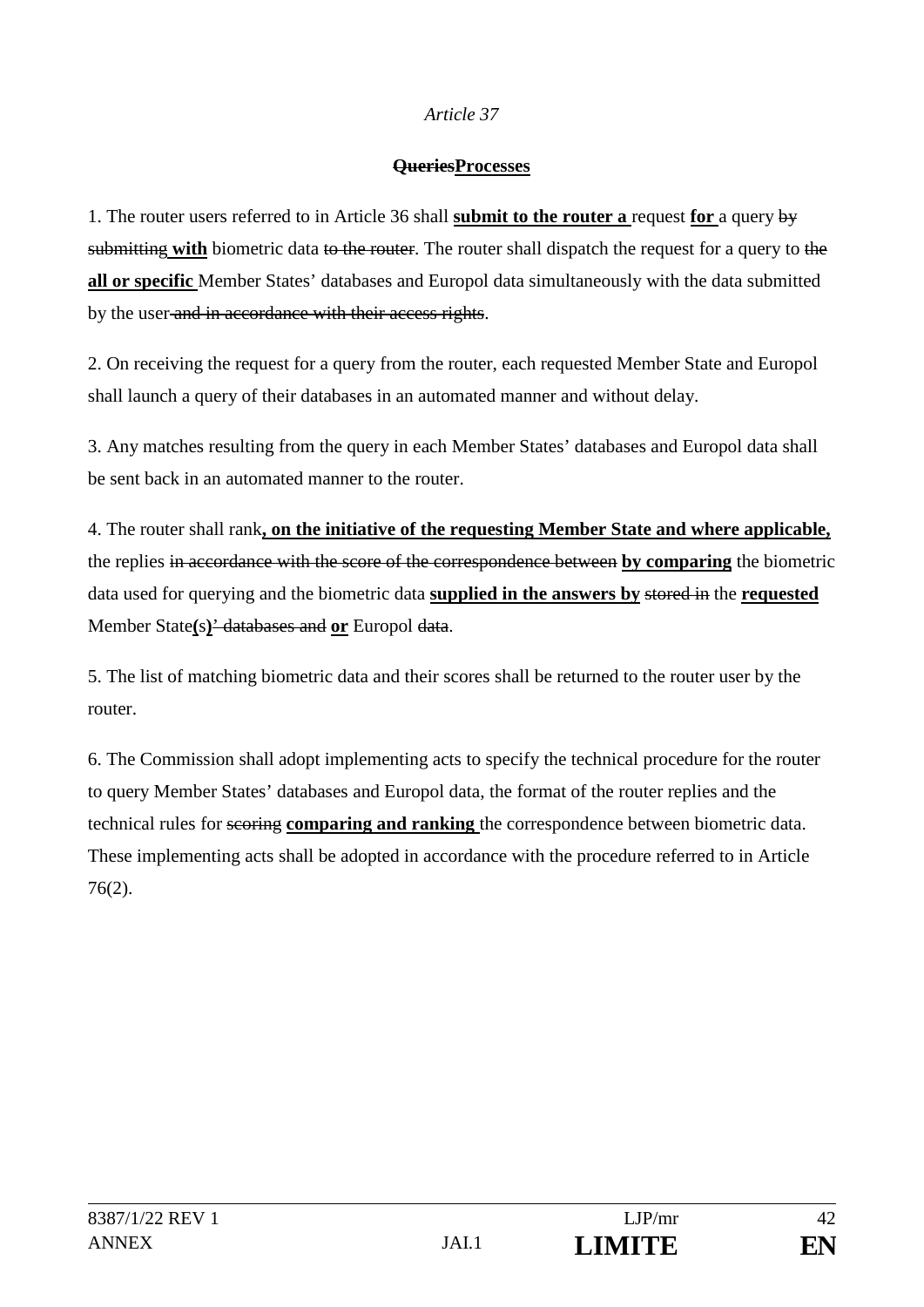### **Quality check**

The requested Member State shall check the quality of the transmitted data by means of a fully automated procedure.

Should the data be unsuitable for an automated comparison, the requested Member State shall inform the requesting Member State about it via the router without delay.

### *Article 39*

# **Interoperability between the router and the Common Identity Repository for the purposes of law enforcement access**

1. The router users referred to in Article 36 may launch a query to Member States' databases and Europol data simultaneously with a query to the Common Identity Repository where the relevant conditions under Union law are fulfilled and in accordance with their access rights. For this purpose, the router shall query the Common Identity Repository via the European Search Portal.

2. Queries to the Common Identity Repository for law enforcement purposes shall be carried out in accordance with Article 22 of Regulation (EU) 2019/817 and Article 22 of Regulation (EU) 2019/818. Any result from the queries shall be transmitted via the European Search Portal.

Only designated authorities defined in Article 4, point 20, of Regulation (EU) 2019/817 and Article 4, point 20, of Regulation (EU) 2019/818 may launch these simultaneous queries.

Simultaneous queries of the Member States' databases and Europol data and the Common Identity Repository may only be launched in cases where it is likely **there is a suspicion** that data on a suspect, perpetrator or victim of a terrorist offence or other serious criminal offences as defined respectively in Article 4, points 21 and 22, of Regulation (EU) 2019/817 and Article 4, points 21 and 22, of Regulation (EU) 2019/818 are stored in the Common Identity Repository.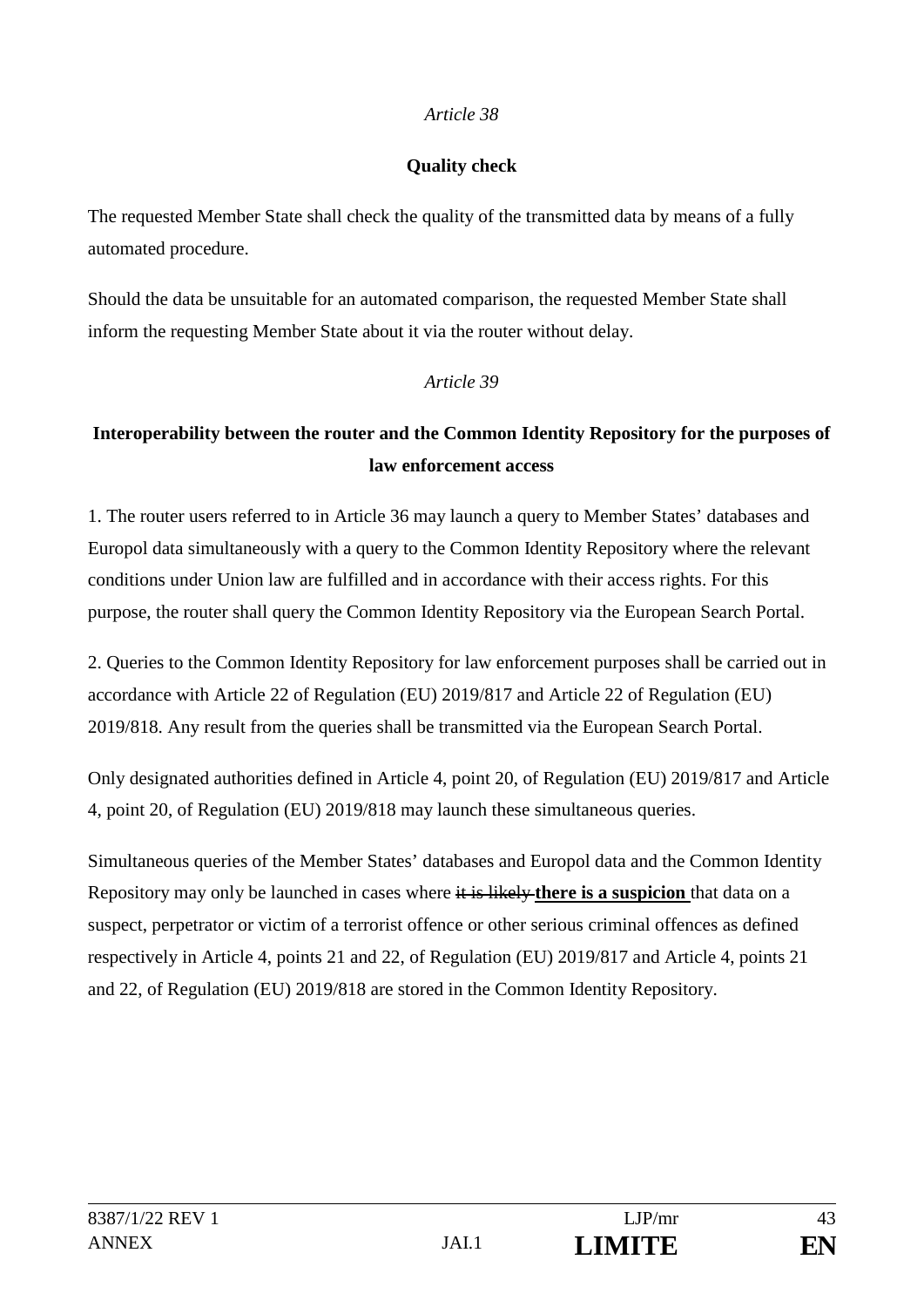### **Keeping of logs**

1. eu-LISA shall keep logs of all data processing operations in the router. Those logs shall include the following:

| (a) | the Member State or Union agency launching the request for a query; |  |  |  |  |
|-----|---------------------------------------------------------------------|--|--|--|--|
|     |                                                                     |  |  |  |  |

- (b) the date and time of the request;
- (c) the date and time of the answer;
- (d) the national databases or Europol data to which a request for a query was sent;
- (e) the national databases or Europol data that provided an answer;
- (f) where applicable, the fact that there was a simultaneous query to the Common Identity Repository.

2. Each Member State shall keep logs of queries that its competent authorities and the staff of those authorities duly authorised to use the router make as well as logs of queries requested by other Member States.

Europol shall keep logs of queries that its duly authorised staff make.

3. The logs referred to in paragraphs 1 and 2 may be used only for the collection of statistics and data protection monitoring, including checking the admissibility of a query and the lawfulness of data processing, and for ensuring data security and integrity.

Those logs shall be protected by appropriate measures against unauthorised access and erased one **two** year**s** after their creation. If, however, they are required for monitoring procedures that have already begun, they shall be erased once the monitoring procedures no longer require the logs.

4. For the purposes of data protection monitoring, including checking the admissibility of a query and the lawfulness of data processing, the data controllers shall have access to the logs for selfmonitoring as referred to in Article 56.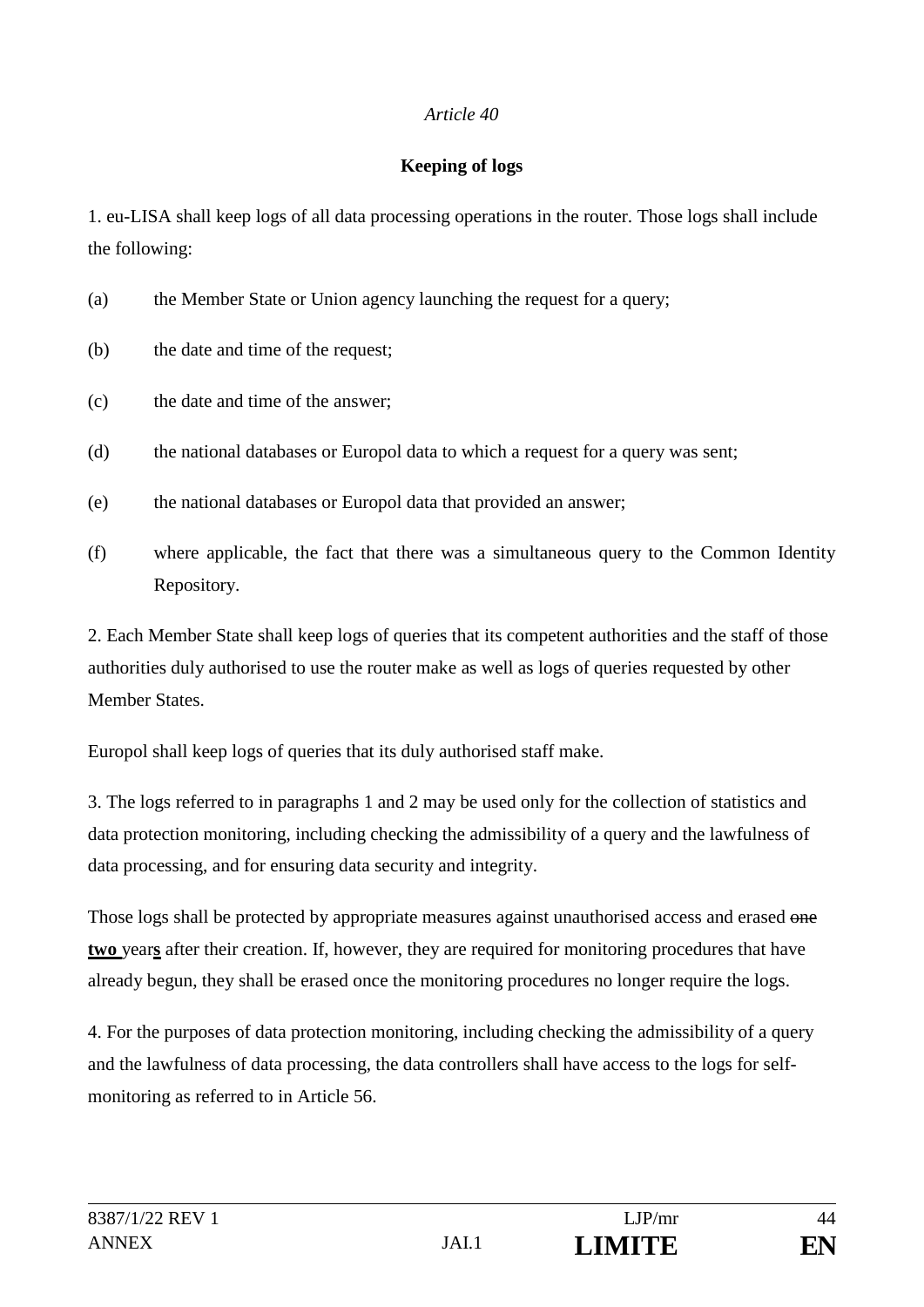### **Notification procedures in case of technical impossibility to use the router**

1. Where it is technically impossible to use the router to query one or several national databases or Europol data because of a failure of the router, the router users **referred to in Article 36** shall be notified in an automated manner by eu-LISA. eu-LISA shall take measures to address the technical impossibility to use the router without delay.

2. Where it is technically impossible to use the router to query one or several national databases or Europol data because of a failure of the national infrastructure in a Member State, that Member State shall notify the other Member States, eu-LISA and the Commission in an automated manner. Member States **concerned** shall take measures to address the technical impossibility to use the router without delay.

3. Where it is technically impossible to use the router to query one or several national databases or Europol data because of a failure of the infrastructure of Europol, Europol shall notify the Member States, eu-LISA and the Commission in an automated manner. Europol shall take measures to address the technical impossibility to use the router without delay.

# SECTION 2

## **EPRIS**

## *Article 42*

## **EPRIS**

1. For the automated searching of **national** police records **indexes** referred to in Article 26, Member States and Europol shall use the European Police Records Index System (EPRIS).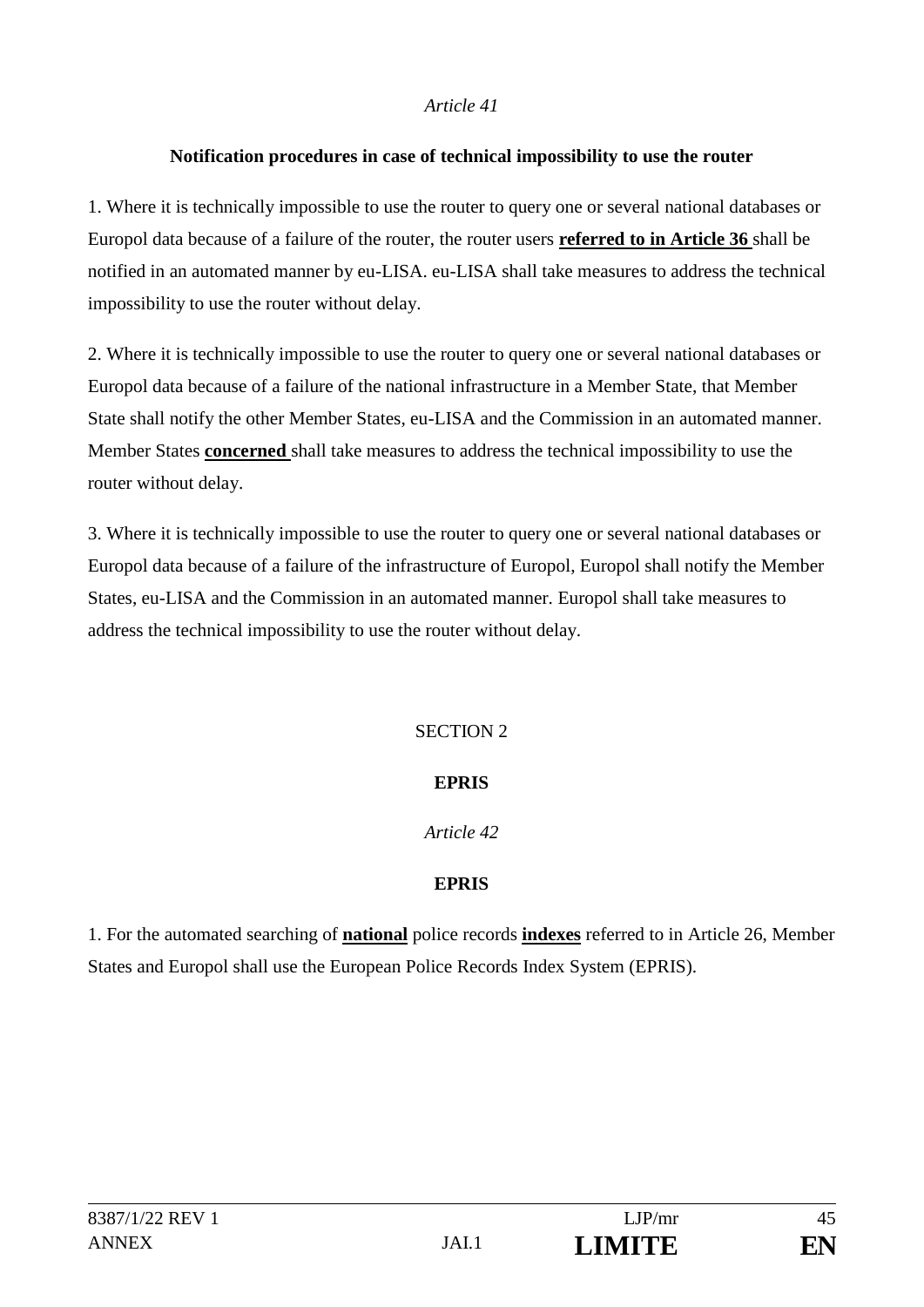2. EPRIS shall be composed of:

(a) a **de**central**ised** infrastructure **in the Member States**, including a search tool enabling the simultaneous querying of **national police records indexes, based on national** Member States' databases;

# **(b) a central infrastructure, supporting the search tool enabling the simultaneous querying of national police records indexes, based on national databases;**

(b**c**) a secure communication channel between the EPRIS central infrastructure, Member States and Europol.

## *Article 43*

### **Use of EPRIS**

1. For the purposes of searching police records via EPRIS, **at least two of** the following sets of data shall be used:

- (a) first name(s);
- (b) family name(s);
- (c) date of birth.
- 2. Where available, the following sets of data may also be used:
- (a) **previously used name(s) and** alias(es);
- (b) nationality or nationalities;
- (c) place and country of birth;
- (d) gender.

3. The data referred to in points (a) and (b) of paragraph 1 and in points (a),  $(b)$  and  $(c)$  of paragraph 2 used for queries shall be pseudonymised.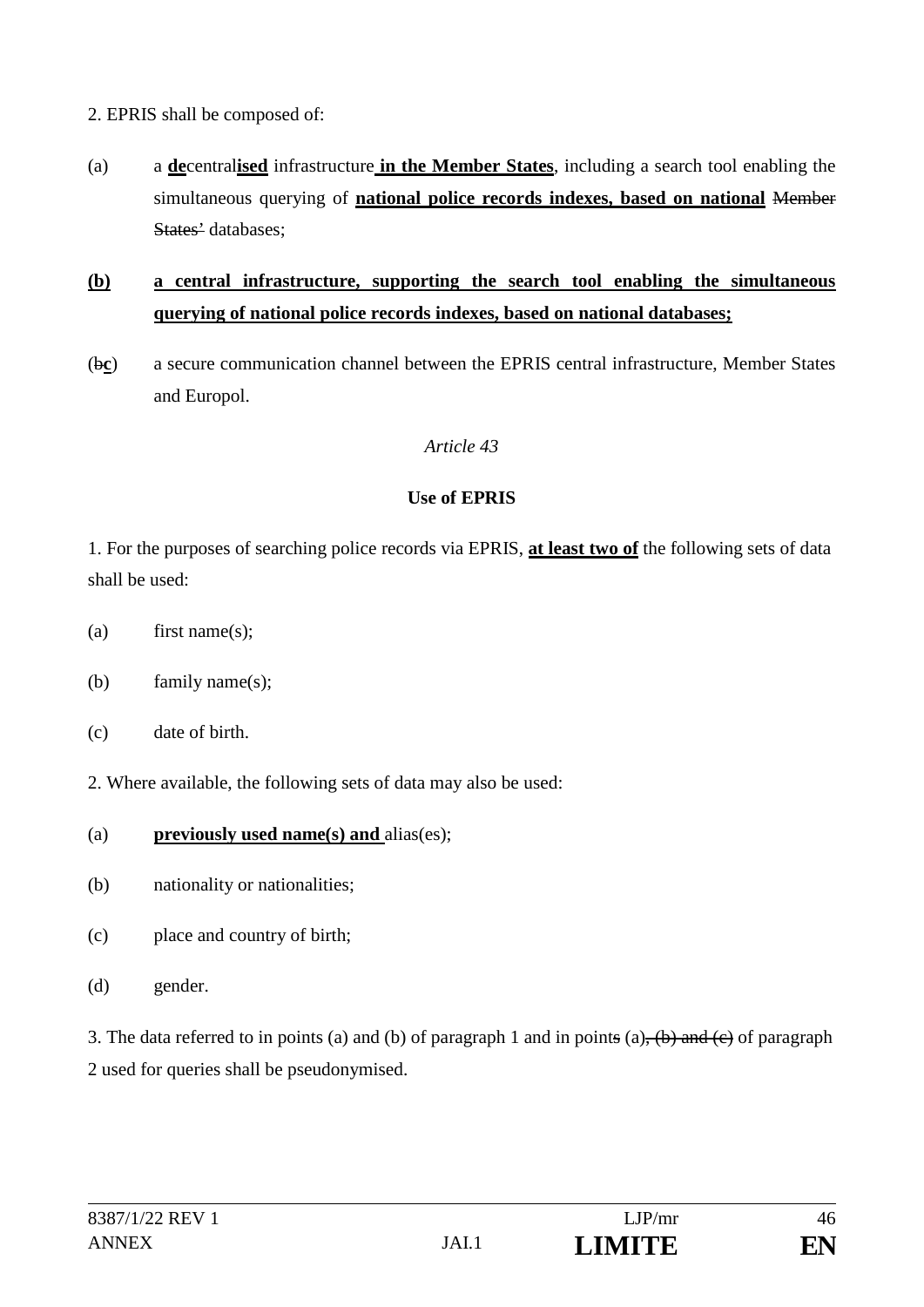#### **QueriesProcesses**

1. Member States and Europol shall request a query by submitting the data referred to in Article 43.

EPRIS shall dispatch the request for a query to the Member States' databases with the data submitted by the requesting Member State and in accordance with this Regulation.

2. On receiving the request for a query from EPRIS, each requested Member State shall launch a query of their national police records index in an automated manner and without delay.

3. Any matches resulting from the query in each Member State's database shall be sent back in an automated manner to EPRIS.

4. The list of matches shall be returned to the requesting Member State by EPRIS. The list of matches shall indicate the quality of the match as well as the Member State whose database contains data that resulted in the match.

5. Upon reception of the list of matches, the requesting Member State shall decide the matches for which a follow-up is necessary and send a reasoned follow-up request containing **the data referred to in Articles 25 and 27, as well as** any additional relevant information to the requested Member State(s) via SIENA.

6. The requested Member State(s) shall process such requests without delay to decide whether to share the data stored in their database.

Upon confirmation, the requested Member State(s) shall share **at least** the data referred to in Article 43 where available. This exchange of information shall take place via SIENA.

7. The Commission shall adopt implementing acts to specify the technical procedure for EPRIS to query Member States' databases and the format **and the maximum number** of the replies. These implementing acts shall be adopted in accordance with the procedure referred to in Article 76(2).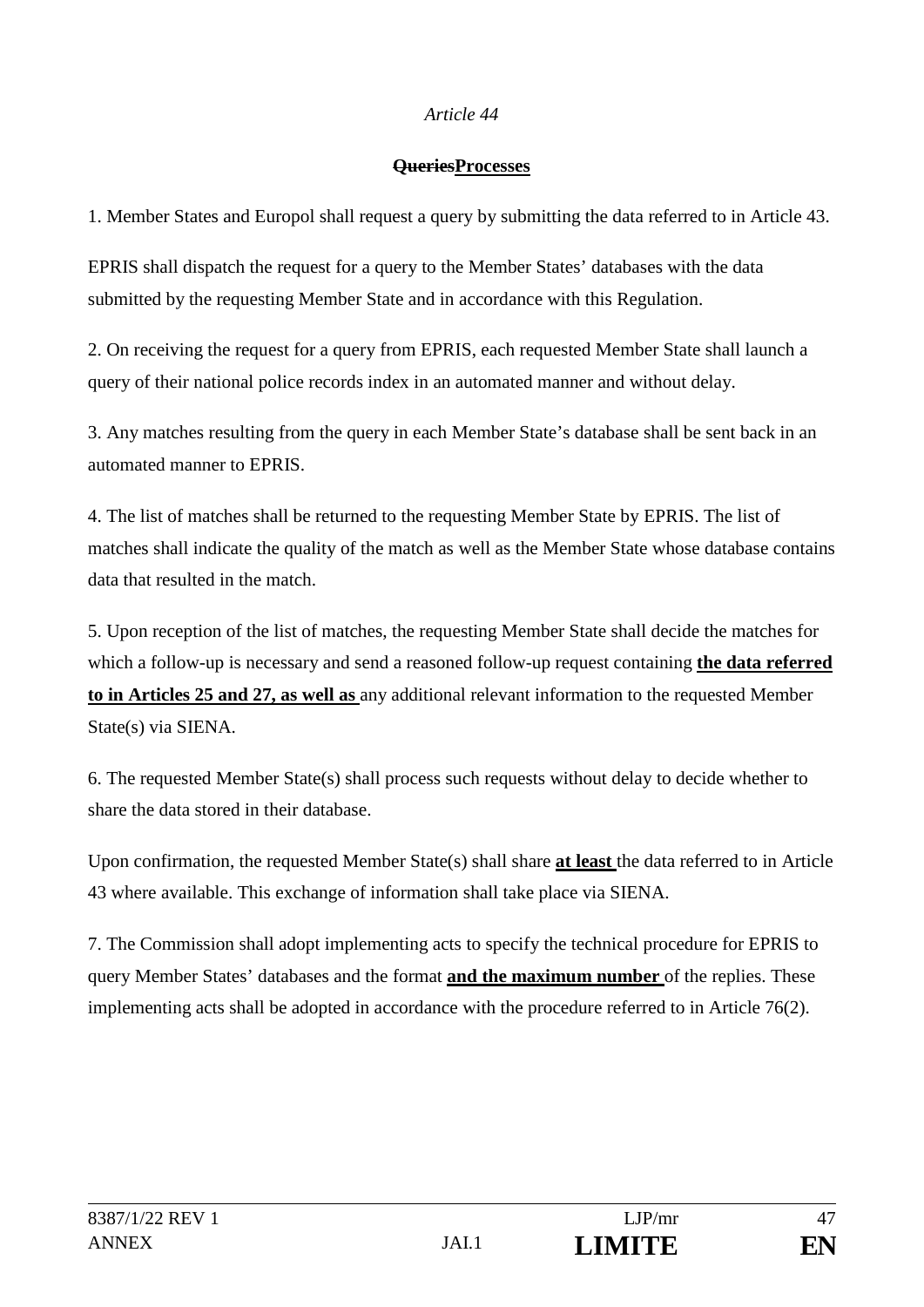### **Keeping of logs**

1. Europol shall keep logs of all data processing operations in EPRIS. Those logs shall include the following:

(a) the Member State or Union agency **Europol** launching the request for a query;

- (b) the date and time of the request;
- (c) the date and time of the answer;

(d) the national databases to which a request for a query was sent;

(e) the national databases that provided an answer.

2. Each Member State shall keep logs of the requests for queries that its competent authorities and the staff of those authorities duly authorised to use EPRIS make. Europol shall keep logs of requests for queries that its duly authorised staff make.

3. The logs referred to in paragraphs 1 and 2 may be used only for data protection monitoring, including checking the admissibility of a query and the lawfulness of data processing, and for ensuring data security and integrity.

Those logs shall be protected by appropriate measures against unauthorised access and erased one **two** year**s** after their creation.

If, however, they are required for monitoring procedures that have already begun, they shall be erased once the monitoring procedures no longer require the logs.

4. For the purposes of data protection monitoring, including checking the admissibility of a query and the lawfulness of data processing, the data controllers shall have access to the logs for selfmonitoring as referred to in Article 56.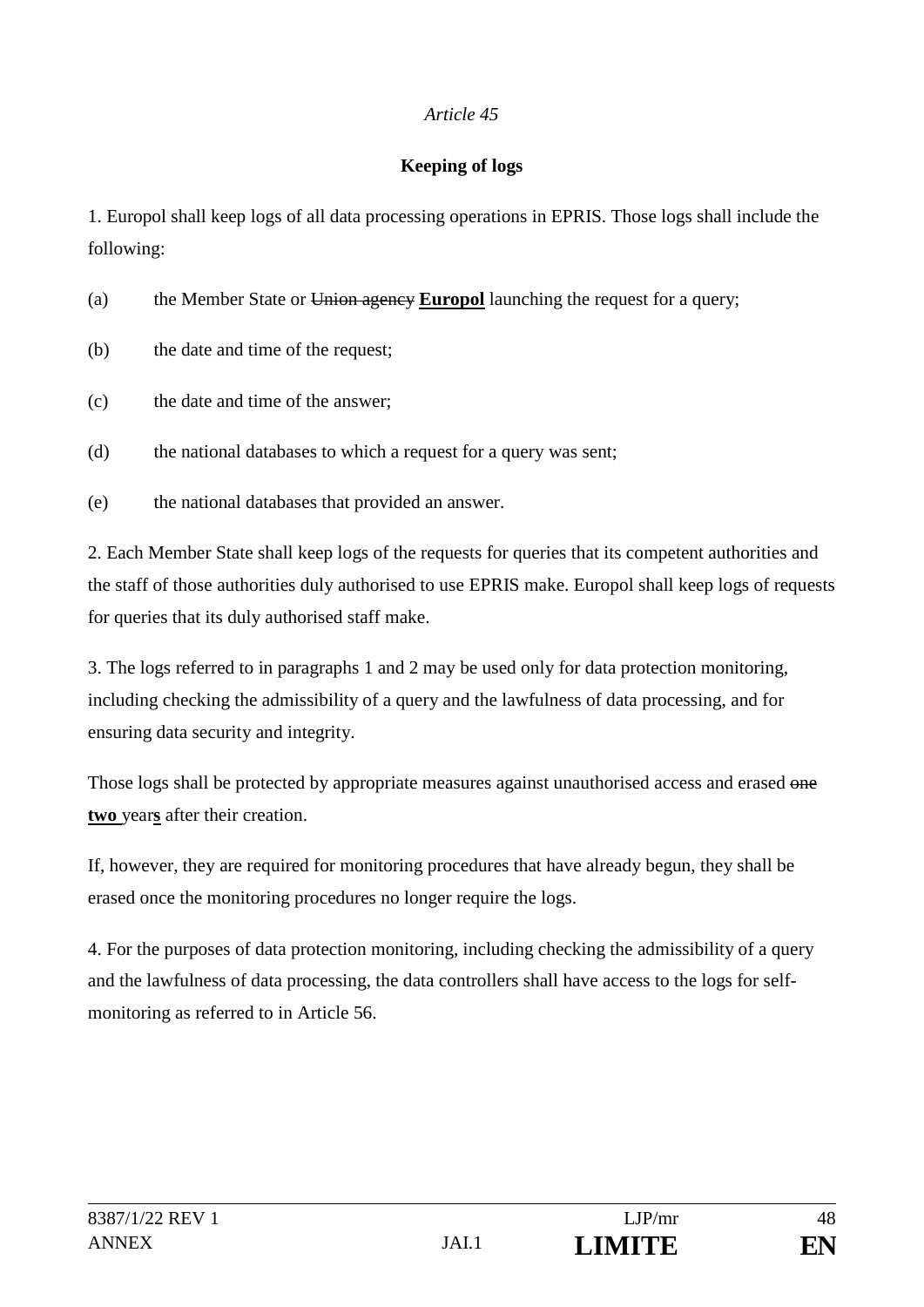#### **Notification procedures in case of technical impossibility to use EPRIS**

1. Where it is technically impossible to use EPRIS to query one or several national databases because of a failure of the infrastructure of Europol, Member States shall be notified in an automated manner by Europol. Europol shall take measures to address the technical impossibility to use EPRIS without delay.

2. Where it is technically impossible to use EPRIS to query one or several national databases because of a failure of the national infrastructure in a Member State, that Member State shall notify **other Member States,** Europol and the Commission in an automated manner. Member States shall take measures to address the technical impossibility to use EPRIS without delay.

### CHAPTER 4

#### **EXCHANGE OF DATA FOLLOWING A MATCH**

#### *Article 47*

#### **Exchange of core data**

Where the procedures referred to in Articles 6, 7, 13 or 22 show a match between the data used for the search or comparison and data held in the database of the requested Member State(s), and upon confirmation of this match by the requesting Member State, the requested Member State shall return a set of core data via the router within 24 hours. That set of core data, if available, shall contain the following data:

- $(a)$  first name(s);
- $(b)$  family name(s);
- (c) date of birth;
- (d) nationality or nationalities;
- (e) place and country of birth;
- (f) gender.

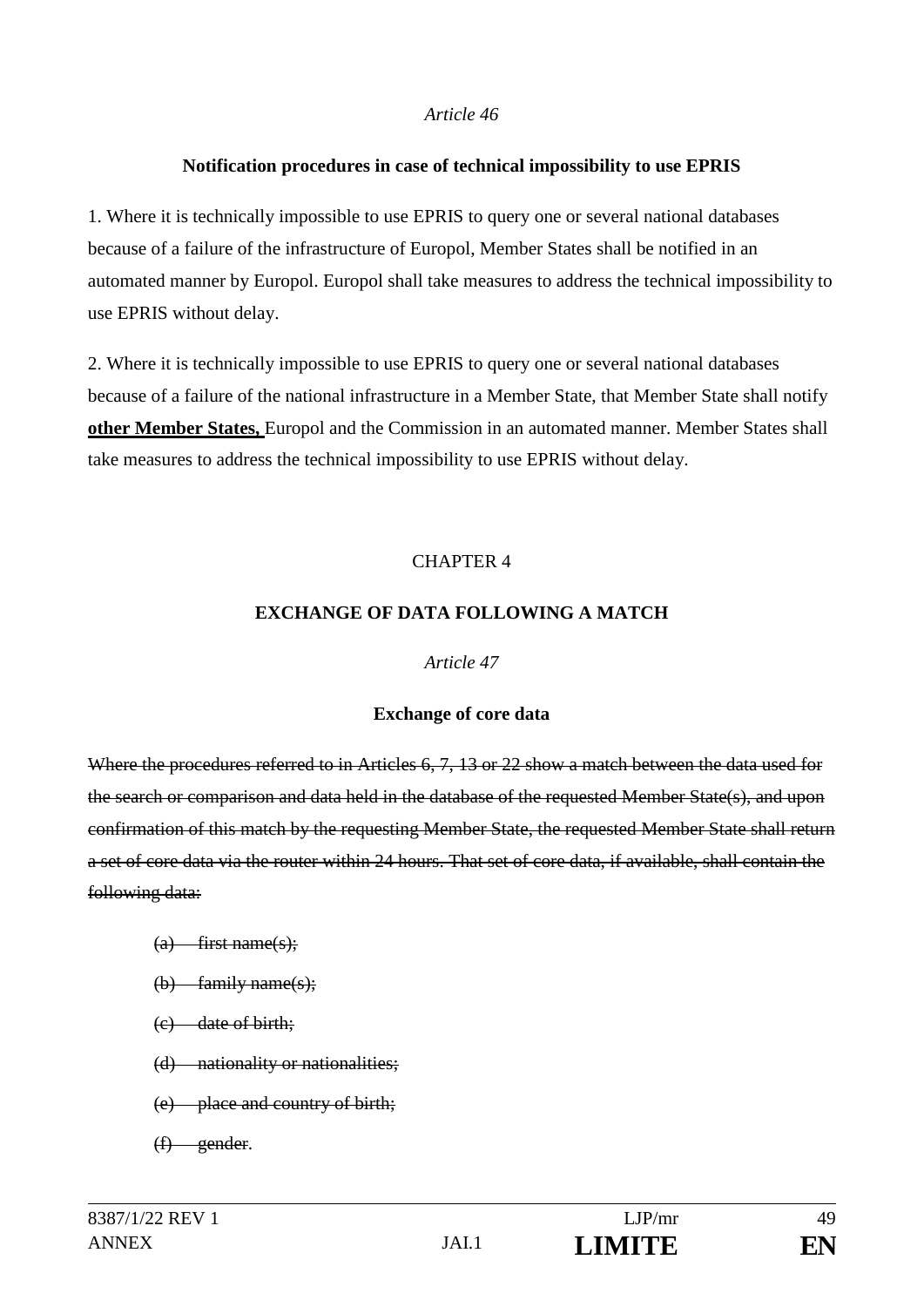**1. A set of core data shall be returned via the router within 72 hours, except if a judicial authorisation is required under national law, where all the following conditions have been met:**

- **(a) the procedures referred to in Articles 6, 13 or 22 show a match between the data used for the search and data stored in the database of the requested Member State(s);**
- **(b) upon confirmation of this match by the requesting Member State as referred to in Articles 6(4), 13(2) and 22(2), or by the requested Member State(s) in the specific case of DNA as referred to in Article 6(5);**
- **(c) upon transmission of a description of the facts and indication of the underlying offence, using the common table of offences categories referred to in Annex A of Decision 2009/316/JHA, by the requesting Member State as referred to in Articles 6(4), 13(2) and 22(2), or by the requested Member State(s) in the specific case of DNA as referred to in Article 6(5).**

**2. The set of core data shall be returned by the requested Member State, or by the requesting Member State in the specific case of DNA as referred to in Article 6(5).**

- **3. That set of core data shall contain the following data, if available:**
- **(a) In case of a confirmed match with identified data (person):**
	- $i.$  (a) first name(s);
	- **ii.**  $\left(\frac{b}{c}\right)$  family name(s);
	- **iii.** (e) date of birth;
	- **iv.** (d) nationality or nationalities;
	- **v.** (e) place and country of birth;
	- **vi.** (f) gender**;**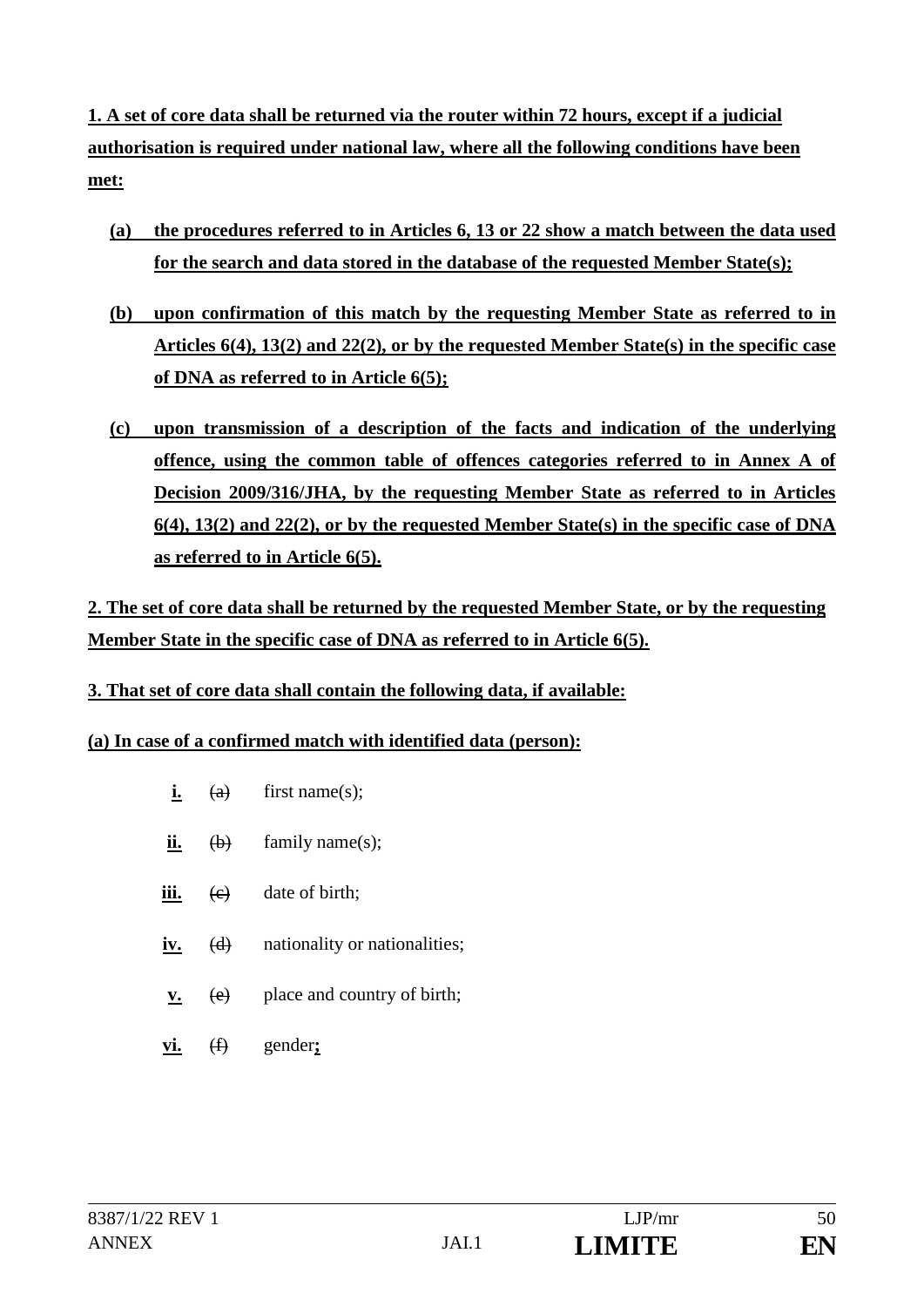- **vii. previously used name(s) and alias(es);**
- **viii. date and place of biometric acquisition;**
- **ix. the criminal offence in the framework of which the biometric acquisition was carried out;**
- **x. the criminal case number;**
- **xi. the responsible authority of the criminal case.**

# **(b) In case of a confirmed match with unidentified data (trace):**

- **i. date and place of biometric acquisition;**
- **ii. the criminal offence in the framework of which the biometric acquisition was carried out;**
- **iii. the criminal case number;**
- **iv. the responsible authority of the criminal case.**

*Article 48*

# **Use of SIENA**

Any exchange which is not explicitly provided for in this Regulation between Member States' competent authorities or with Europol, at any stage of one of the procedures under this Regulation, shall take place via SIENA.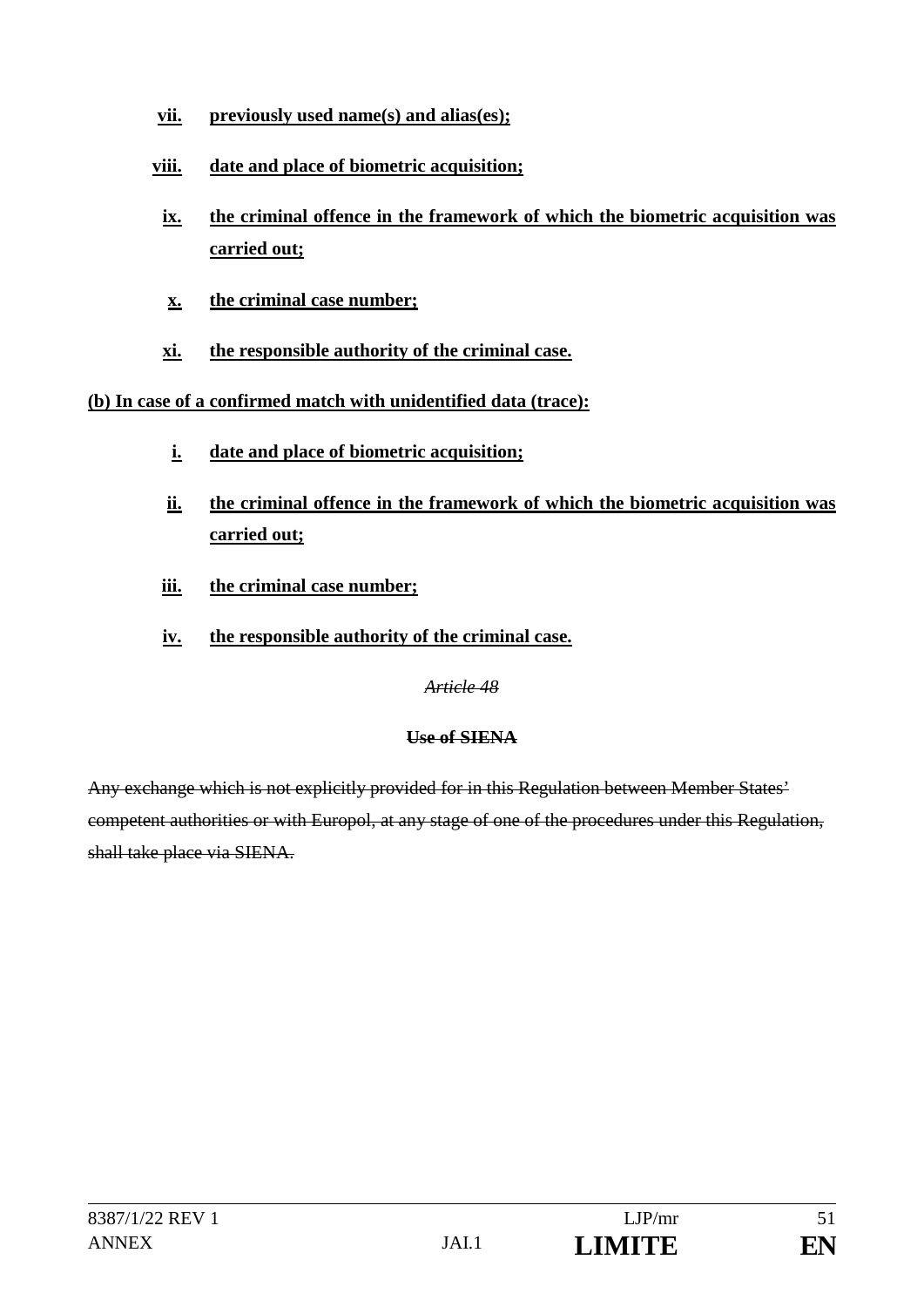### CHAPTER 5

# **EUROPOL**

# *Article 49*

# **Access by Member States to biometric data provided by third countriesy sourced biometric data stored by Europol**

1. Member States shall, in accordance with Regulation (EU) 2016/794, have access to, and be able to search via the router, biometric data which has been provided to Europol by third countries for the purposes of Article 18(2), points (a), (b) and (c), of Regulation (EU) 2016/794.

2. Where this procedure results in a match between the data used for the search and Europol data, the follow-up shall take place in accordance with Regulation (EU) 2016/794.

## *Article 50*

# **Access by Europol with data provided by third countries to data stored in Member States' databases**

1. **For the objectives of Article 3 of Regulation (EU) 2016/794,** Europol shall, in accordance with Regulation (EU) 2016/794, have access to data, which are stored by Member States in their national databases **and police records indexes** in accordance with this Regulation.

2. Europol queries performed with biometric data as a search criterion shall be carried out using the router.

3. Europol queries performed with vehicle registration data **and driving licence data** as a search criterion shall be carried out using Eucaris.

4. Europol queries performed with police records **biographical data of suspects and convicted persons as referred to in Articles 25 and 26,** as a search criterion shall be carried out using **EPRIS**.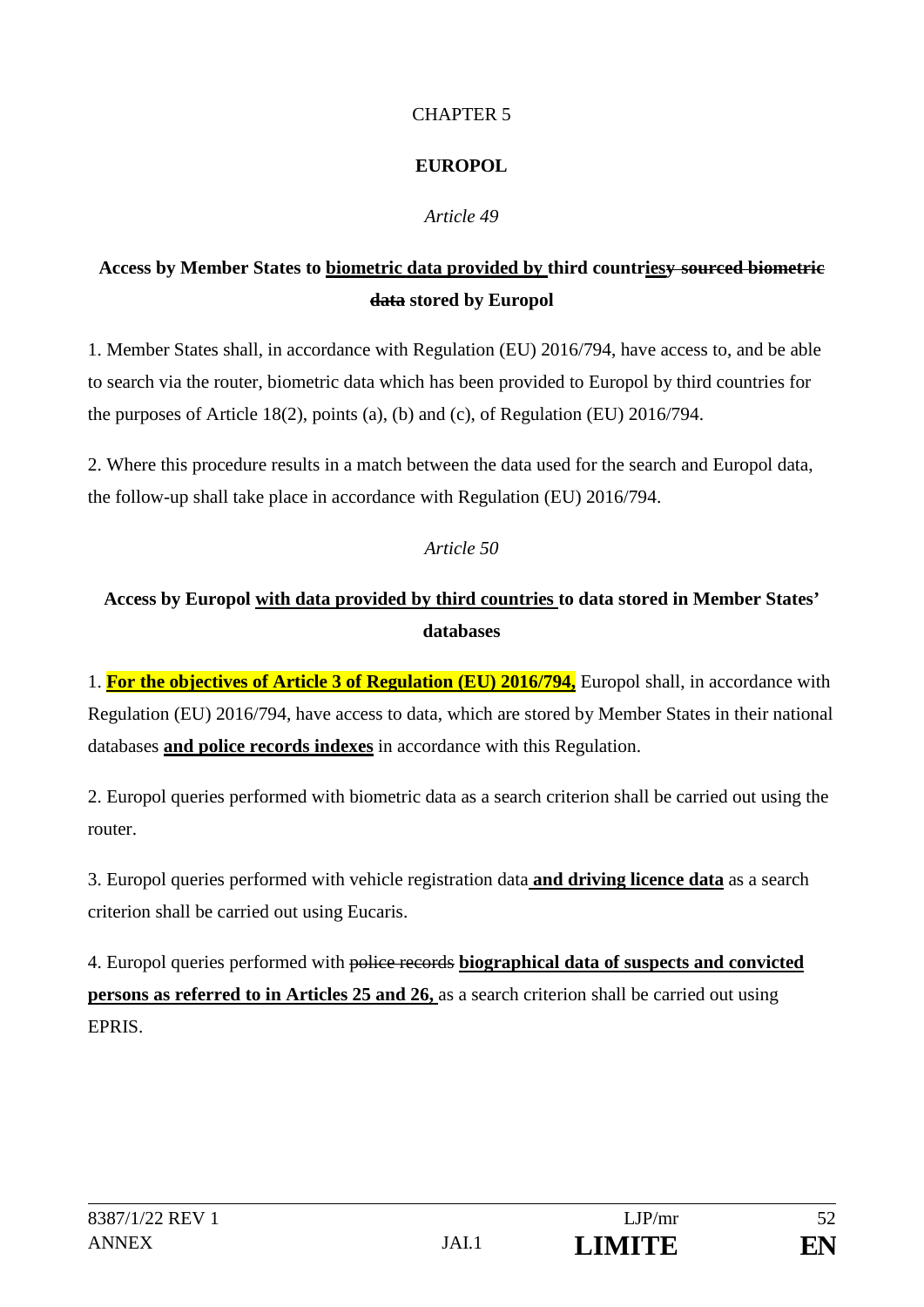5. Europol shall carry out the searches **with data provided by third countries** in accordance with paragraph**s** 1 **to 4** only when **necessary for** carrying out its tasks referred to**for the purpose of Article 18(2), points (a) and (c)** in **of** Regulation (EU) 2016/794**, and where all of the following conditions have been fulfilled:**

**(a) the data provided by third countries have been cross-checked with data held by Europol for the purpose of Article 18(2), points (a) and (c) of Regulation (EU) 2016/794**

**(b) Europol transmits the name of the third country which provided the data**

6. Where the procedures referred to in Articles 6,  $\frac{7}{2}$ , 13 or 22 show a match between the data used for the search or comparison and data held in the national database of the requested Member State(s), **Europol shall only inform the Member State(s) involved.**and **U**pon confirmation of that match by Europol **and upon transmission of a description of the facts and indication of the underlying offence using the common table of offences categories referred to in Annex A of Decision 2009/316/JHA**, the requested Member State shall decide whether to return a set of core data via the router within **72**24 hours**, except if a judicial authorisation is required under national law**. That set of core data, if available, shall contain the following data**, if available**:

- (a) first name(s);
- (b) family name(s);
- (c) date of birth;
- (d) nationality or nationalities;
- (e) place and country of birth;
- (f) gender.

7. Europol's use of information obtained from a search made in accordance with paragraph 1 and from the exchange of core data in accordance with paragraph 6 shall be subject to the consent of the Member State in which **the** database **of which** the match occurred. If the Member State allows the use of such information, its handling by Europol shall be governed by Regulation (EU) 2016/794.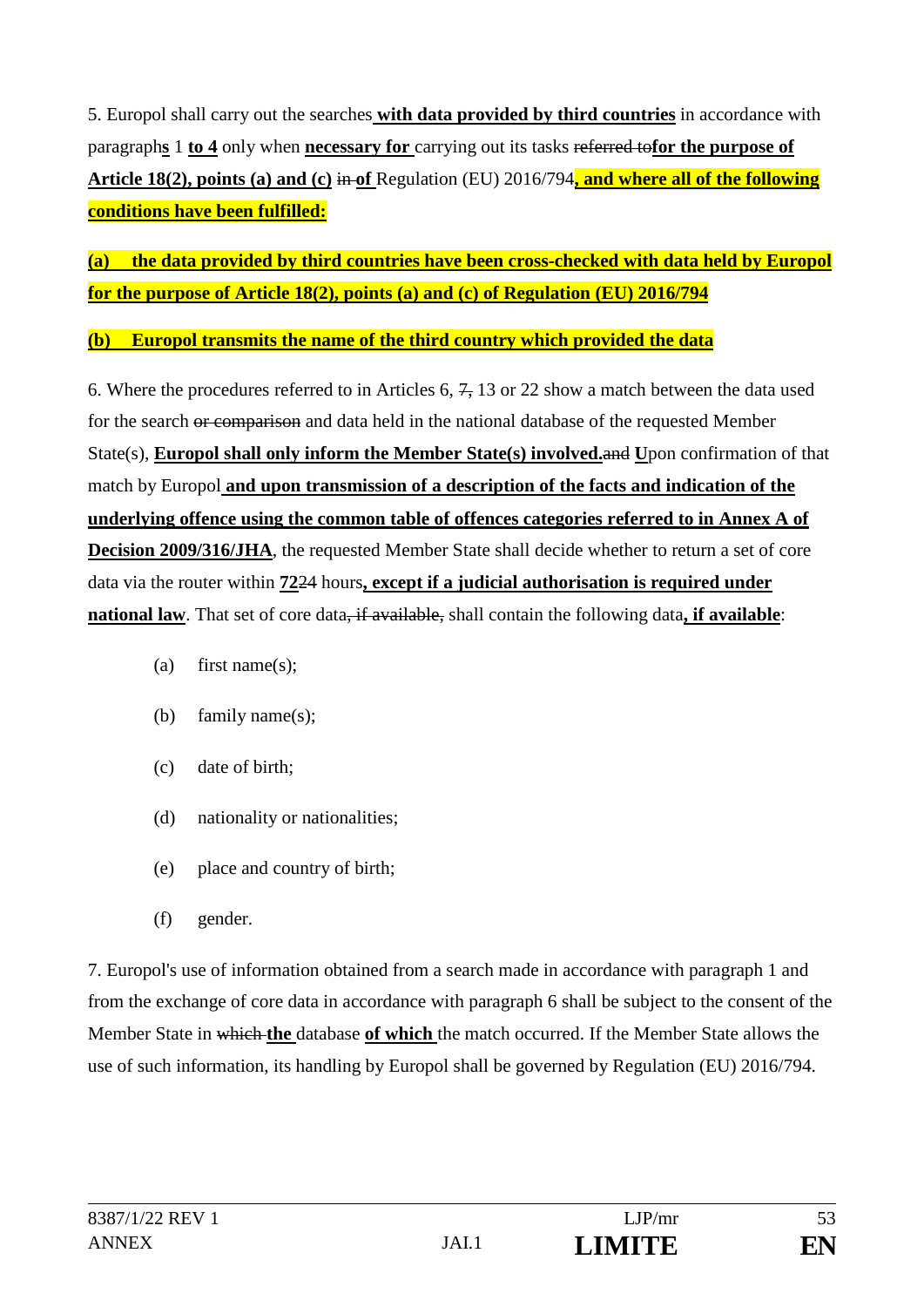### CHAPTER 6

### **DATA PROTECTION**

### *Article 51*

### **Purpose of the data processing**

1. Processing of personal data **received** by the requesting**a** Member State or Europol shall be permitted solely for the purposes for which the data have been supplied by the requested Member State **which provided the data** in accordance with this Regulation. Processing for other purposes shall be permitted solely with the prior authorisation of the requested Member State **which provided the data**.

2. Processing of data supplied pursuant to Articles 6, 7, 13, 18**, 20a,**or 22 **or 26,** by the searching or comparing**a** Member State **or Europol** shall be permitted solely in order to**for the purpose of**:

(a) establish**ing** whether the compared DNA profiles, dactyloscopic data, vehicle registration data, **driving licence data,** facial images and police records match;

#### **(aa) exchanging a set of core data in accordance with Article 47;**

- (b) prepare**ing** and submit**ting** a police **or judicial** request for legal assistance **by Member States,** if those data match;
- (c) logging within the meaning of Articles **20, 20c,** 40 and 45.

3. The requesting Member State may process the data supplied to it in accordance with Articles 6, 7, 13 or 22 solely where this is necessary for the purposes of this Regulation. The supplied data **received by a Member State or Europol** shall be deleted immediately following data comparison or automated replies to searches unless further processing is necessary by the requesting Member State for the purposes **referred to in points aa, b and c of paragraph 2 or authorised in accordance with paragraph 1**of the prevention, detection and investigation of criminal offences.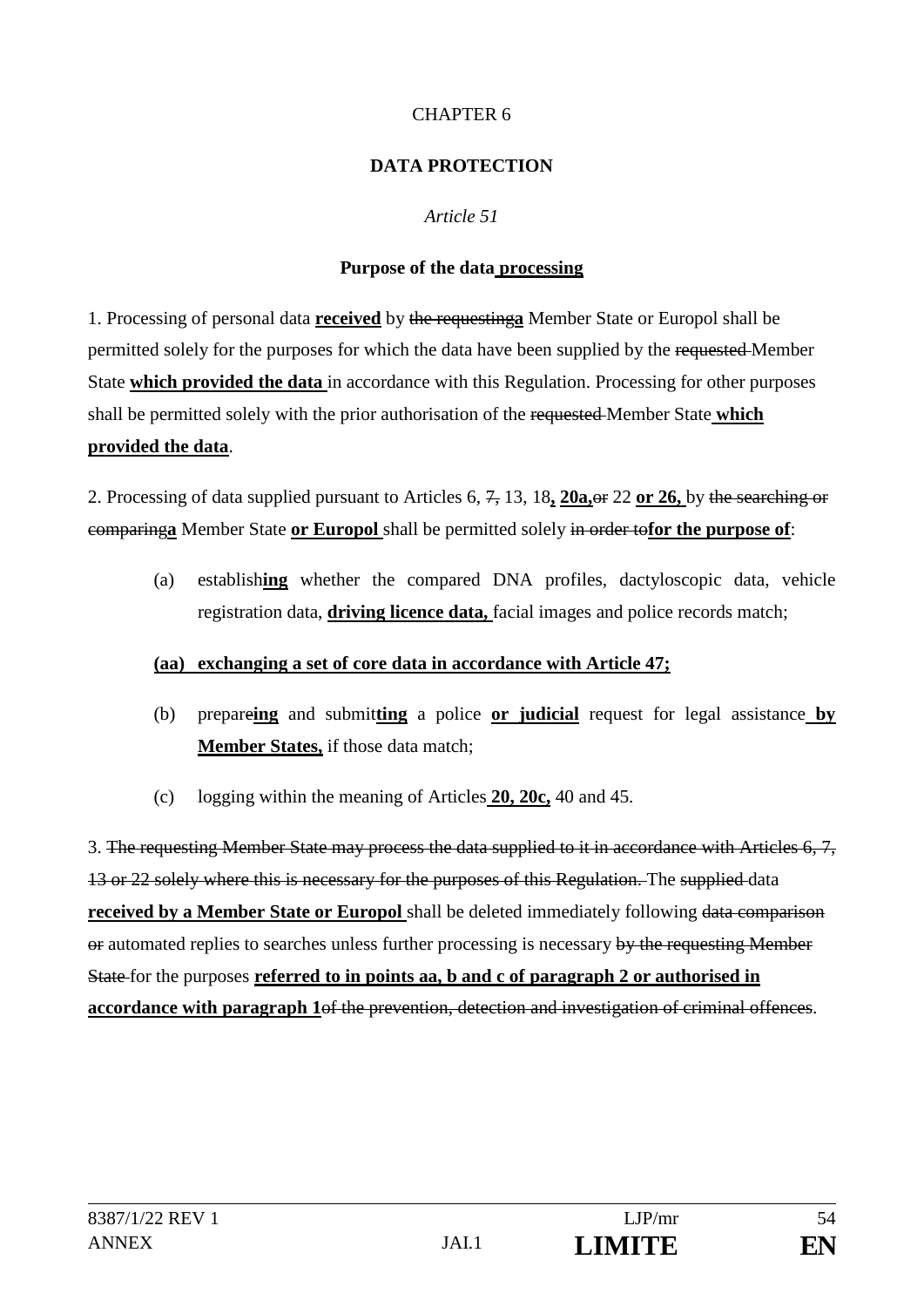4. Data supplied in accordance with Article 18 may be used by the requesting Member State solely where this is necessary for the purposes of this Regulation. The data supplied shall be deleted immediately following automated replies to searches unless further processing is necessary for recording pursuant to Article 20. The requesting Member State shall use the data received in a reply solely for the procedure for which the search was made.

#### *Article 52*

#### **Accuracy, relevance and data retention**

1. Member States **and Europol** shall ensure the accuracy and current relevance of personal data **processed based on this Regulation**. Should a requested **the** Member State **which provided the data or Europol** become aware that incorrect data or data which should not have been supplied have been supplied, this shall be notified without delay to any requesting **the** Member State **which received the data or Europol**. All requesting Member States concerned **or Europol** shall be obliged to correct or delete the data accordingly **without undue delay**. Moreover, personal data supplied shall be corrected if they are found to be incorrect. If the requesting Member State **which received the data or Europol** has reason to believe that the supplied data are incorrect or should be deleted**,** the requested Member State **which provided the data** shall be informed.

2. Where a data subject contested the accuracy of data in possession of a Member State, where the accuracy cannot be reliably established by the Member State concerned and where it is requested by the data subject, the data concerned shall be marked with a flag. Where such a flag exists, Member States may remove it only with the permission of the data subject or based on a decision of the competent court or independent data protection authority.

3. Data supplied which should not have been supplied or received shall be deleted. Data which are lawfully supplied and received shall be deleted:

- (a) where they are not or no longer necessary for the purpose for which they were supplied; **or**
- (b) following the expiry of the maximum period for keeping data laid down under the national law of the requested Member State **which provided the data** where the requested **that** Member State informed the requesting Member State **which received the data or Europol** of that maximum period at the time of supplying the data.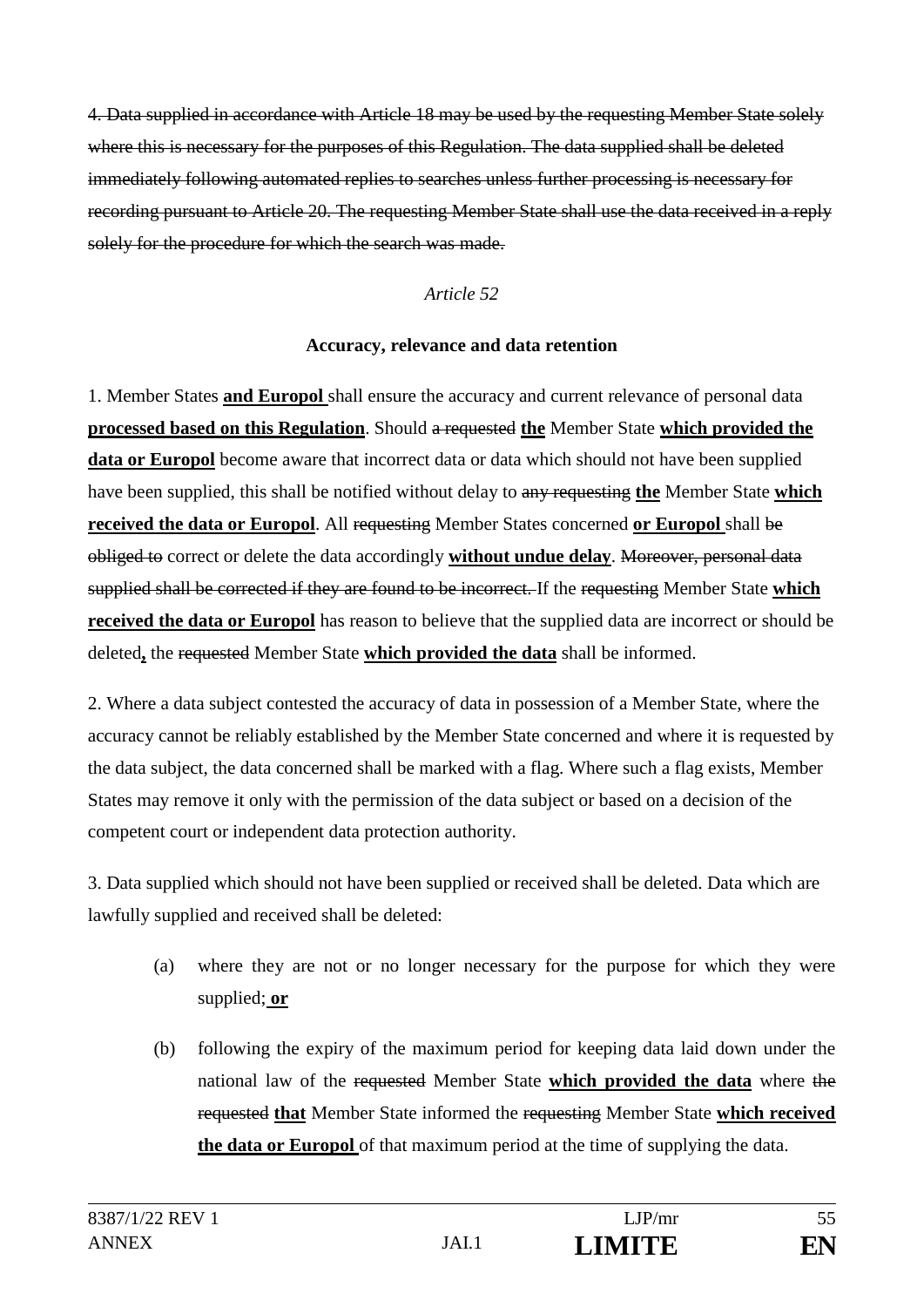Where there is reason to believe that the deletion of data would prejudice the interests of the data subject, the data shall be blocked**restricted to be processed** instead of being deleted. Blocked **Restricted** data may be supplied or usedprocessed solely for the purpose which prevented their deletion.

## *Article 53*

### **Data processor**

1. eu-LISA shall be the processor within the meaning of Article 3, point (12), of Regulation (EU) 2018/1725 for the processing of personal data via the router.

2. Europol shall be the processor for the processing of personal data via EPRIS.

## *Article 54*

# **Security of processing**

1. Europol, eu-LISA and Member States' authorities shall ensure the security of the processing of personal data that takes place pursuant to this Regulation. Europol, eu-LISA and Member States' authorities shall cooperate on security-related tasks.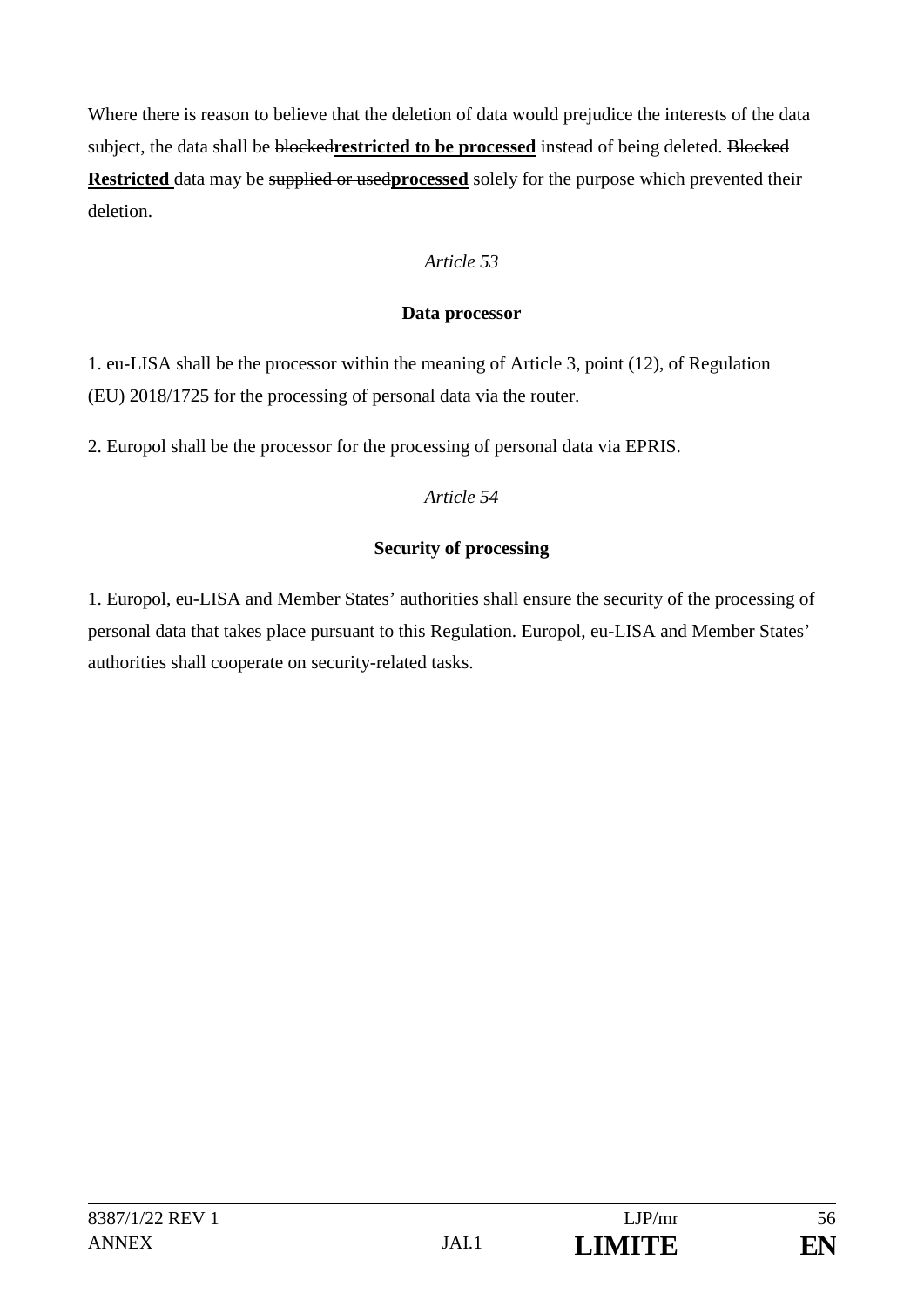2. Without prejudice to Article 33 of Regulation (EU) 2018/1725 and Article 32 of Regulation (EU) 2016/794, eu-LISA and Europol shall take the necessary measures to ensure the security of the router and EPRIS respectively as well as their related communication infrastructure.

3. In particular, eu-LISA and Europol shall adopt the necessary measures concerning the router and EPRIS respectively, including a security plan, a business continuity plan and a disaster recovery plan, in order to:

- (a) physically protect data, including by making contingency plans for the protection of critical infrastructure;
- (b) deny unauthorised persons access to data-processing equipment and installations;
- (c) prevent the unauthorised reading, copying, modification or removal of data media;
- (d) prevent the unauthorised input of data and the unauthorised inspection, modification or deletion of recorded personal data;
- (e) prevent the unauthorised processing of data and any unauthorised copying, modification or deletion of data;
- (f) prevent the use of automated data-processing systems by unauthorised persons using data communication equipment;
- (g) ensure that persons authorised to access the router and EPRIS have access only to the data covered by their access authorisation, by means of individual user identities and confidential access modes only;
- (h) ensure that it is possible to verify and establish to which bodies personal data may be transmitted **supplied** using data communication equipment;
- (i) ensure that it is possible to verify and establish what data have been processed in the router and EPRIS, when, by whom and for what purpose;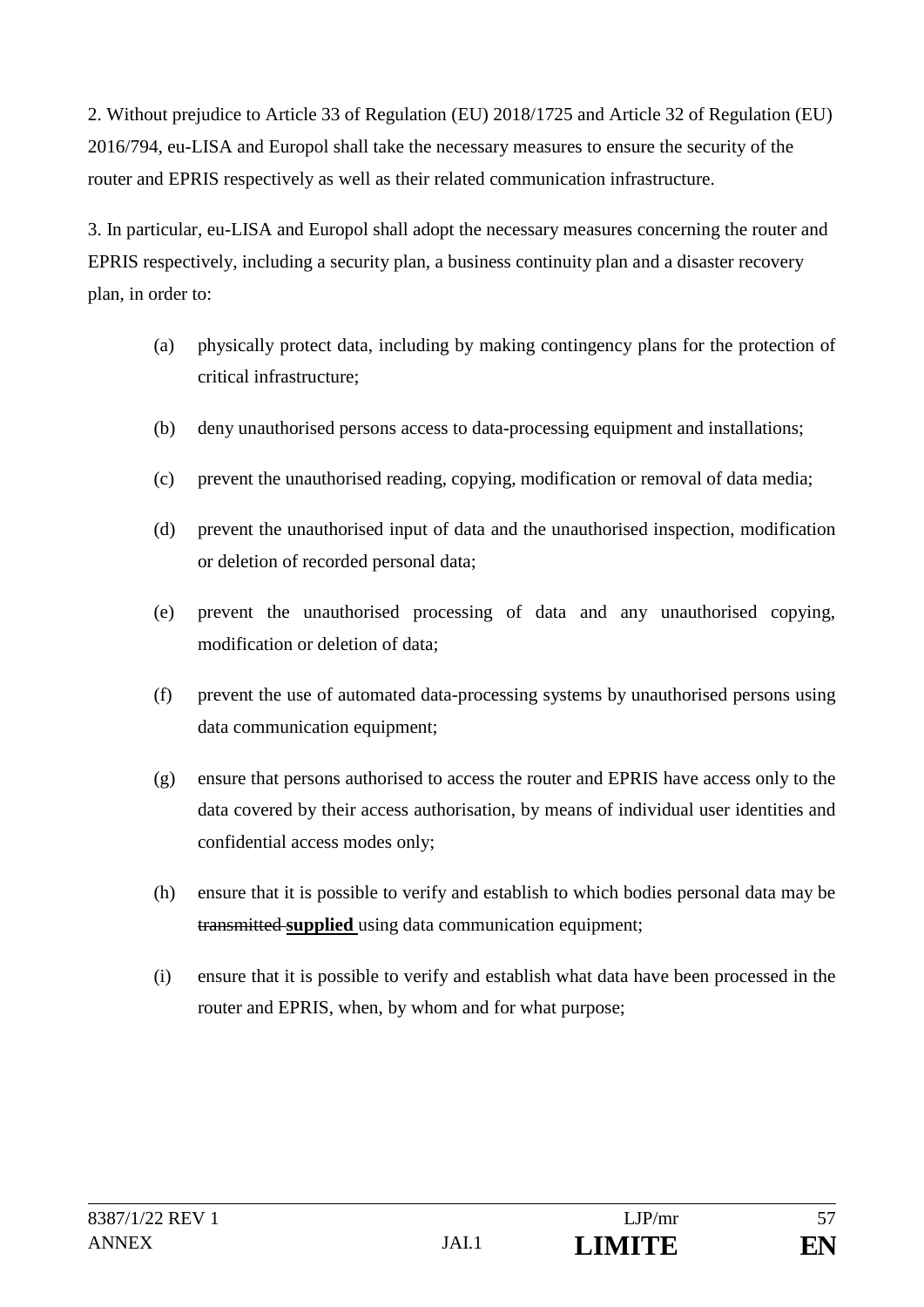- (j) prevent the unauthorised reading, copying, modification or deletion of personal data during the transmission of personal data to or from the router and EPRIS or during the transport of data media, in particular by means of appropriate encryption techniques;
- (k) ensure that, in the event of interruption, installed systems can be restored to normal operation;
- (l) ensure reliability by making sure that any faults in the functioning of the router and EPRIS are properly reported;
- (m) monitor the effectiveness of the security measures referred to in this paragraph and take the necessary organisational measures related to internal monitoring to ensure compliance with this Regulation and to assess those security measures in the light of new technological developments.

### **Security incidents**

1. Any event that has or may have an impact on the security of the router or EPRIS and may cause damage to or loss of data stored in them shall be considered to be a security incident, in particular where unauthorised access to data may have occurred or where the availability, integrity and confidentiality of data has or may have been compromised.

2. Security incidents shall be managed so as to ensure a quick, effective and proper response.

# **In the event of a security incident concerning the router, eu-LISA and the Member States concerned or Europol shall cooperate in order to ensure a quick, effective and proper response.**

**In the event of a security incident concerning EPRIS, Europol and the Member States concerned shall cooperate in order to ensure a quick, effective and proper response.**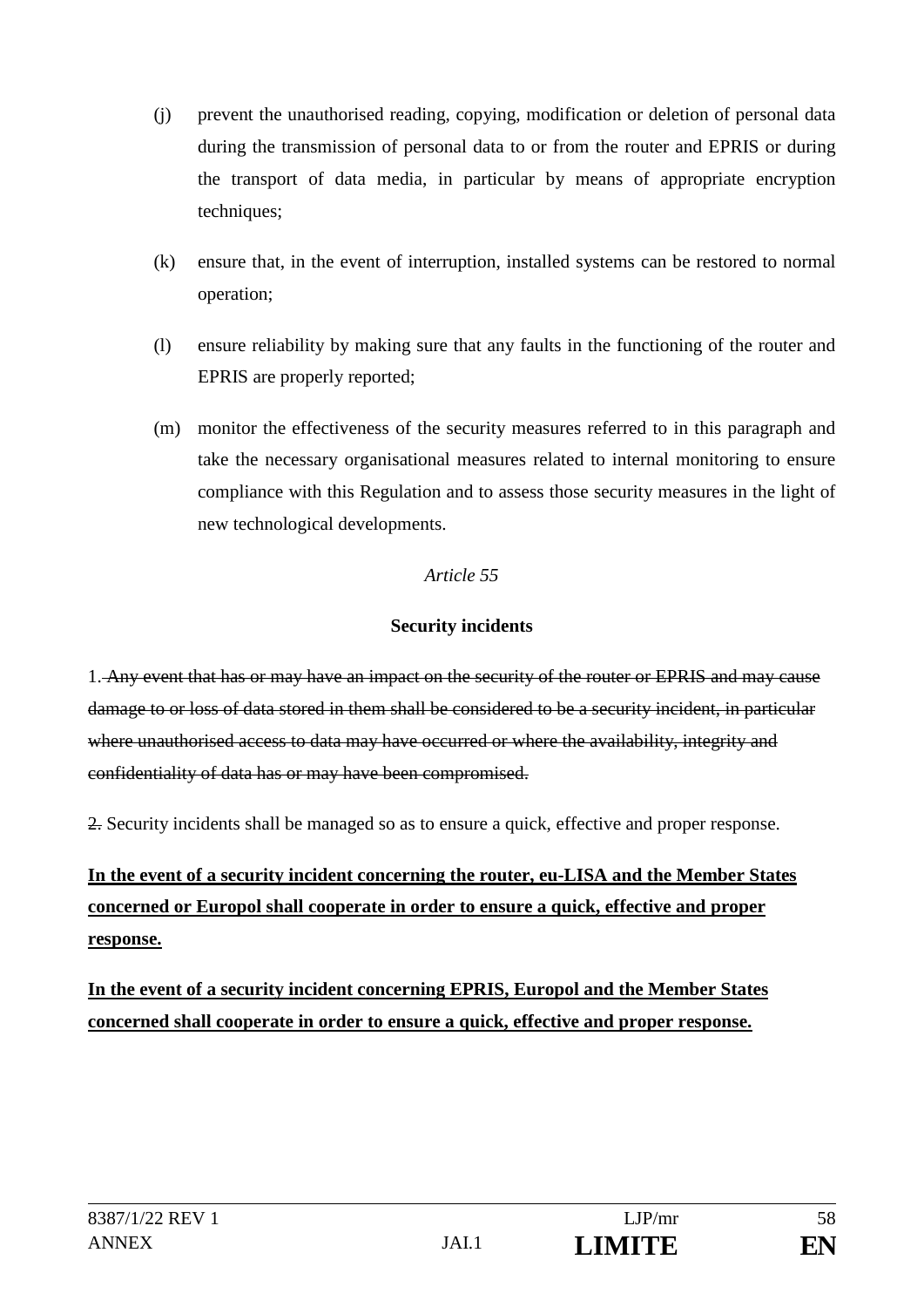**2** 3. Member States shall notify its **their** competent supervisory authorities of any security incidents without undue delay.

Without prejudice to Article 34 of Regulation (EU) 2016/794, **in the event of a security incident in relation to the central infrastructure of EPRIS, Europol shall notify CERT-EU of significant** cyber threats, significant vulnerabilities and significant incidents without undue delay and in any event no later than 24 hours after becoming aware of them. Actionable and appropriate technical details of cyber threats, vulnerabilities and incidents that enable proactive detection, incident response or mitigating measures shall be disclosed to CERT-EU without undue delay.

In the event of a security incident in relation to the central infrastructure of the router, eu-LISA shall notify CERT-EU of significant cyber threats, significant vulnerabilities and significant incidents without undue delay and in any event no later than 24 hours after becoming aware of them. Actionable and appropriate technical details of cyber threats, vulnerabilities and incidents that enable proactive detection, incident response or mitigating measures shall be disclosed to CERT-EU without undue delay.

**3** 4. Information regarding a security incident that has or may have an impact on the operation of the router or on the availability, integrity and confidentiality of the data shall be provided by the Member States and Union agencies concerned to the Member States and Europol without delay and reported in compliance with the incident management plan to be provided by eu-LISA.

**4** 5. Information regarding a security incident that has or may have an impact on the operation of EPRIS or on the availability, integrity and confidentiality of the data shall be provided by the Member States and Union agencies concerned to the Member States without delay and reported in compliance with the incident management plan to be provided by Europol.

## *Article 56*

## **Self-monitoring**

1. Member States and the relevant Union agencies**Europol** shall ensure that each authority entitled to use Prüm II takes the measures necessary to monitor its compliance with this Regulation and cooperates, where necessary, with the supervisory authority.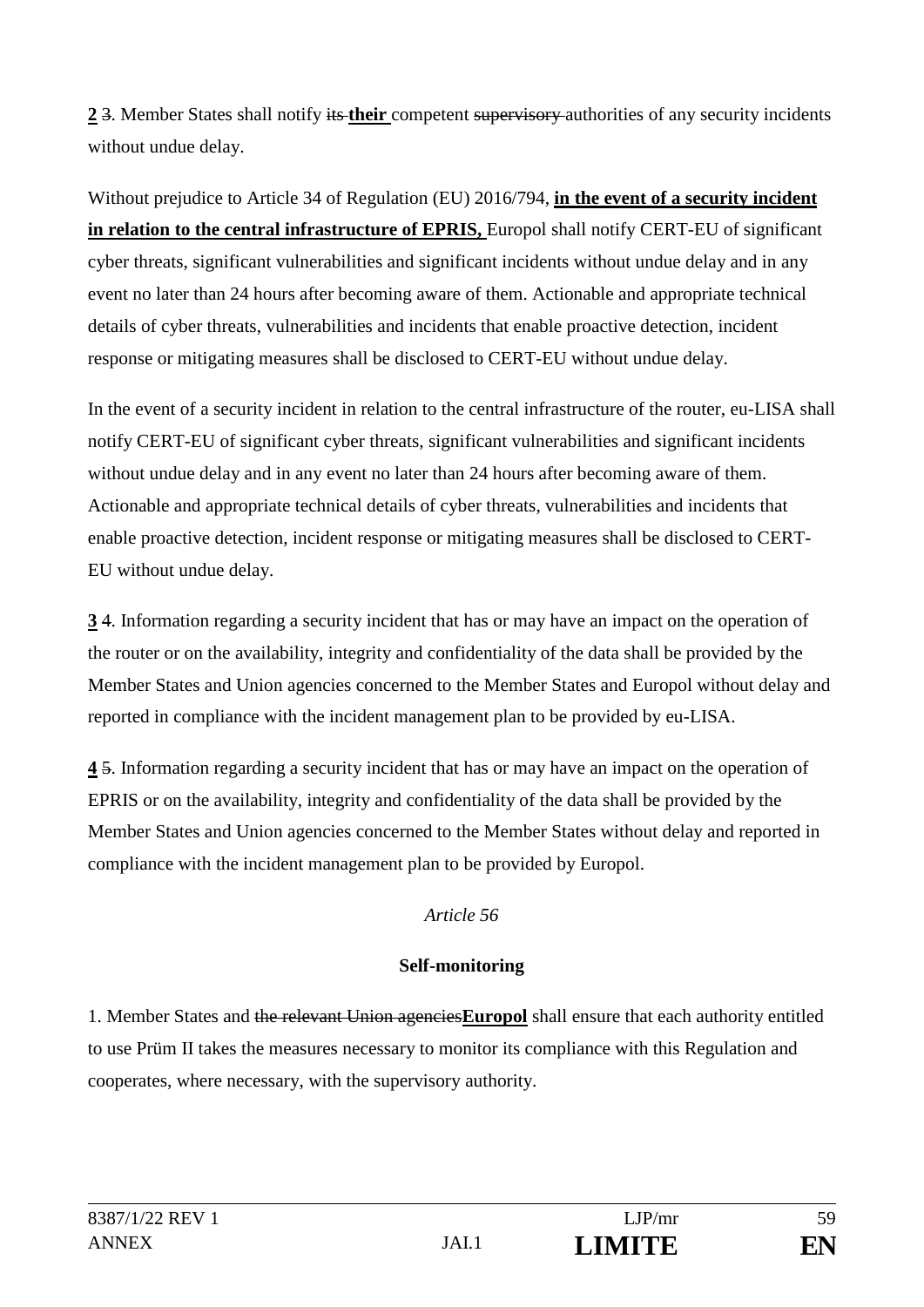2. The data controllers shall take the necessary measures to monitor the compliance of data processing pursuant to this Regulation, including through frequent verification of the logs referred to in Articles **20, 20c,** 40 and 45, and cooperate, where necessary, with the supervisory authorities and **or** with the European Data Protection Supervisor.

#### *Article 57*

#### **Penalties**

Member States shall ensure that any misuse of data, processing of data or exchange of data contrary to this Regulation is punishable in accordance with national law. The penalties provided shall be effective, proportionate and dissuasive.

#### *Article 58*

#### **Burden of proof**

1. Member States shall take the necessary measures to ensure that persons who consider themselves as having been discriminated against due to the processing or exchange of their personal data do not bear the burden of proof. In cases where a person considers that he or she has been allegedly discriminated against in the context of an automated comparison in the context of this Regulation in front of a court or other competent judicial authority, the Member State authorities having processed the data shall justify why there was no discrimination.

2. Paragraph 1 shall not apply to criminal procedures.

3. Member States shall not take specific measures in the meaning of paragraph 1 to proceedings in which it is for the court or competent judicial body to investigate the facts of the case.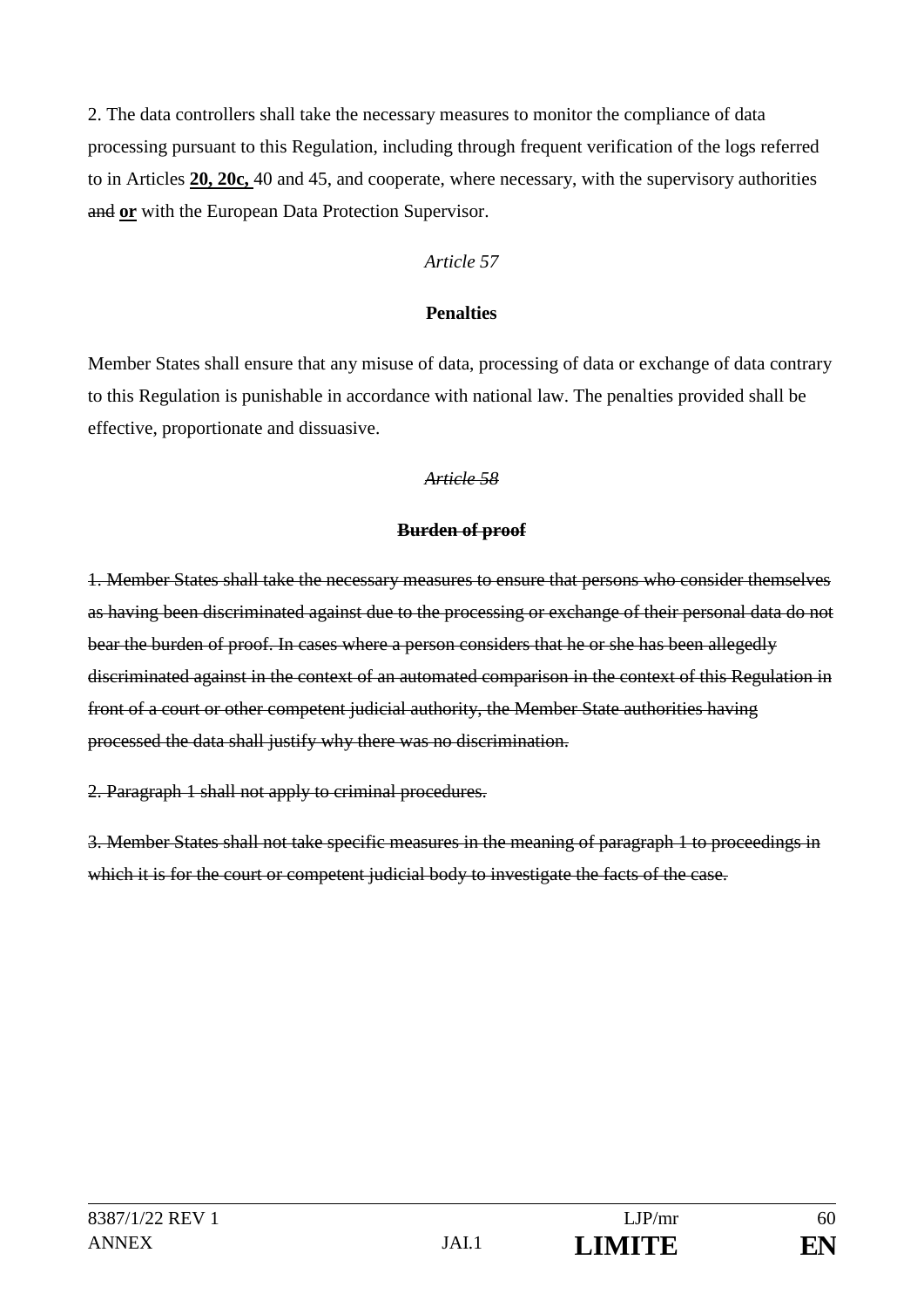### **Liability**

If any failure of a Member State **or Europol when performing queries in accordance with Article 50,** to comply with its obligations under this Regulation causes damage to the router or EPRIS, that Member State **or Europol** shall be liable for such damage, unless and insofar as eu-LISA, Europol or another Member State bound by this Regulation failed to take reasonable measures to prevent the damage from occurring or to minimise its impact.

### *Article 60*

### **Audits by the European Data Protection Supervisor**

1. The European Data Protection Supervisor shall ensure that an audit of personal data processing operations by eu-LISA and Europol for the purposes of this Regulation is carried out in accordance with relevant international auditing standards at least every four years. A report of that audit shall be sent to the European Parliament, to the Council, to the Commission, to the Member States and to the Union agency concerned. Europol and eu-LISA shall be given an opportunity to make comments before the reports are adopted.

2. eu-LISA and Europol shall supply information requested by the European Data Protection Supervisor to it, grant the European Data Protection Supervisor access to all the documents it requests and to their logs referred to in Articles 40 and 45 and allow the European Data Protection Supervisor access to all their premises at any time.

## *Article 61*

## **Cooperation between supervisory authorities and the European Data Protection Supervisor**

1. The supervisory authorities and the European Data Protection Supervisor shall, each acting within the scope of their respective competences, cooperate actively within the framework of their respective responsibilities and ensure coordinated supervision of the application of this Regulation, in particular if the European Data Protection Supervisor or a supervisory authority finds major discrepancies between practices of Member States or finds potentially unlawful transfers using the Prüm II communication channels.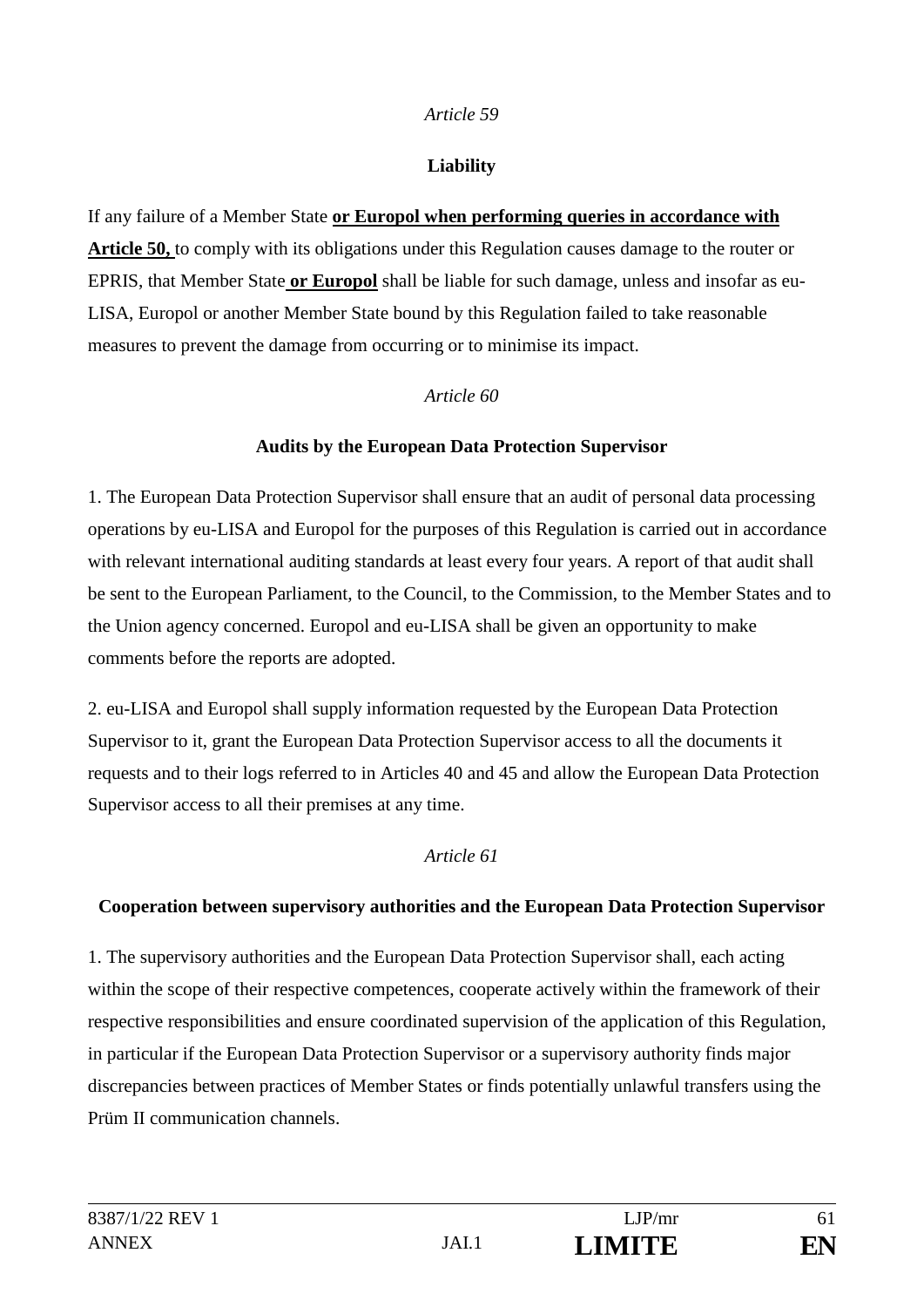2. In the cases referred to in paragraph 1 of this Article, coordinated supervision shall be ensured in accordance with Article 62 of Regulation (EU) 2018/1725.

3. The European Data Protection **Supervisor** Board shall send a joint report of its activities under this Article to the European Parliament, to the Council, to the Commission, to Europol and to eu-LISA by [*2 years after entry into operation of the router and EPRIS*] and every two years thereafter. That report shall include a chapter on each Member State prepared by the supervisory authority of the Member State concerned.

### *Article 62*

## **Communication of personal data to third countries and international organisations**

Data processed in accordance with this Regulation shall not be transferred or made available to third countries or to international organisations in an automated manner.

**Any transfer to a third country or an international organisation of data obtained by a Member State in accordance with this Regulation, shall require the consent of the Member State which provided the data.**

## CHAPTER 7

## **RESPONSIBILITIES**

## *Article 63*

## **Responsibilities of Member States**

1. Each Member State**s** shall be responsible for:

- (a) the connection to the infrastructure of the router;
- (b) the integration of the existing national systems and infrastructures with the router;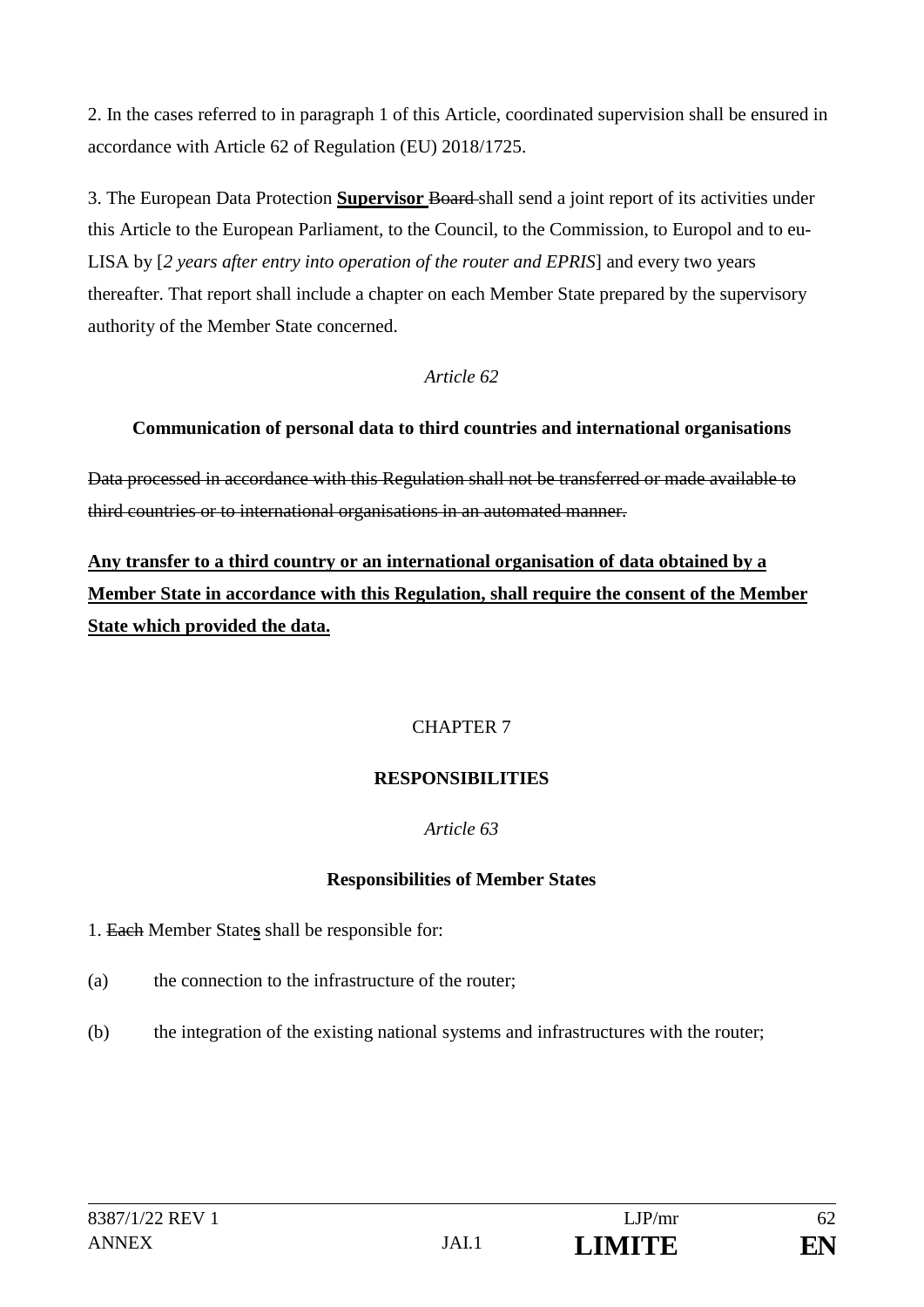- (c) the organisation, management, operation and maintenance of its existing national infrastructure and of its connection to the router;
- (d) the connection to the infrastructure of EPRIS;
- (e) the integration of the existing national systems and infrastructures with EPRIS;
- (f) the organisation, management, operation and maintenance of its existing national infrastructure and of its connection to EPRIS;
- (g) the management of, and arrangements for, access by the duly authorised staff of the competent national authorities to the router in accordance with this Regulation and the creation and regular update of a list of those staff and their profiles;
- (h) the management of, and arrangements for, access by the duly authorised staff of the competent national authorities to EPRIS in accordance with this Regulation and the creation and regular update of a list of those staff and their profiles;
- (i) the management of, and arrangements for, access by the duly authorised staff of the competent national authorities to Eucaris in accordance with this Regulation and the creation and regular update of a list of those staff and their profiles;
- (j) the manual confirmation of a match as referred to in Article 6(3**4**), Article **6(5)**7(3), Article 13(2), **and** Article 22(2) and Article 26(2);
- (k) ensuring the availability of the data necessary for the exchange of data in accordance with Article 6, Article 7, Article 13, Article 18, **Article 20a,** Article 22 and Article 26;
- (l) the exchange of information in accordance with Article 6, Article 7, Article 13, Article 18, **Article 20a,** Article 22 and Article 26;
- (m) **correcting or** deleting any data received from a requested Member State within 48 hours following the notification from the requested Member State that the personal data submitted was incorrect, no longer up-to-date or was unlawfully transmitted.
- (n) compliance with the data quality requirements established in this Regulation.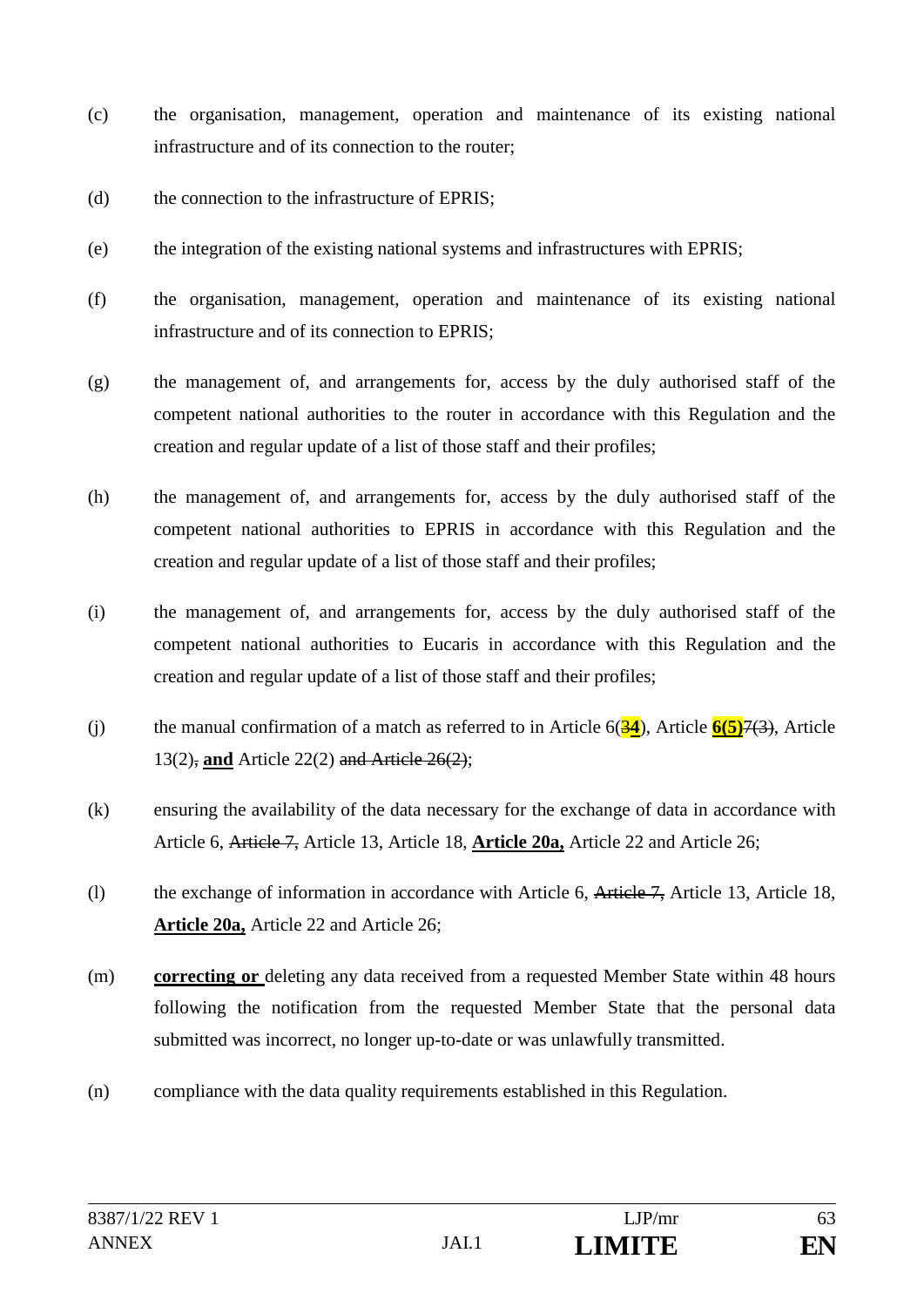2. Each Member State**s** shall be responsible for connecting their competent national authorities to the router, EPRIS and Eucaris.

### *Article 64*

# **Responsibilities of Europol**

1. Europol shall be responsible for the management of, and arrangements for the access by its duly authorised staff to the router, EPRIS and Eucaris in accordance with this Regulation.

2. Europol shall also be responsible for the processing of the queries of Europol data by the router. Europol shall adapt its information systems accordingly.

3. Europol shall be responsible for any technical adaptations in Europol infrastructure required for establishing the connection to the router and to Eucaris.

4. Europol shall be responsible for the development of EPRIS in cooperation with the Member States. EPRIS shall provide the functionalities laid down in Articles 42 to 46.

Europol shall provide the technical management of EPRIS. Technical management of EPRIS shall consist of all the tasks and technical solutions necessary to keep the EPRIS central infrastructure functioning and providing uninterrupted services to Member States 24 hours a day, 7 days a week in accordance with this Regulation. It shall include the maintenance work and technical developments necessary to ensure that EPRIS functions are at a satisfactory level of technical quality, in particular as regards the response time for interrogation of the national databases in accordance with the technical specifications.

5. Europol shall provide training on the technical use of EPRIS.

6. Europol shall be responsible for the procedures referred to in Articles 49 and 50.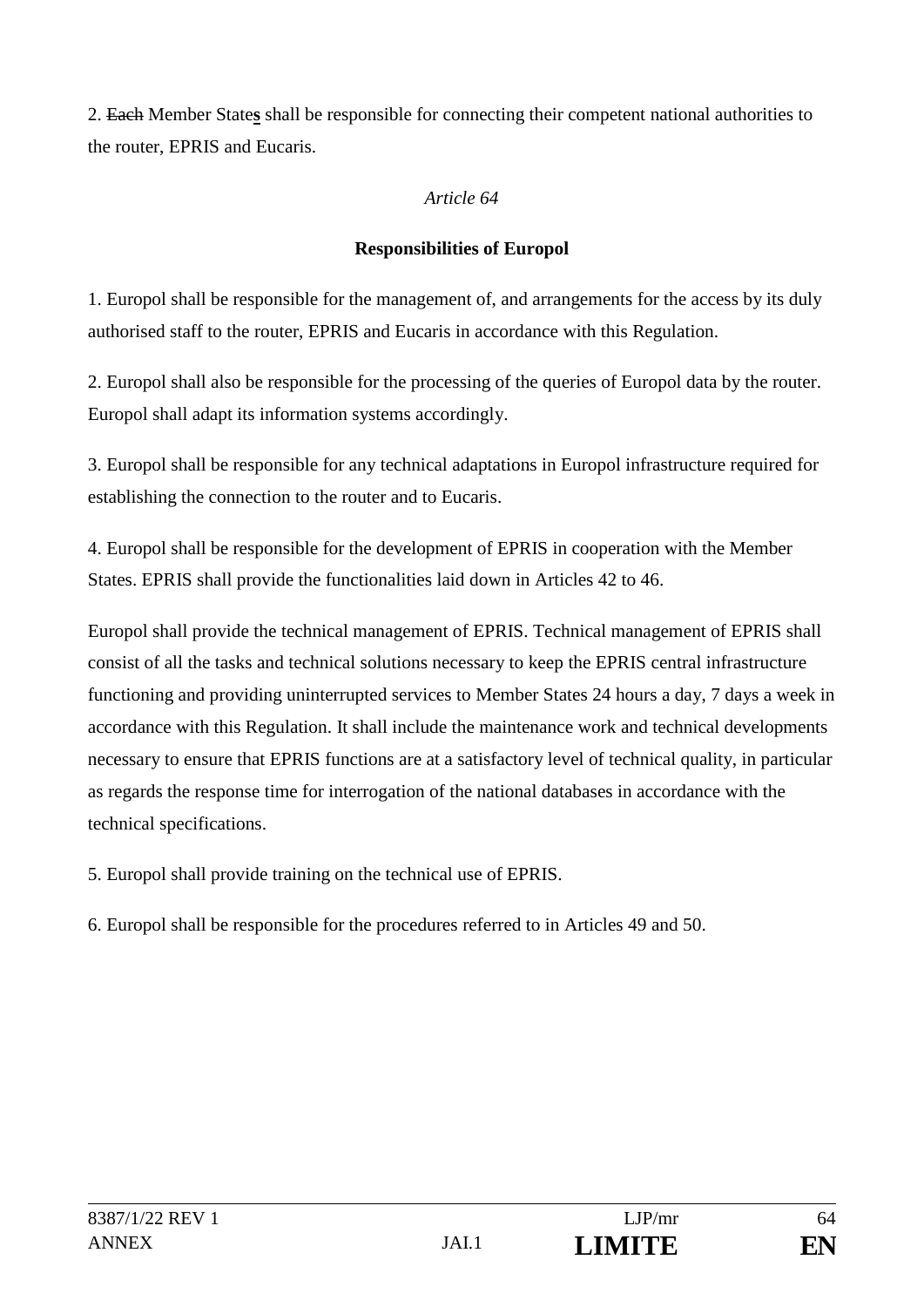#### **Responsibilities of eu-LISA during the design and development phase of the router**

1. eu-LISA shall ensure that the central infrastructure of the router is operated in accordance with this Regulation.

2. The router shall be hosted by eu-LISA in its technical sites and shall provide the functionalities laid down in this Regulation in accordance with the conditions of security, availability, quality and performance referred to in Article 66(1).

3. eu-LISA shall be responsible for the development of the router and for any technical adaptations necessary for the operations of the router.

eu-LISA shall not have access to any of the personal data processed through the router.

eu-LISA shall define the design of the physical architecture of the router including its communication infrastructures and the technical specifications and its evolution as regards the central infrastructure and the secure communication infrastructure. This design shall be adopted by the Management Board, subject to a favourable opinion of the Commission. eu-LISA shall also implement any necessary adaptations to the interoperability components deriving from the establishment of the router as provided for by this Regulation.

eu-LISA shall develop and implement the router as soon as possible after the adoption by the Commission of the measures provided for in Article 37(6).

The development shall consist of the elaboration and implementation of the technical specifications, testing and overall project management and coordination.

4. During the design and development phase, the Interoperability Programme Management Board referred to in Article 54 of Regulation (EU) 2019/817 and in Article 54 of Regulation (EU) 2019/818 shall meet regularly. It shall ensure the adequate management of the design and development phase of the router.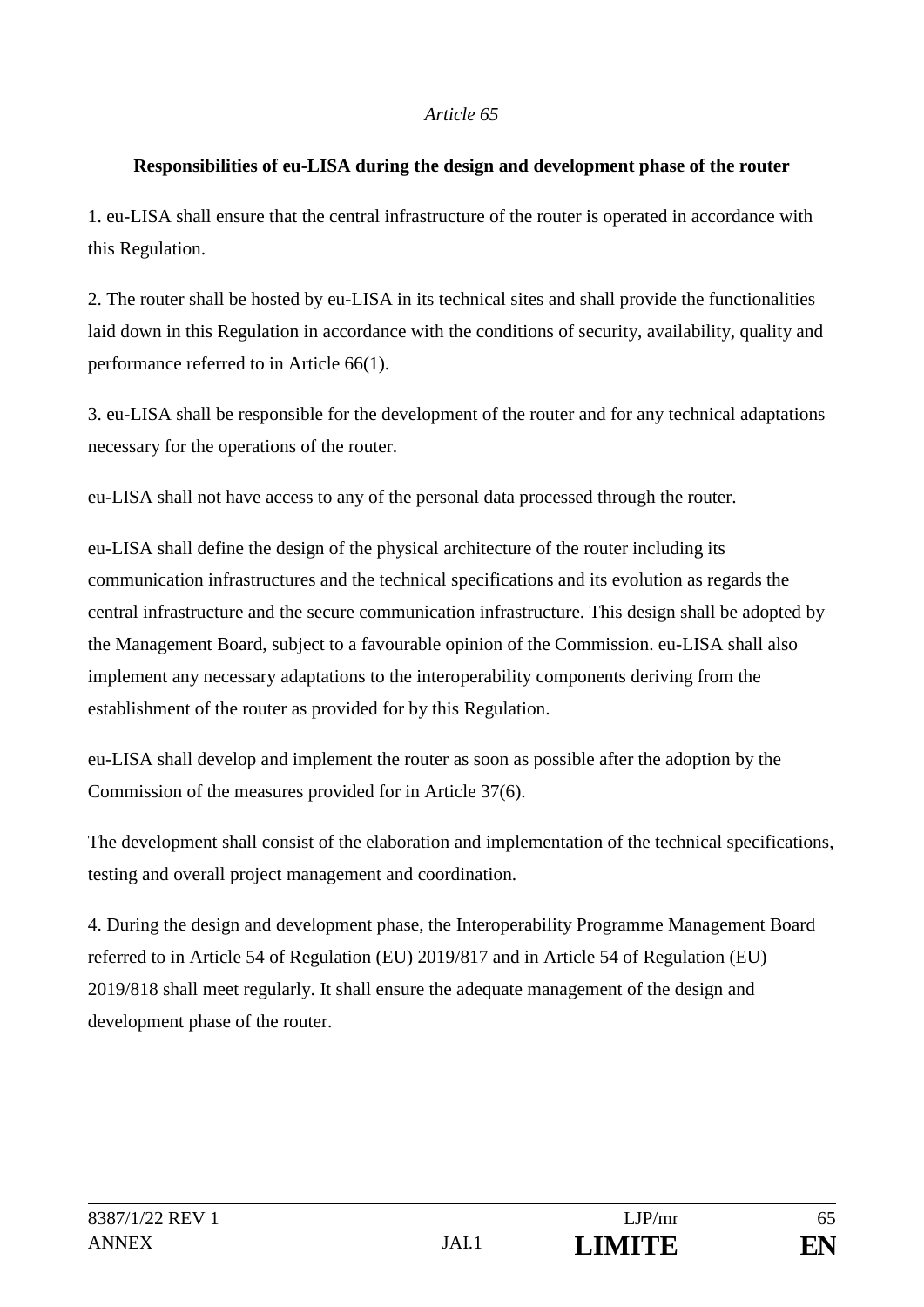Every month, the Interoperability Programme Management Board shall submit written reports on progress of the project to eu-LISA's Management Board. The Interoperability Programme Management Board shall have no decision-making power, nor any mandate to represent the members of eu-LISA's Management Board.

The Advisory Group referred to in Article 77 shall meet regularly until the start of operations of the router. It shall report after each meeting to the Interoperability Programme Management Board. It shall provide the technical expertise to support the tasks of the Interoperability Programme Management Board and shall follow up on the state of preparation of the Member States.

#### *Article 66*

### **Responsibilities of eu-LISA following the start of operations of the router**

1. Following the entry into operations of the router, eu-LISA shall be responsible for the technical management of the central infrastructure of the router, including its maintenance and technological developments. In cooperation with Member States, it shall ensure that the best available technology is used, subject to a cost-benefit analysis. eu-LISA shall also be responsible for the technical management of the necessary communication infrastructure.

Technical management of the router shall consist of all the tasks and technical solutions necessary to keep the router functioning and providing uninterrupted services to Member States and to Europol 24 hours a day, 7 days a week in accordance with this Regulation. It shall include the maintenance work and technical developments necessary to ensure that the router functions at a satisfactory level of technical quality, in particular as regards availability and the response time for submitting requests to the national databases and Europol data in accordance with the technical specifications.

The router shall be developed and managed in such a way as to ensure fast, efficient and controlled access, full and uninterrupted availability of the router, and a response time in line with the operational needs of the competent authorities of the Member States and Europol.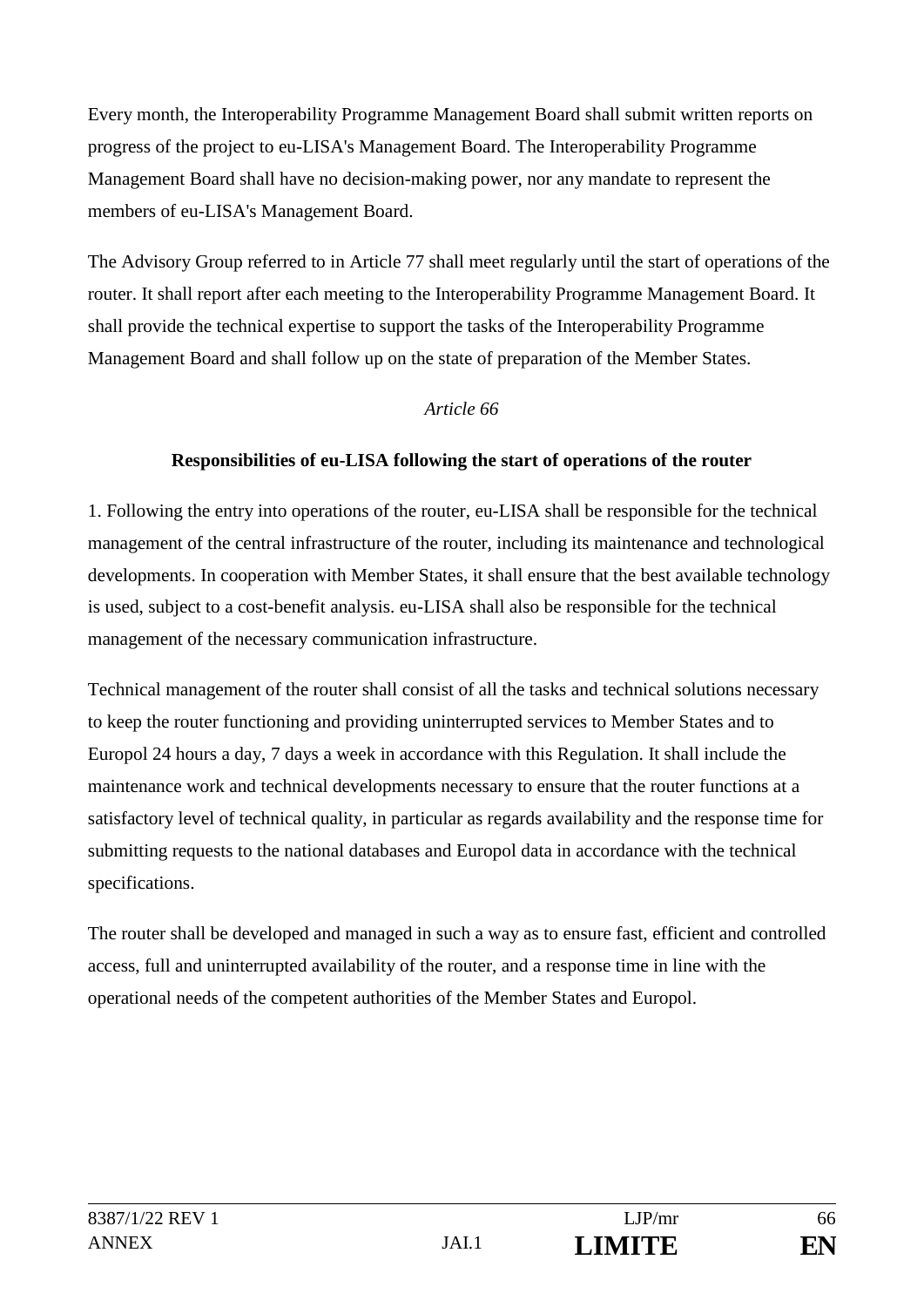2. Without prejudice to Article 17 of the Staff Regulations of Officials of the European Union, laid down in Council Regulation (EEC, Euratom, ECSC) No 259/6815, eu-LISA shall apply appropriate rules of professional secrecy or other equivalent duties of confidentiality to its staff required to work with data stored in the interoperability components. This obligation shall also apply after such staff leave office or employment or after the termination of their activities.

eu-LISA shall not have access to any of the personal data processed through the router.

3. eu-LISA shall also perform tasks related to providing training on the technical use of the router.

### CHAPTER 8

### **AMENDMENTS TO OTHER EXISTING INSTRUMENTS**

### *Article 67*

### **Amendments to Decisions 2008/615/JHA and 2008/616/JHA**

1. In Decision 2008/615/JHA, Articles **1(a)**, 2 to 6 and Sections 2 and 3 of Chapter 2 are replaced with regard to the Member States bound by this Regulation from the date of application of the provisions of this Regulation related to the router as set out in Article 74**(1)**.

Therefore, Articles **1(a)**, 2 to 6 and Sections 2 and 3 of Chapter 2 of Decision 2008/615/JHA are deleted from the date of application of the provisions of this Regulation related to the router as set out in Article 74**(1)**.

2. In Decision 2008/616/JHA, Chapters 2 to 5 and Articles 18, 20 and 21 are replaced with regard to the Member States bound by this Regulation from the date of application of the provisions of this Regulation related to the router as set out in Article 74.



<sup>&</sup>lt;u>.</u> **15** OJ L 56, 4.3.1968, p. 1.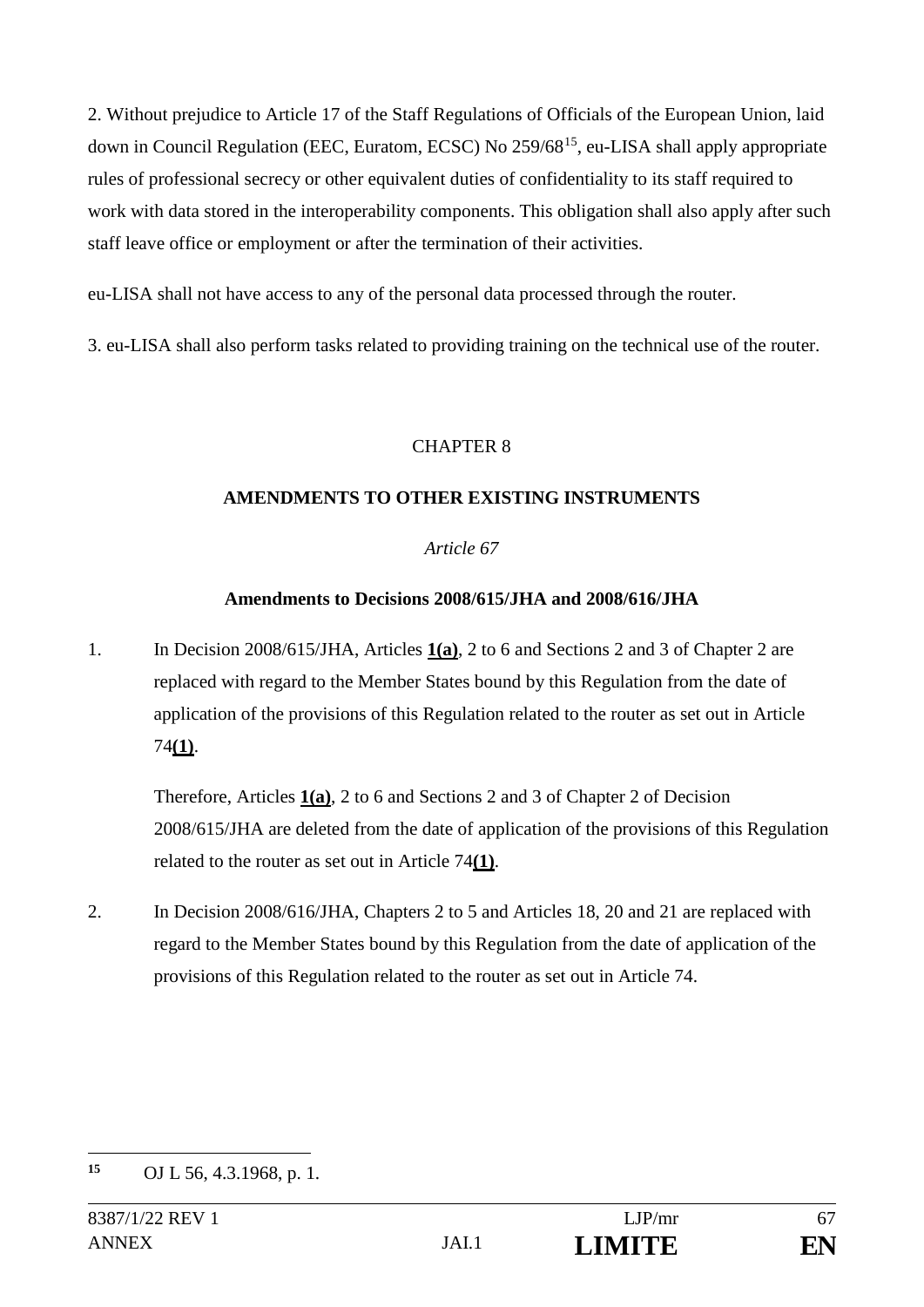Therefore, Chapters 2 to 5 and Articles 18, 20 and 21 of Decision 2008/616/JHA are deleted from the date of application of the provisions of this Regulation related to the router as set out in Article 74.

### *Article 68*

### **Amendments to Regulation (EU) 2018/1726**

Regulation (EU) 2018/1726 is amended as follows:

(1) the following Article 13a is inserted:

\_\_\_\_\_\_\_\_\_\_\_

### "Article 13a

### **Tasks related to the router**

In relation to Regulation (EU) …/… of the European Parliament and of the Council\* [*this Regulation*], the Agency shall perform the tasks related to the router conferred on it by that Regulation.

\* Regulation (EU) [number] of the European Parliament and of the Council of xy on [officially adopted title] (OJ L ...)"

in Article 17, paragraph 3 is replaced by the following:

'3. The seat of the Agency shall be Tallinn, Estonia.

The tasks relating to development and operational management referred to in Article 1(4) and (5) and Articles 3 to 8 and Articles 9, 11 and 13a shall be carried out at the technical site in Strasbourg, France.

A backup site capable of ensuring the operation of a large-scale IT system in the event of failure of such a system shall be installed in Sankt Johann im Pongau, Austria.'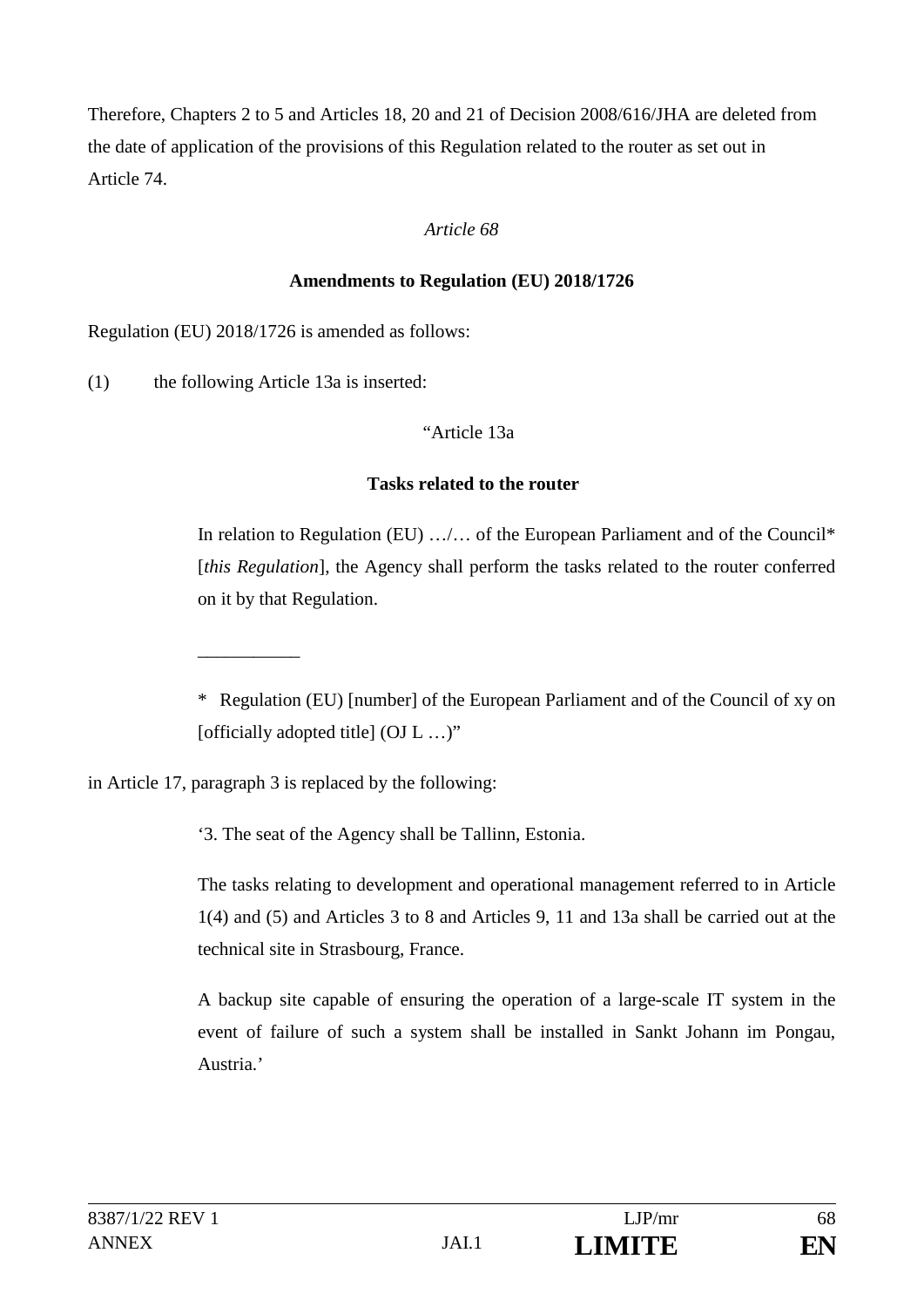### **in Article 19, paragraph 1, the following point (eeb) is inserted:**

**"(eeb) adopt reports on the state of play of the development of the router pursuant to Article 79(2) of the Regulation (EU) …/… of the European Parliament and of the Council\* [***this Regulation***];"**

### **in Article 19, paragraph 1, points (ff) and (hh) are replaced by the following:**

**"(ff) adopt reports on the technical functioning of SIS pursuant to Article 60(7) of Regulation (EU) 2018/1861 of the European Parliament and of the Council and Article 74(8) of Regulation (EU) 2018/1862 of the European Parliament and of the Council, of the VIS pursuant to Article 50(3) of Regulation (EC) No 767/2008 and Article 17(3) of Decision 2008/633/JHA, of EES pursuant to Article 72(4) of Regulation (EU) 2017/2226, of ETIAS pursuant to Article 92(4) of Regulation (EU) 2018/1240, of the ECRIS-TCN and of the ECRIS reference implementation pursuant to Article 36(8) of Regulation (EU) 2019/816 of the European Parliament and of the Council, of the interoperability components pursuant to Article 78(3) of Regulation (EU) 2019/817 and Article 74(3) of Regulation (EU) 2019/818 and of the router pursuant to Article 79(5) of the Regulation (EU) …/… of the European Parliament and of the Council\* [***this Regulation***];** 

**(hh) adopt formal comments on the European Data Protection Supervisor's reports on its audits pursuant to Article 56(2) of Regulation (EU) 2018/1861, Article 42(2) of Regulation (EC) No 767/2008, Article 31(2) of Regulation (EU) No 603/2013, Article 56(2) of Regulation (EU) 2017/2226, Article 67 of Regulation (EU) 2018/1240, Article 29(2) of Regulation (EU) 2019/816, Article 52 of Regulations (EU) 2019/817 and (EU) 2019/818 and Article 60(1) of the Regulation (EU) …/… of the European Parliament and of the Council\* [***this Regulation***] and ensure appropriate follow-up of those audits;"**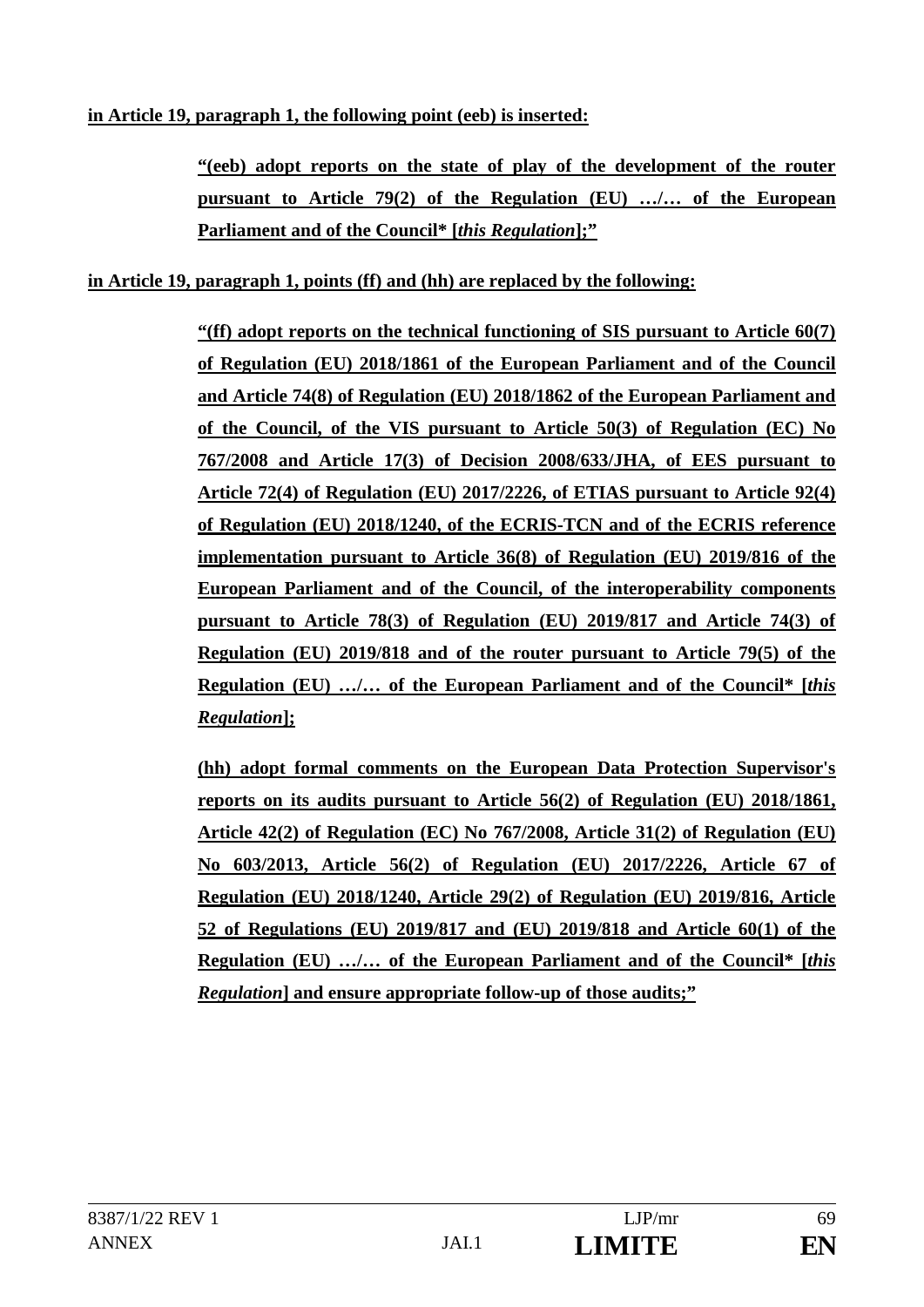#### **Amendments to Regulation (EU) 2019/817**

In Article 6(2) of Regulation (EU) 2019/817 the following point (d) is added:

"(d) a secure communication infrastructure between the ESP and the router established by Regulation (EU) …/… of the European Parliament and of the Council\* [*this Regulation*].

\* Regulation (EU) [number] of the European Parliament and of the Council of xy on [officially adopted title] (OJ L ...)"

#### *Article 70*

#### **Amendments to Regulation (EU) 2019/818**

Regulation (EU) 2019/818 is amended as follows:

\_\_\_\_\_\_\_\_\_\_\_

\_\_\_\_\_\_\_\_\_\_\_

(1) in Article  $6(2)$ , the following point (d) is added:

"(d) a secure communication infrastructure between the ESP and the router established by Regulation (EU) …/… of the European Parliament and of the Council\* [*this Regulation*].



<sup>\*</sup> Regulation (EU) [number] of the European Parliament and of the Council of xy on [officially adopted title] (OJ L ...)"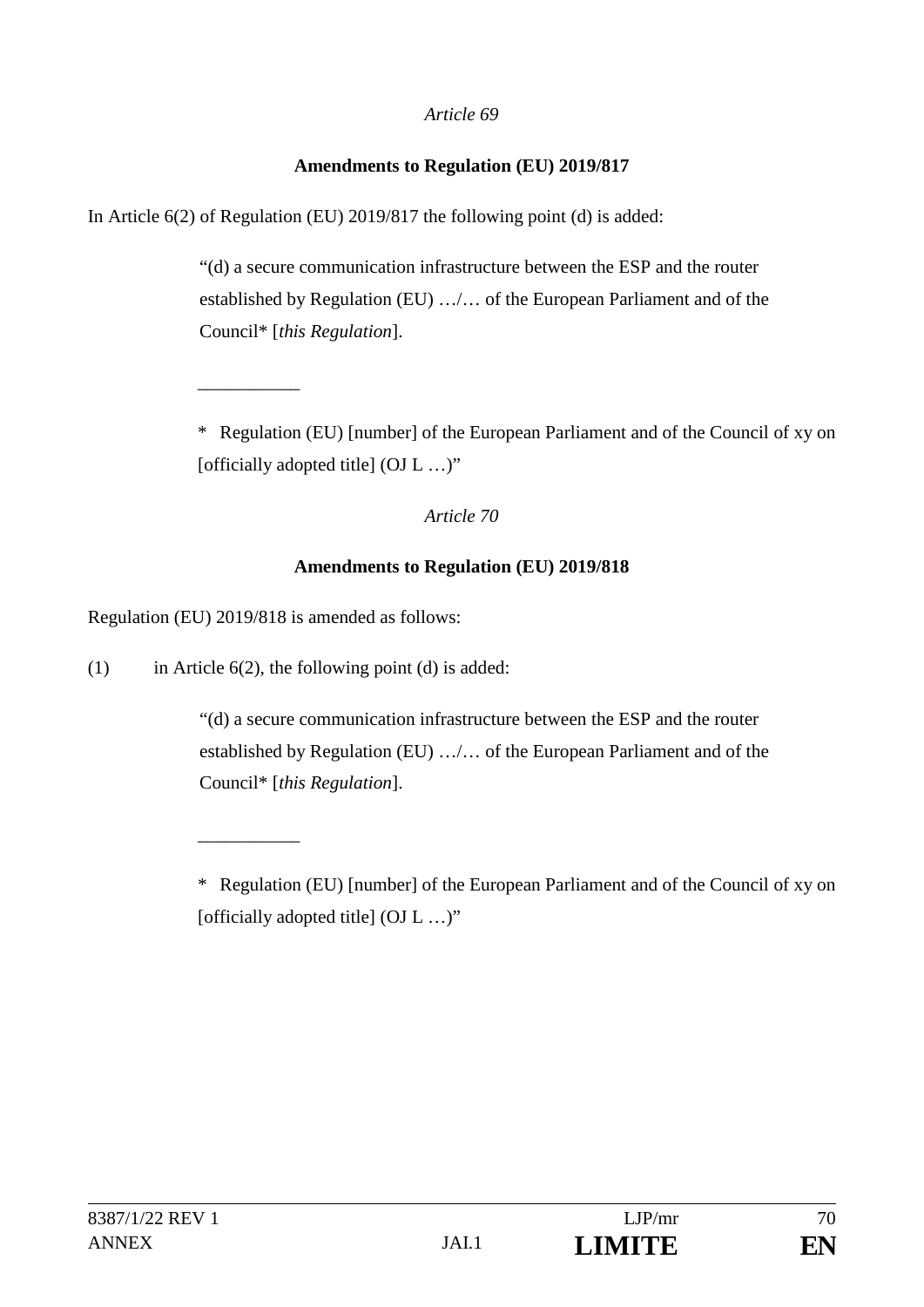### (2) In Article 39, paragraphs 1 and 2 are replaced by the following:

"1. A central repository for reporting and statistics (CRRS) is established for the purposes of supporting the objectives of the SIS, Eurodac, ECRIS-TCN, in accordance with the respective legal instruments governing those systems, and to provide cross-system statistical data and analytical reporting for policy, operational and data quality purposes. The CRRS shall also support the objectives of **Regulation (EU) …/… of the European Parliament and of the Council\* [***this Regulation***]**Prüm II."

"2. eu-LISA shall establish, implement and host in its technical sites the CRRS containing the data and statistics referred to in Article 74 of Regulation (EU) 2018/1862 and Article 32 of Regulation (EU) 2019/816 logically separated by EU information system. eu-LISA shall also collect the data and statistics from the router referred to in Article 65**71**(1) of Regulation (EU) …/… \* [*this Regulation* ]. Access to the CRRS shall be granted by means of controlled, secured access and specific user profiles, solely for the purpose of reporting and statistics, to the authorities referred to in Article 74 of Regulation (EU) 2018/1862, Article 32 of Regulation (EU) 2019/816 and Article 65**71**(1) of Regulation (EU) …/… \* [*this Regulation* ]."

## CHAPTER 9

## **FINAL PROVISIONS**

#### *Article 71*

#### **Reporting and statistics**

1. The duly authorised staff of the competent authorities of Member States, the Commission, Europol and eu-LISA shall have access to consult the following data related to the router, solely for the purposes of reporting and statistics:

- (a) number of queries per Member State and by Europol;
- (b) number of queries per category of data;

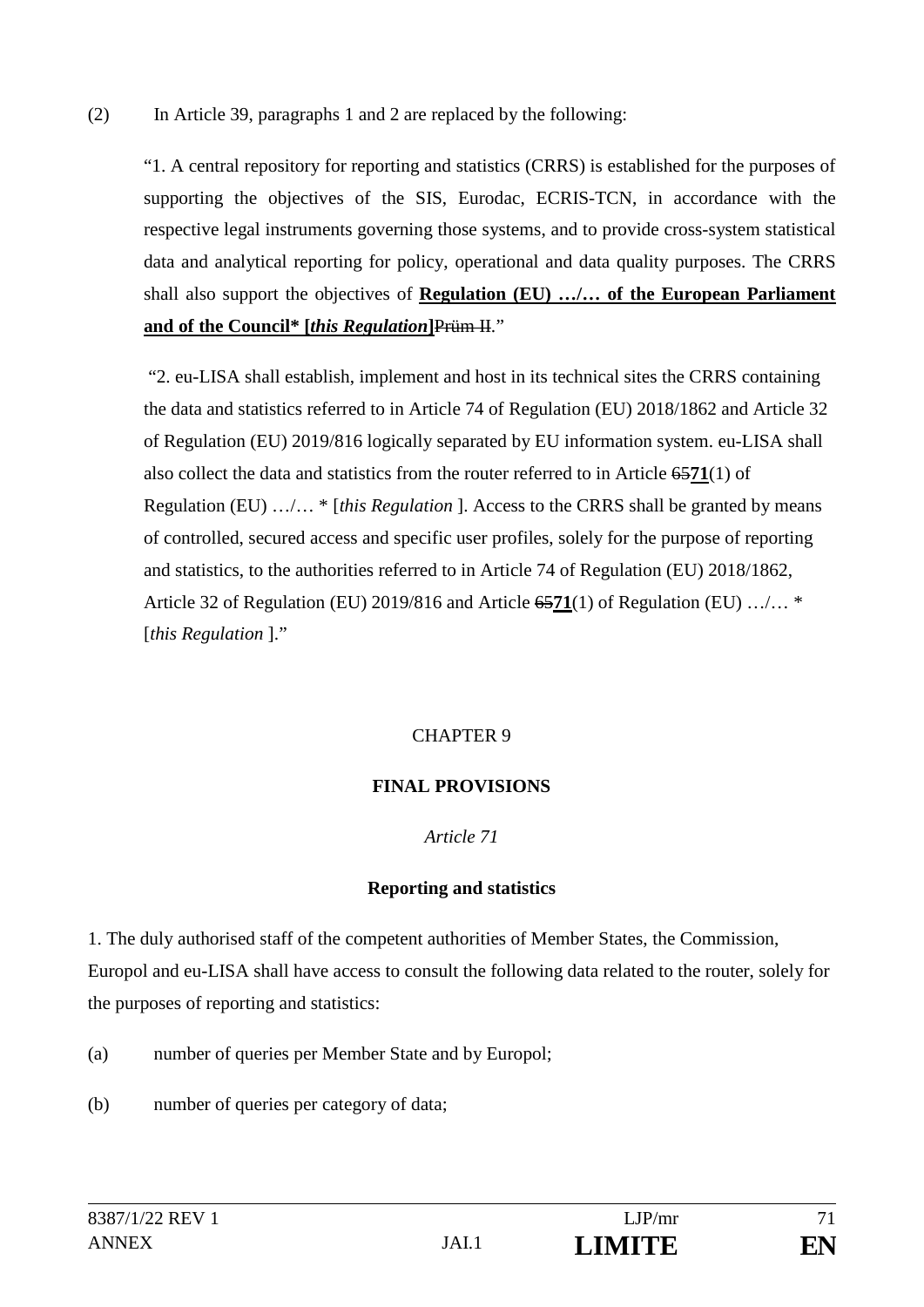- (c) number of queries to each of the connected databases;
- (d) number of matches against each Member State's database per category of data;
- (e) number of matches against Europol data per category of data;
- (f) number of confirmed matches where there were exchanges of core data; and
- (g) number of queries to the Common Identity Repository via the router**;**

## **(h) number of matches per type:**

- **i. identified data (person) unidentified data (trace);**
- **ii. unidentified data (trace) identified data (person);**
- **iii. unidentified data (trace) unidentified data (trace);**

# **iv. identified data (person) - identified data (person)**.

It shall not be possible to identify individuals from the data.

2. The duly authorised staff of the competent authorities of Member States, Europol and the Commission shall have access to consult the following data related to Eucaris, solely for the purposes of reporting and statistics:

- (a) number of queries per Member State and by Europol;
- (b) number of queries to each of the connected databases; and
- (c) number of matches against each Member State's database.

It shall not be possible to identify individuals from the data.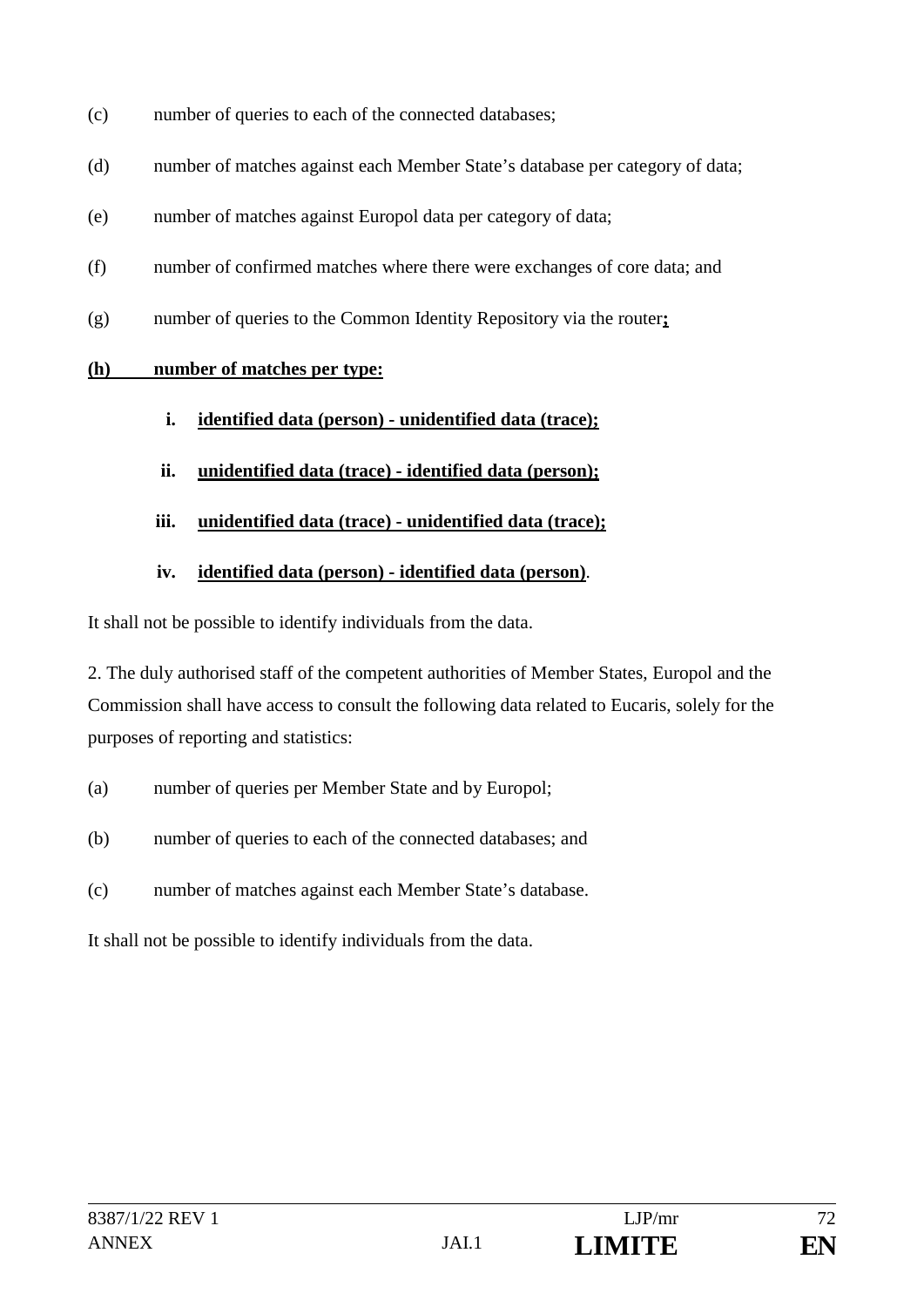3. The duly authorised staff of the competent authorities of Member States, the Commission and Europol shall have access to consult the following data related to EPRIS, solely for the purposes of reporting and statistics:

(a) number of queries per Member State and by Europol;

- (b) number of queries to each of the connected indexes; and
- (c) number of matches against each Member State's database.

It shall not be possible to identify individuals from the data.

4. eu-LISA shall store the data referred to in those paragraphs **1**.

The data shall allow the authorities referred to in paragraph 1 to obtain customisable reports and statistics to enhance the efficiency of law enforcement cooperation.

#### *Article 72*

#### **Costs**

1. Costs incurred in connection with the establishment and operation of the router and EPRIS shall be borne by the general budget of the Union.

2. Costs incurred in connection with the integration of the existing national infrastructures and their connections to the router and EPRIS as well as costs incurred in connection with the establishment of national facial images databases and police national indexes for the prevention, detection and investigation of criminal offences shall be borne by the general budget of the Union.

The following costs shall be excluded:

- (a) Member States' project management office (meetings, missions, offices);
- (b) hosting of national IT systems (space, implementation, electricity, cooling);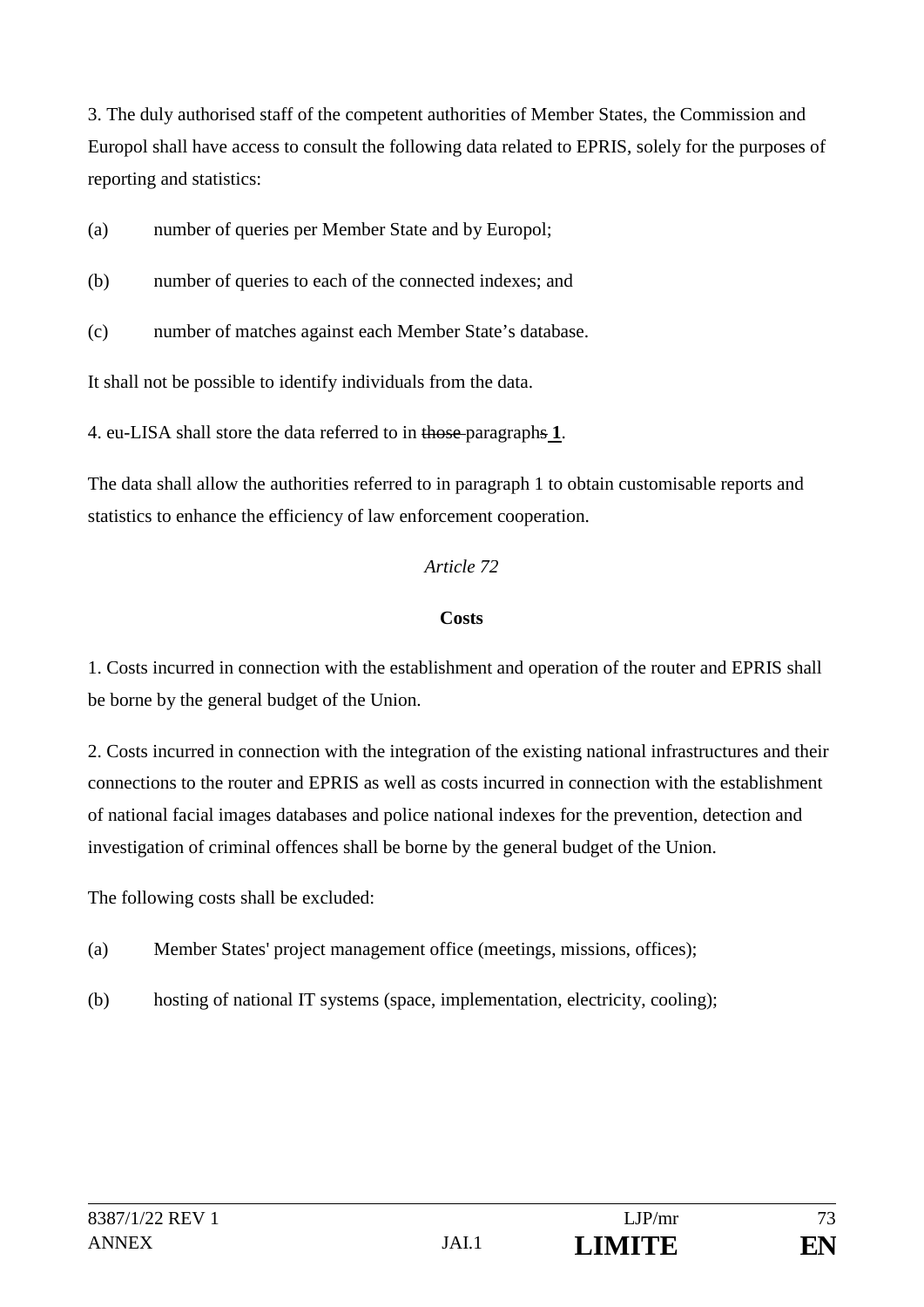- (c) operation of national IT systems (operators and support contracts);
- (d) design, development, implementation, operation and maintenance of national communication networks.

3. Each Member State shall bear the costs arising from the administration, use and maintenance of the Eucaris software application referred to in Article 19(1) **and Article 20b(1)**.

4. Each Member State shall bear the costs arising from the administration, use and maintenance of their connections to the router and EPRIS.

### *Article 73*

#### **Notifications**

1. Member States shall notify eu-LISA of the authorities referred to in Article 36, which may use or have access to the router.

2. eu-LISA shall notify the Commission of the successful completion of the tests referred to in Article  $74(1)$ , point (b).

# **2a. Europol shall notify the Commission of the successful completion of the tests referred to in Article 74(2), point (b).**

3. Member States shall notify the Commission, Europol and eu-LISA of the national contact points **referred to in Article 29**.

**4. Member States shall notify other Member States, the Commission and eu-LISA of the content of national databases and the conditions for automated searches in accordance with Articles 8, 13a, 22a and 26a.**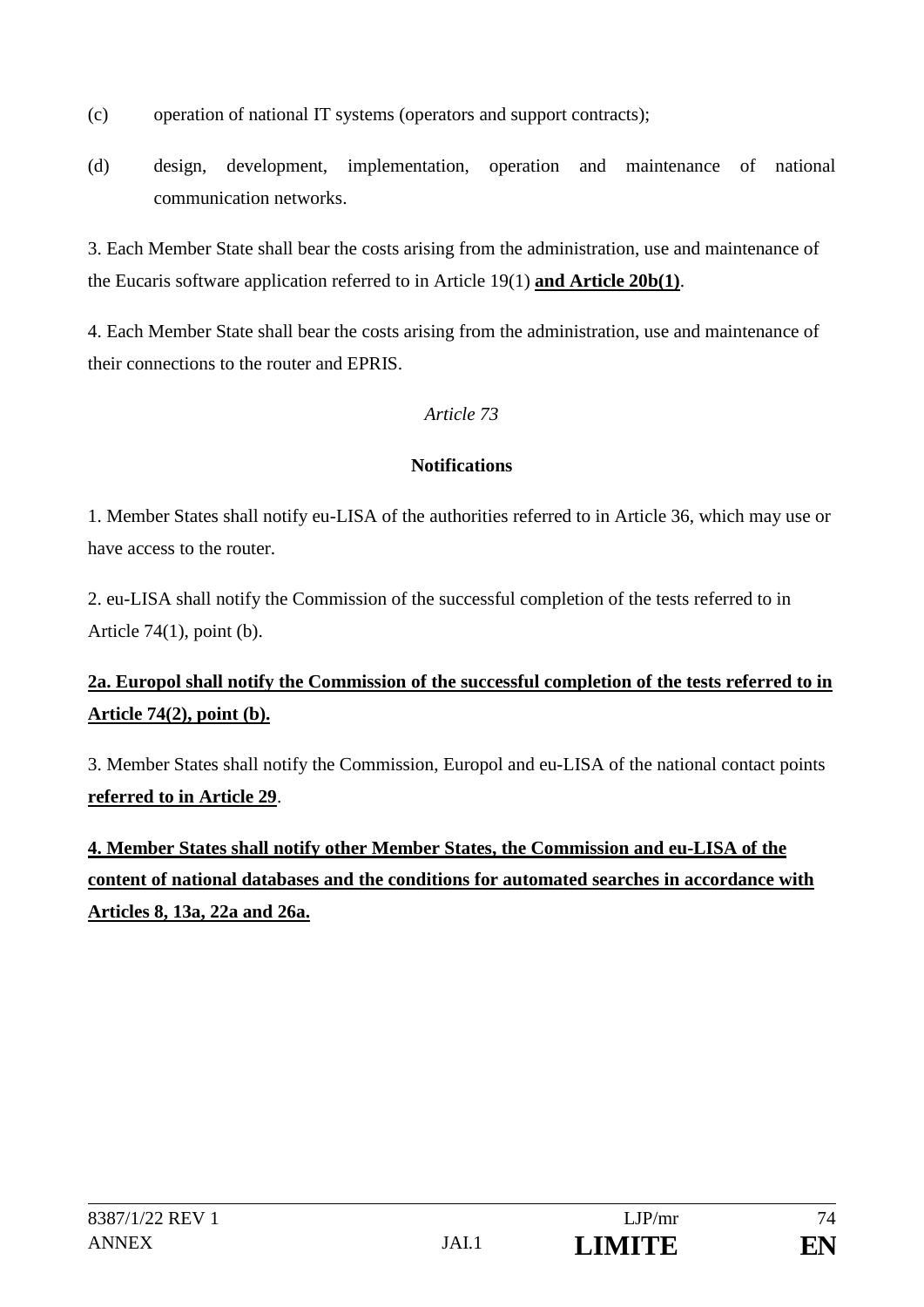#### *Article 74*

#### **Start of operations**

1. The Commission shall determine the date from which the Member States and the Union agencies**Europol** may start using **the** router by means of an implementing act once the following conditions have been met:

- (a) the measures referred to in Article 37(6) have been adopted;
- (b) eu-LISA has declared the successful completion of a comprehensive test of the router, which it has conducted in cooperation with the Member States**'** authorities' and Europol.

In that implementing act the Commission shall also determine the date from which the Member States and the Union agencies**Europol** must **shall** start using **the** router. That date shall be one year after the date determined in accordance with the first subparagraph.

The Commission may postpone the date from which the Member States and the Union agencies**Europol** must **shall** start using **the** router by one year at most where an assessment of the implementation of the router has shown that such a postponement is necessary. That implementing act shall be adopted in accordance with the procedure referred to in Article 76(2).

**Member States shall ensure, two years after the start of operations of the router, the availability of facial images as referred to in Article 21, for the purposes of automated searching of facial images as referred to in Article 22.**

2. The Commission shall determine the date from which the Member States and the Union agencies**Europol** are to start using EPRIS by means of an implementing act once the following conditions have been met:

- (a) the measures referred to in Article 44(7) have been adopted;
- (b) Europol has declared the successful completion of a comprehensive test of EPRIS, which it has conducted in cooperation with the Member States' authorities.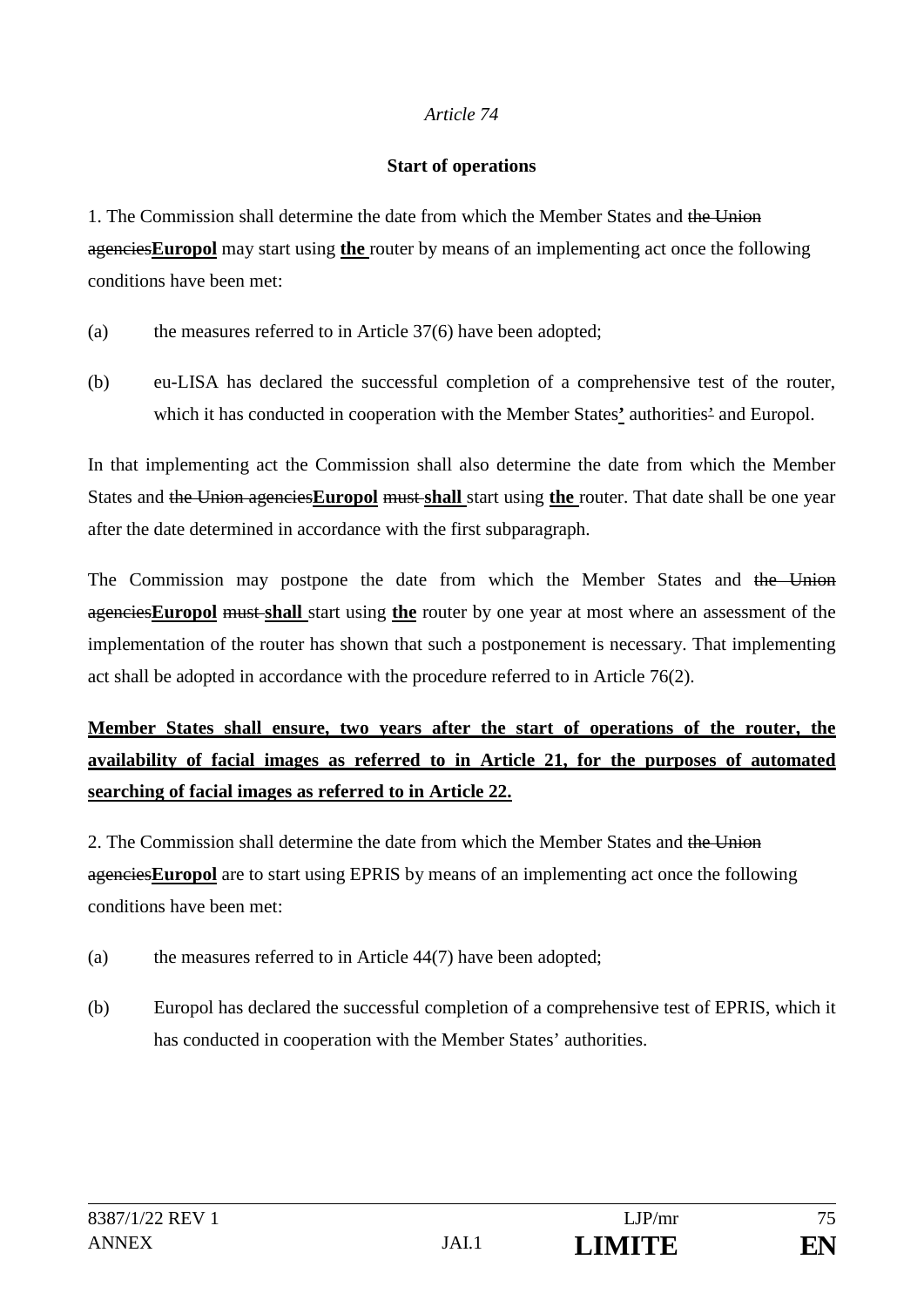3. The Commission shall determine the date from which Europol is to make available third countrysourced biometric data to Member States in accordance with Article 49 by means of an implementing act once the following conditions have been met:

- (a) the router is in operation;
- (b) Europol has declared the successful completion of a comprehensive test of the connection, which it has conducted in cooperation with the Member States**'** authorities' and eu-LISA.

4. The Commission shall determine the date from which Europol is to have access to data stored in Member States' databases in accordance with Article 50 by means of an implementing act once the following conditions have been met:

- (a) the router is in operation;
- (b) Europol has declared the successful completion of a comprehensive test of the connection, which it has conducted in cooperation with the Member States**'** authorities' and eu-LISA.

#### **5. Member States shall start, two**

# **years after the entry into force of this Regulation, the automated searching of driving licence data by means of EUCARIS in accordance with Article 20a, 20b and 20c.**

#### *Article 75*

#### **Transitional provisions and derogations**

1. Member States and the Union agencies shall start applying Articles 21 to 24, Article 47 and Article 50(6) from the date determined in accordance with Article 74(1), the first subparagraph with the exception of Member States, which did not start using the router.

2. Member States and the Union agencies shall start applying Articles 25 to 28 and Article 50(4) from the date determined in accordance with Article 74(2).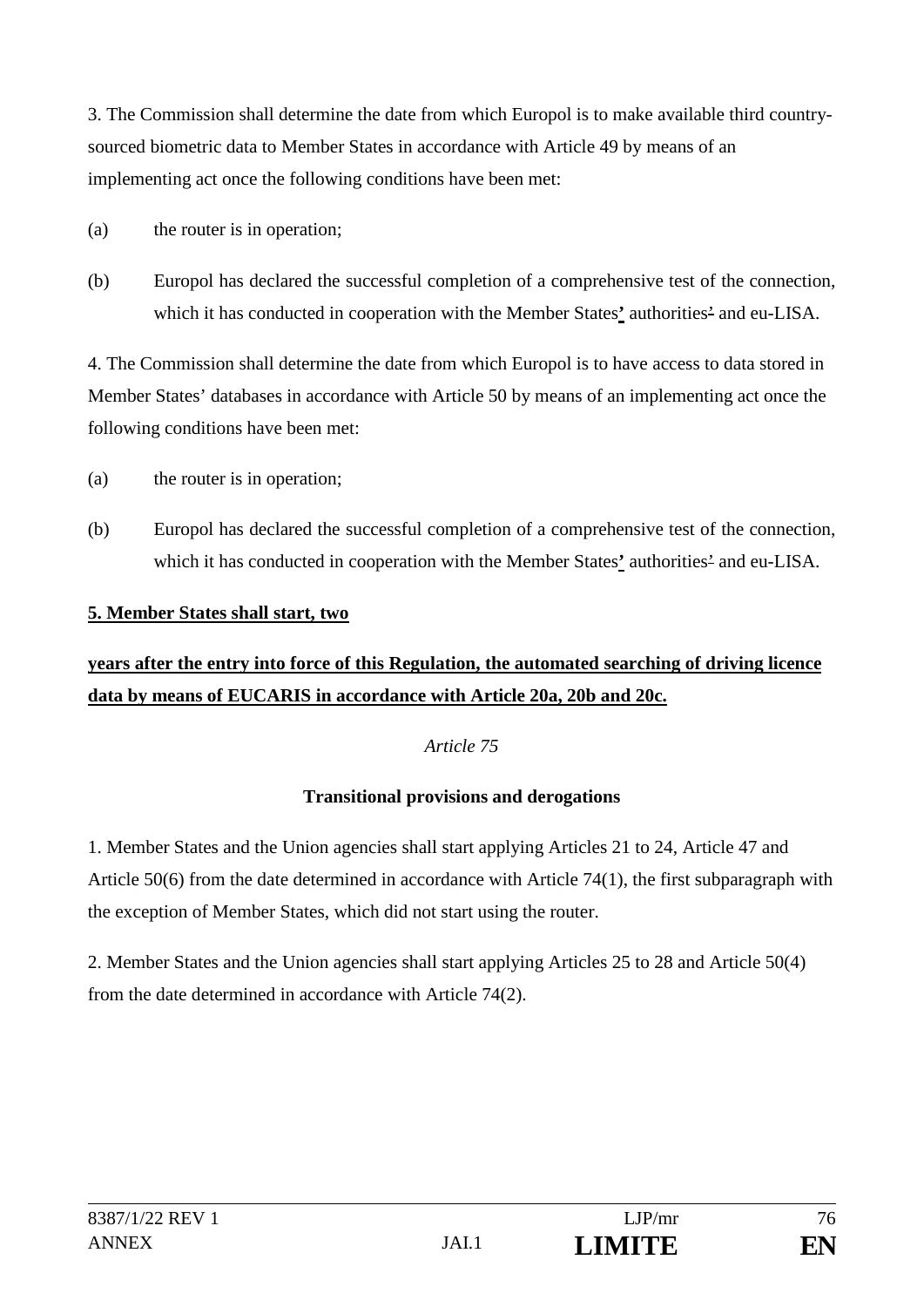3. Member States and the Union agencies shall start applying Article 49 from the date determined in accordance with Article 74(3).

4. Member States and the Union agencies shall start applying Article 50(1), (2), (3), (5) and (7) from the date determined in accordance with Article 74(4).

#### *Article 76*

#### **Committee procedure**

1. The Commission shall be assisted by a committee. That committee shall be a committee within the meaning of Regulation (EU) No 182/2011.

2. Where reference is made to this paragraph, Article 5 of Regulation (EU) No 182/2011 shall apply. Where the committee delivers no opinion, the Commission shall not adopt the draft implementing act and Article 5(4), the third subparagraph, of Regulation (EU) No 182/2011 shall apply.

### *Article 77*

## **Advisory group**

The responsibilities of eu-LISA's Interoperability Advisory Group shall be extended to cover the router. That Interoperability Advisory Group shall provide eu-LISA with expertise related to the router in particular in the context of the preparation of its annual work programme and its annual activity report.

## *Article 78*

## **Practical handbook**

The Commission shall, in close cooperation with the Member States, Europol and eu-LISA, make available a practical handbook for the implementation and management of this Regulation. The practical handbook shall provide technical and operational guidelines, recommendations and best practices. The Commission shall adopt the practical handbook in the form of a recommendation.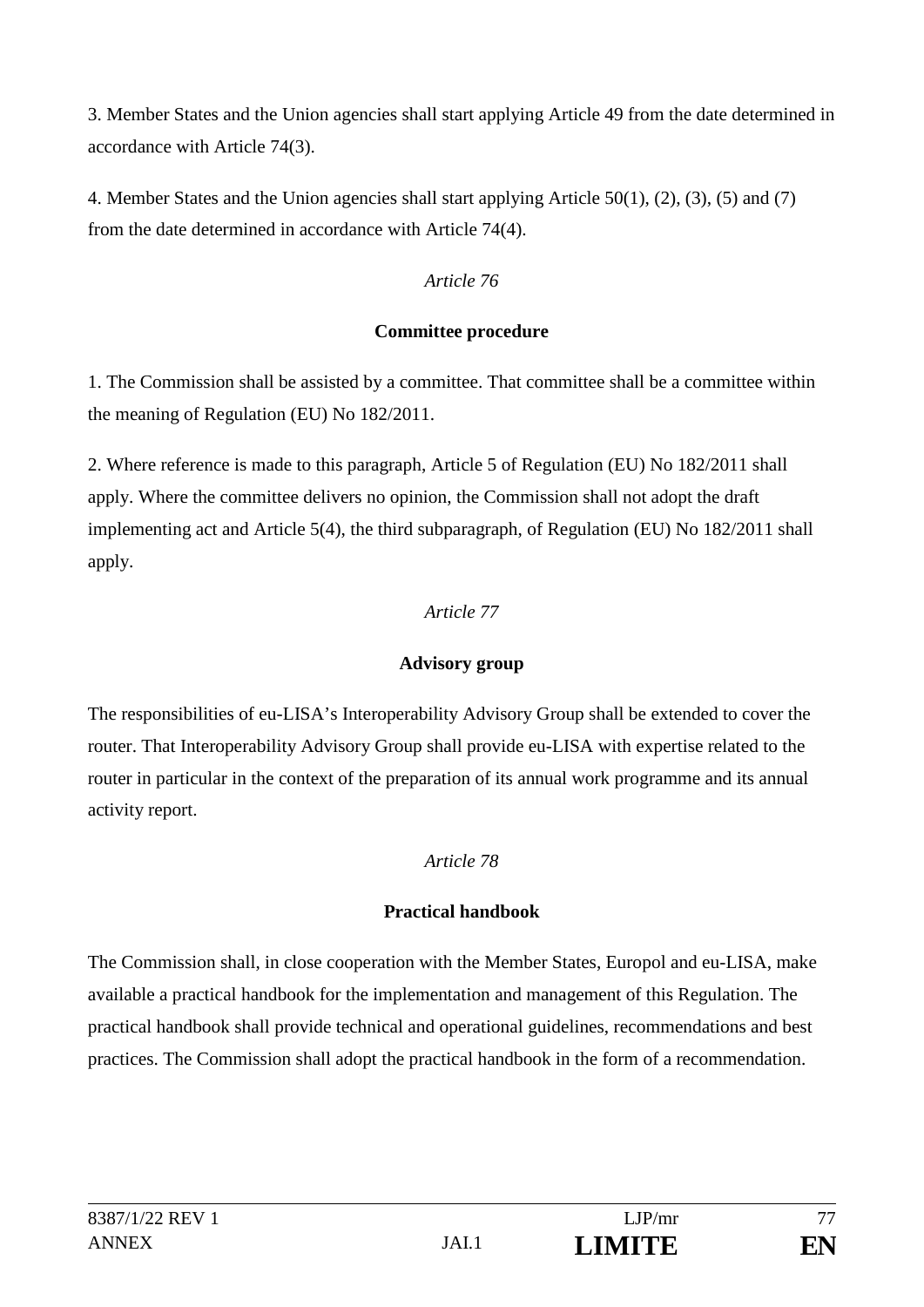#### *Article 79*

#### **Monitoring and evaluation**

1. eu-LISA and Europol shall, respectively, ensure that procedures are in place to monitor the development of the router and of EPRIS in light of objectives relating to planning and costs and to monitor the functioning of the router and of EPRIS in light of objectives relating to the technical output, cost-effectiveness, security and quality of service.

2. By [*one year after entry into force of this Regulation*] and every year thereafter during the development phase of the router, eu-LISA shall respectively submit a report to the European Parliament and to the Council on the state of play of the development of the router. That report shall contain detailed information about the costs incurred and information as to any risks which may impact the overall costs to be borne by the general budget of the Union in accordance with Article 72.

Once the development of the router is finalised, eu-LISA shall submit a report to the European Parliament and to the Council explaining in detail how the objectives, in particular relating to planning and costs, were achieved as well as justifying any divergences.

3. By [*one year after entry into force of this Regulation*] and every year thereafter during the development phase of EPRIS, Europol shall submit a report to the European Parliament and to the Council on the state of preparation for the implementation of this Regulation and on the state of play of the development of EPRIS including detailed information about the costs incurred and information as to any risks which may impact the overall costs to be borne by the general budget of the Union in accordance with Article 72.

Once the development of EPRIS is finalised, Europol shall submit a report to the European Parliament and to the Council explaining in detail how the objectives, in particular relating to planning and costs, were achieved as well as justifying any divergences.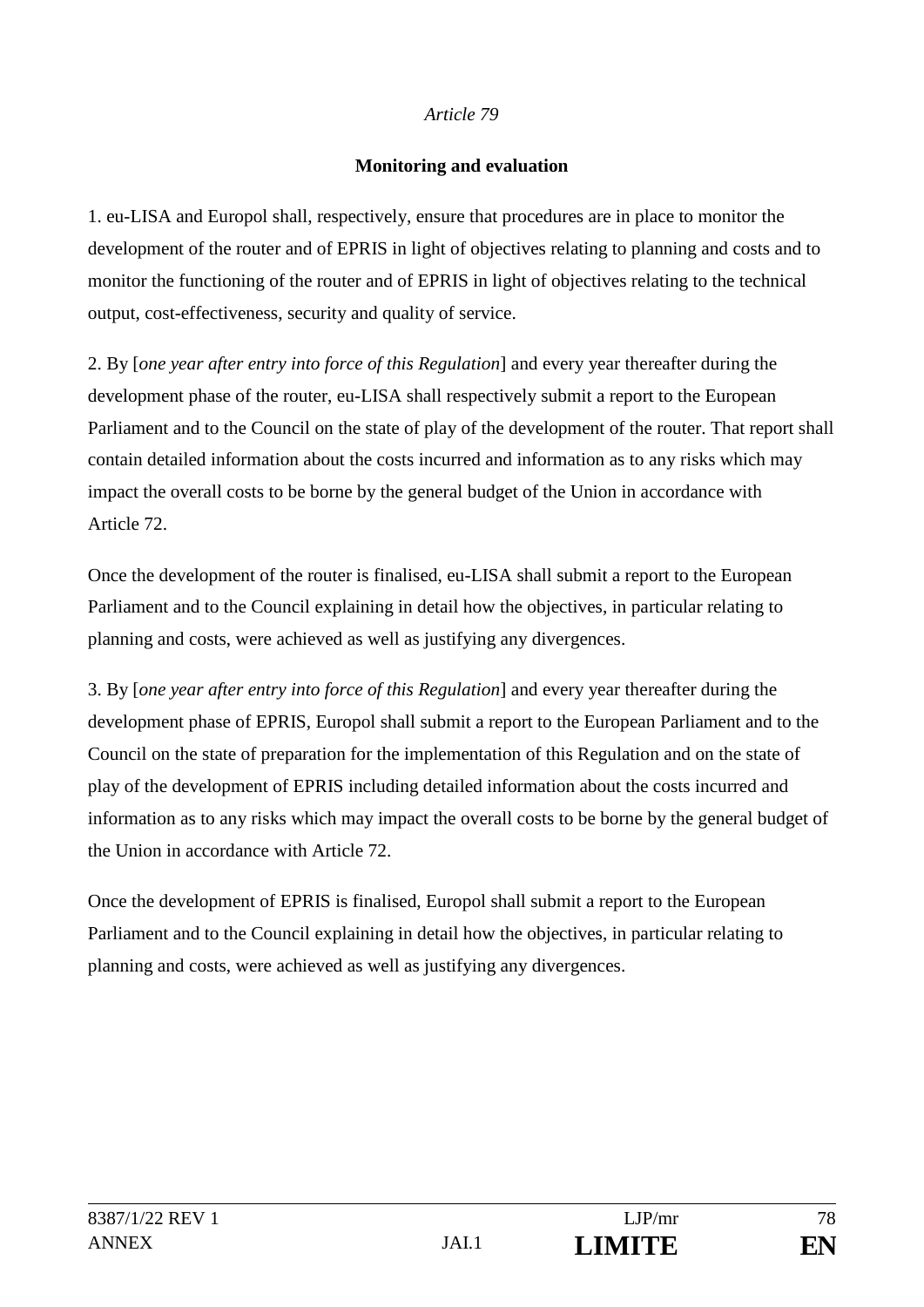4. For the purposes of technical maintenance, eu-LISA and Europol shall have access to the necessary information relating to the data processing operations performed in the router and EPRIS respectively.

5. Two years after the start of operations of the router and every two years thereafter, eu-LISA shall submit to the European Parliament, to the Council and to the Commission a report on the technical functioning of the router, including the security thereof.

6. Two years after the start of operations of EPRIS and every two years thereafter, Europol shall submit to the European Parliament, to the Council and to the Commission a report on the technical functioning of EPRIS, including the security thereof.

7. Three years after the start of operations of the router and EPRIS as referred to in Article 74 and every four years thereafter, the Commission shall produce an overall evaluation of Prüm II, including:

- (a) an assessment of the application of this Regulation;
- (b) an examination of the results achieved against the objectives of this Regulation and its impact on fundamental rights;
- (c) the impact, effectiveness and efficiency of Prüm II performance and its working practices in light of its objectives, mandate and tasks;
- (d) an assessment of the security of Prüm II.

The Commission shall transmit the evaluation report to the European Parliament, the Council, the European Data Protection Supervisor and the European Agency for Fundamental Rights.

8. The Member States and Europol shall provide eu-LISA and the Commission with the information necessary to draft the reports referred to in paragraphs 2 and 5. This information shall not jeopardise working methods or include information that reveals sources, staff members or investigations of the **Member States'**designated authorities.